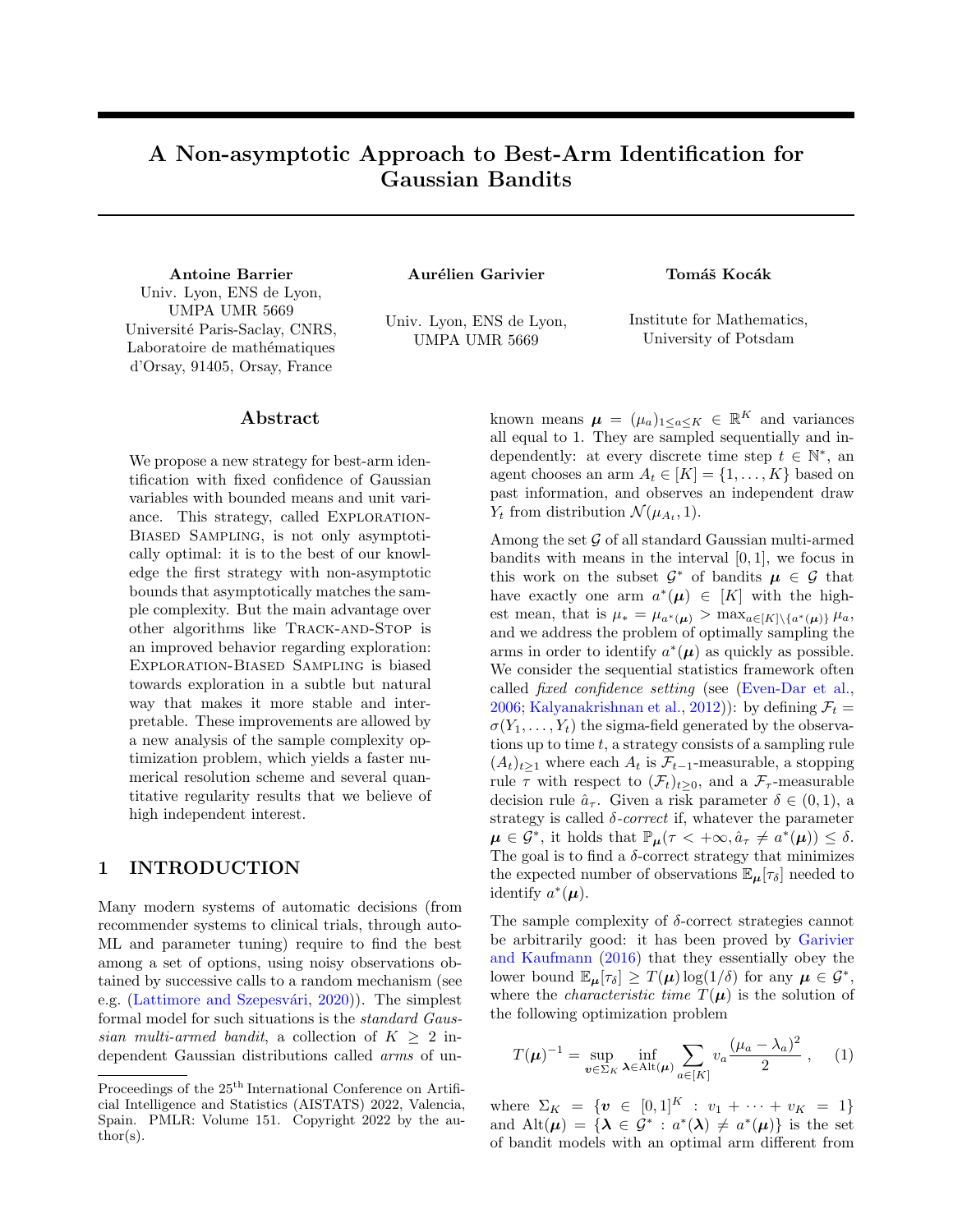$a^*(\mu)$ . Moreover, this bound is tight: the authors introduced Track-and-Stop, a strategy for which they proved that  $\limsup_{\delta \to 0} \mathbb{E}_{\mu}[\tau_{\delta}]/\log(1/\delta) = T(\mu)$  (see also [\(Russo,](#page-9-4) [2016\)](#page-9-4)).

The information-theoretic analysis of [Garivier and](#page-9-3) [Kaufmann](#page-9-3) [\(2016\)](#page-9-3) also highlights the nature of the optimal sampling strategy: whatever the value of the risk  $\delta$ , one should sample the arms with frequencies proportional to  $v = w(\mu)$ , the (unique and well-defined) maximizer in the right-hand side of Equation [\(1\)](#page-0-0). Indeed, the TRACK-AND-STOP algorithm works as follows: at every time step t, an estimate  $\hat{\mu}(t)$  of the mean parameter  $\mu$  is computed thanks to the available observations. The optimal frequencies relative to this estimate are computed, and used to determine which action is to be selected next: we pick the action that lays the most behind its estimated optimal frequency, unless one action was severely undersampled (in which case its exploration is forced). A formal description of the strategy is recalled in Appendix [A](#page-10-0) (see Algorithm [3\)](#page-10-1). Some improvements were proposed: for example, Ménard  $(2019)$  proved that it is not necessary to solve the optimization problem in every time step. Instead, they perform a single gradient step in every round which enables them to prove a similar result while reducing the computational complexity of their algorithm (see also [\(Tirinzoni et al.,](#page-9-6) [2020\)](#page-9-6)).

The TRACK-AND-STOP algorithm is not only a theoretical contribution, it also proved to be numerically efficient, far exceeding its competitors in a wide variety of settings. It was improved in different directions [\(De](#page-8-0)[genne and Koolen,](#page-8-0) [2019;](#page-8-0) [Degenne et al.,](#page-8-1) [2019;](#page-8-1) [Shang](#page-9-7) [et al.,](#page-9-7) [2019\)](#page-9-7), and also provides a simple template for  $extensors, for bandit problems with structure (Kocák)$ [and Garivier,](#page-9-8) [2020\)](#page-9-8), as long as the optimization prob-lem [\(1\)](#page-0-0) can be solved. Yet, TRACK-AND-STOP suffers from certain shortcomings. First, a close look into the proofs shows that the theoretical guarantees proved so far are really asymptotic in nature. Second, the forced exploration appears very arbitrary, with a rate forced exploration appears very arbitrary, with a rate of  $\sqrt{t}$  that has no other justification than lying somewhere between constant and linear functions. Third, the sampling strategy appears to be pretty unstable, especially at the beginning: the target frequencies can vary significantly as the estimated means fluctuate before stabilizing around their expectations. Fourth, Track-and-Stop does not present the intuitively desirable behavior to sample uniformly in the beginning, until sufficient information has been gathered for significant differences between the arms to emerge. This is in contrast with strategies like Racing [\(Kaufmann](#page-9-9) [and Kalyanakrishnan,](#page-9-9) [2013\)](#page-9-9), which are sub-optimal but intuitively appealing. Altogether, these issues lead for example to unpredictable and irregular conduct at

the beginning of multiple  $A/B$  testing cases with many arms very close to optimal.

Contributions The present paper addresses the issues of TRACK-AND-STOP and proposes a new algorithm that solves all of them. We focus on Gaussian bandits with known and equal variances. The exploration is conducted very differently, in a statistically natural way that softens the fluctuations of empirical means and avoids arbitrary parameters. It results in a stabilized sampling strategy, that is much easier to follow and understand. We propose for this strategy a non-asymptotic analysis with finite risk bounds. These results have required developing a careful analysis of the quantitative regularity of the solution to the optimization problem [\(1\)](#page-0-0). As a by-product, we obtain an accelerated algorithm for its numerical resolution, allowing a significant speed-up for the Track-and-Stop or the Gradient Ascent algorithms in the Gaussian case. Actually, the algorithms discussed here apply equally to sub-Gaussian arms with a known upper bound on the variances (in these settings, the sample complexity bounds proved in this paper apply but are not necessarily optimal).

While the proven optimality of TRACK-AND-STOP is purely asymptotic, a different approach is followed in [\(Karnin et al.,](#page-9-10) [2013;](#page-9-10) [Jamieson et al.,](#page-9-11) [2014;](#page-9-11) [Chen](#page-8-2) [et al.,](#page-8-2) [2017\)](#page-8-2) for moderate values of  $\delta$ . The proposed strategies are sub-optimal by a multiplicative constant, but are proved to satisfy explicit non-asymptotic bounds. More recently, [Degenne et al.](#page-8-1) [\(2019\)](#page-8-1) obtained a general non-asymptotic bound, a remarkable but hardly comparable result in particular settings. In this contribution, we try to make a link between both approaches by introducing a strategy with a nonasymptotic bound that asymptotically matches the sample complexity.

The paper is organized as follows. We present in Section [2](#page-1-0) our new strategy with its main properties and guarantees. We then turn in Section [3](#page-4-0) to the analysis of the optimization problem [\(1\)](#page-0-0) and to the resulting new algorithm for its numerical resolution. Lastly, we illustrate the performance and behavior of our strategy by numerical experiments in Section [4,](#page-6-0) and propose concluding remarks in Section [5.](#page-8-3)

# <span id="page-1-0"></span>2 THE EXPLORATION-BIASED SAMPLING STRATEGY

In this section, we introduce our new strategy called Exploration-Biased Sampling. Instead of Track-and-Stop's greedy choice of actions based on a plug-in estimate of  $\mu$ , it relies on a specific estimator that is biased toward uniform exploration.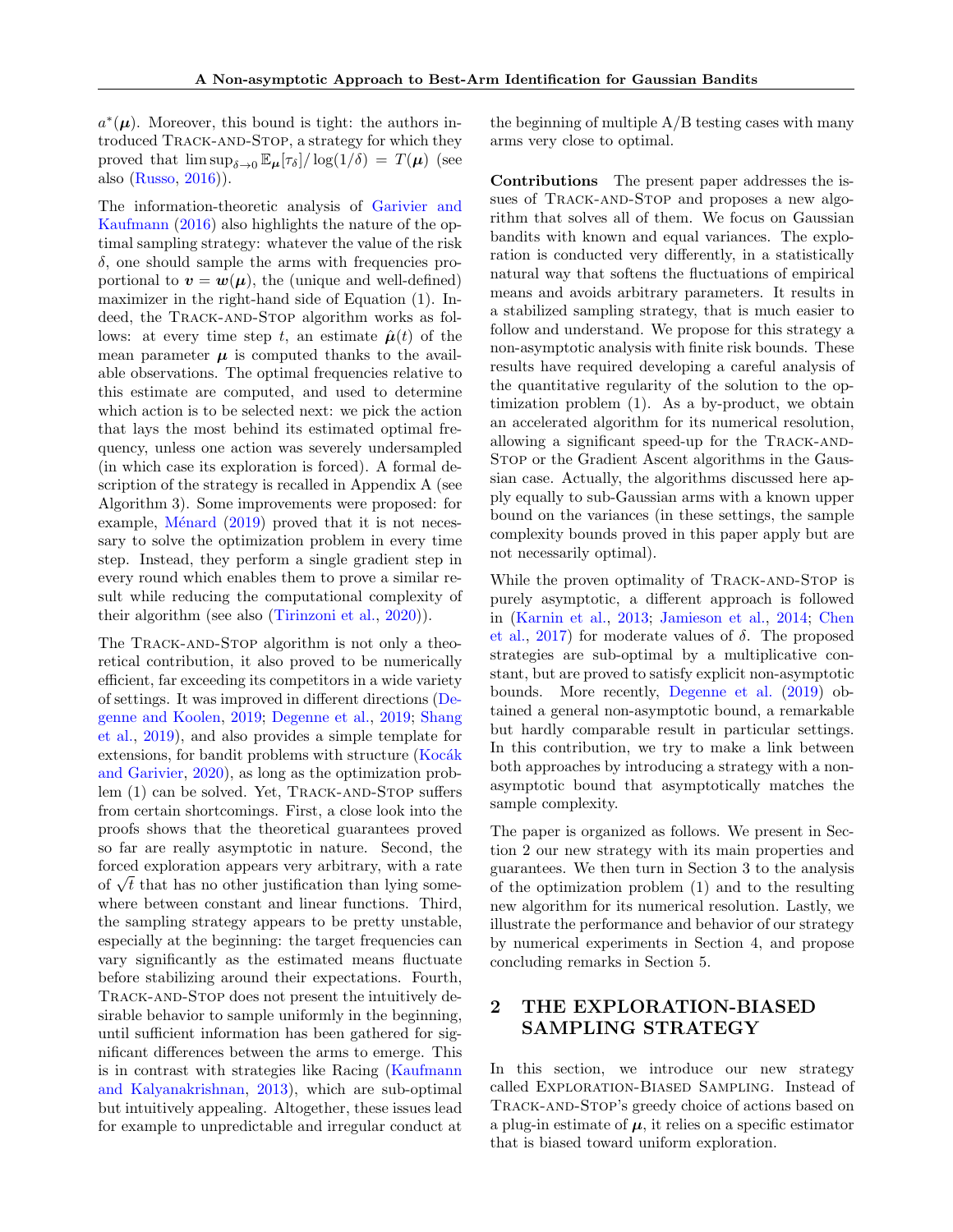For  $\mu \in \mathcal{G}$ , let  $\Delta(\mu) = (\mu_* - \mu_a)_{a \in [K]} \in [0,1]^K$  be its gap vector and  $a^*(\mu) = \{a \in [K] : \Delta_a(\mu) = 0\}$ its set of optimal arms. When  $\mu \in \mathcal{G}^*, a^*(\mu)$  has one element that we also denote by  $a^*(\mu)$  and we recall that the *optimal weight vector*  $w(\mu)$  is the unique maximizer of optimization problem [\(1\)](#page-0-0). Otherwise, when  $\mu \in \mathcal{G} \setminus \mathcal{G}^*$  has at least two optimal arms, we define  $\bm{w}(\bm{\mu}) = \frac{1}{\text{card}(a^*(\bm{\mu}))} (\mathbb{1}_{1 \in a^*(\bm{\mu})}, \dots, \mathbb{1}_{K \in a^*(\bm{\mu})})^T.$ Since these quantities play a special role in the sequel, we set  $w_{\min}(\mu) = \min_{a \in [K]} w_a(\mu)$ ,  $\Delta_{\min}(\mu) =$  $\min_{a\in[K]:\Delta_a(\mu)>0}\Delta_a(\mu)$  (which is not defined when  $a^*(\mu) = [K])$  and  $\Delta_{\max}(\mu) = \max_{a \in [K]} \Delta_a(\mu)$ .

Given a sampling strategy, let  $N_a(t) = \sum_{s \in [t]} 1\!\!1_{A_s=a}$ be the random number of draws of arm  $a \in [K]$ up to time  $t \in \mathbb{N}^*$ , and if  $N_a(t) \geq 1$ , let  $\hat{\mu}_a(t) =$  $N_a(t)^{-1} \sum_{s \in [t]} Y_s \mathbb{1}_{A_s=a}$  be the maximum likelihood estimate of  $\mu_a$  at time t. We use the vector notations  $\mathbf{N}(t) = (N_a(t))_{a \in [K]}$  and  $\hat{\boldsymbol{\mu}}(t) = (\hat{\mu}_a(t))_{a \in [K]}$ .

In the rest of this section, we fix  $\mu \in \mathcal{G}$ .

#### 2.1 Conservative Tracking

The main idea of the algorithm is to design a sampling policy of arms that naturally encourages exploration without forcing it like TRACK-AND-STOP does. To do so, the objective is to "wrap" the optimal weight vector  $w(\mu)$  "from above", by ensuring that we never underestimate its minimal value. Indeed, even an arm with low mean needs to be sampled sufficiently often until one is very confident that it is suboptimal. The idea is to construct a confidence region  $\mathcal{CR}_{\pmb{\mu}}\subset [0,1]^K$  for  $\mu$  on which one can efficiently find a bandit  $\tilde{\mu} \in \mathcal{CR}_{\mu}$ maximizing the minimal weight  $w_{\min}$ :

<span id="page-2-2"></span>
$$
\tilde{\mu} \in \operatorname{argmax}_{\nu \in \mathcal{CR}_{\mu}} w_{\min}(\nu) . \tag{2}
$$

As long as  $\mu$  belongs to the confidence region  $\mathcal{CR}_{\mu}$ , choosing the target weights  $w(\tilde{\mu})$  guarantees that every arm is explored sufficiently, as  $w_{\min}(\tilde{\boldsymbol{\mu}}) \geq w_{\min}(\boldsymbol{\mu}).$ The exploration bias decreases with the number of observations, as  $\mathcal{CR}_{\mu}$  shrinks to  $\{\mu\}$ , and in the end arms are sampled with frequencies close to the optimal weight vector  $w(\mu)$ .

This approach to exploration requires two ingredients:

• the exploration-biased bandit  $\tilde{\mu}$  needs to be efficiently computable. It turns out to be the case if the confidence region is a product of confidence intervals on each arm (a mild requirement since the arms are independent). We propose Algo-rithm [1,](#page-2-0) an efficient procedure for computing  $\tilde{\mu}$ . Intuitively, maximizing  $w_{\min}$  over  $\mathcal{CR}(\mu)$  requires to increase and equalize all the positive gaps as much as possible. The associated bandit will indeed be the one for which it is harder to identify the second best arm and thus it will require to sample the worst arms more frequently. This gives a candidate bandit for each potential best arm, and our algorithm compares those candidates. Figure [1](#page-3-0) illustrates on an example the principle of Algorithm [1,](#page-2-0) whose correctness is proved in Proposition [1.](#page-2-1) The algorithm requires OPTImal Weights (Algorithm [4](#page-14-0) of Appendix [C.3\)](#page-13-0), an efficient procedure for solving optimization problem [\(1\)](#page-0-0) (see also Section [3.2\)](#page-5-0).

• the regularity of the mapping  $\nu \mapsto w(\nu)$  needs to be explicitly known. Indeed, the confidence region will decrease with the number of observations, and  $\tilde{\mu}$  will come close to  $\mu$ . The continuity proved by [Garivier and Kaufmann](#page-9-3) [\(2016\)](#page-9-3) for the asymptotic optimality of TRACK-AND-STOP is not sufficient: the first quantitative bounds are given below in Section [3.4.](#page-6-1)

<span id="page-2-0"></span>

| <b>Algorithm 1: EXPLORATION-BIASED WEIGHTS</b>                                                                                             |
|--------------------------------------------------------------------------------------------------------------------------------------------|
| <b>Input:</b> confidence region $CR = \prod_{a \in [K]} [\mu_a, \overline{\mu}_a]$                                                         |
| <b>Output:</b> exploration-biased bandit $\tilde{\mu} \in \mathcal{CR}$                                                                    |
| exploration-biased optimal weight                                                                                                          |
| vector $w=w(\tilde{\mu})$                                                                                                                  |
| $\text{maxLB} \leftarrow \max_{a \in [K]} \underline{\mu}_a; \text{ minUB} \leftarrow \min_{a \in [K]} \overline{\mu}_a$                   |
| if $minUB \geq maxLB$ then                                                                                                                 |
| $\tilde{\boldsymbol{\mu}} \leftarrow (\text{minUB}, \dots, \text{minUB}) ; \boldsymbol{w} \leftarrow (\frac{1}{K}, \dots, \frac{1}{K})$    |
| else                                                                                                                                       |
| PotentialBest $\leftarrow \{a \in [K] : \overline{\mu}_a > \text{maxLB}\}\$                                                                |
| $w \leftarrow (0, \ldots, 0)$                                                                                                              |
| for $a \in PotentialBest$ do                                                                                                               |
| $\tilde{\mu}_a^{\text{test}(a)} \leftarrow \overline{\mu}_a$                                                                               |
| for $b \in [K] \setminus \{a\}$ do                                                                                                         |
| $\label{eq:optimal} \left  \quad \tilde{\mu}_b^{\text{test}(a)} \leftarrow \max(\underline{\mu}_b, \min \text{UB}) \right.$                |
| $\mathbf{w}^{\text{test}(a)} \leftarrow \text{OPTIMAL WEIGHTS}(\tilde{\mu}^{\text{test}(a)})$                                              |
| if $\min_{b \in [K]} w_b^{test(a)} > \min_{b \in [K]} w_b$ then                                                                            |
| $\boldsymbol{w} \leftarrow \boldsymbol{w}^{\text{test}(a)}: \tilde{\boldsymbol{\mu}} \leftarrow \tilde{\boldsymbol{\mu}}^{\text{test}(a)}$ |

One can remark that as long as the confidence intervals have a non-empty intersection, which means the observations do not permit to exclude that any of them is optimal, the exploration-biased weights returned by Algorithm [1](#page-2-0) are uniform and the arms are sampled in a round-robin way (as in a Racing or Successive Elimination algorithm like in [\(Even-Dar et al.,](#page-9-1) [2006\)](#page-9-1)).

<span id="page-2-1"></span>**Proposition 1.** Let  $\mathcal{CR} = \prod_{a \in [K]} [\underline{\mu}_a, \overline{\mu}_a] \subset [0,1]^K$ and  $(\tilde{\boldsymbol{\mu}}, \boldsymbol{w}) \leftarrow$  EXPLORATION-BIASED WEIGHTS( $\mathcal{CR}$ ). Then  $\mathbf{w} = \mathbf{w}(\tilde{\boldsymbol{\mu}})$  and  $\tilde{\boldsymbol{\mu}}$  satisfies Equation [\(2\)](#page-2-2).

The proof of Proposition [1](#page-2-1) is given in Appendix [C.4](#page-14-1) and relies on the results of Section [3.3.](#page-5-1)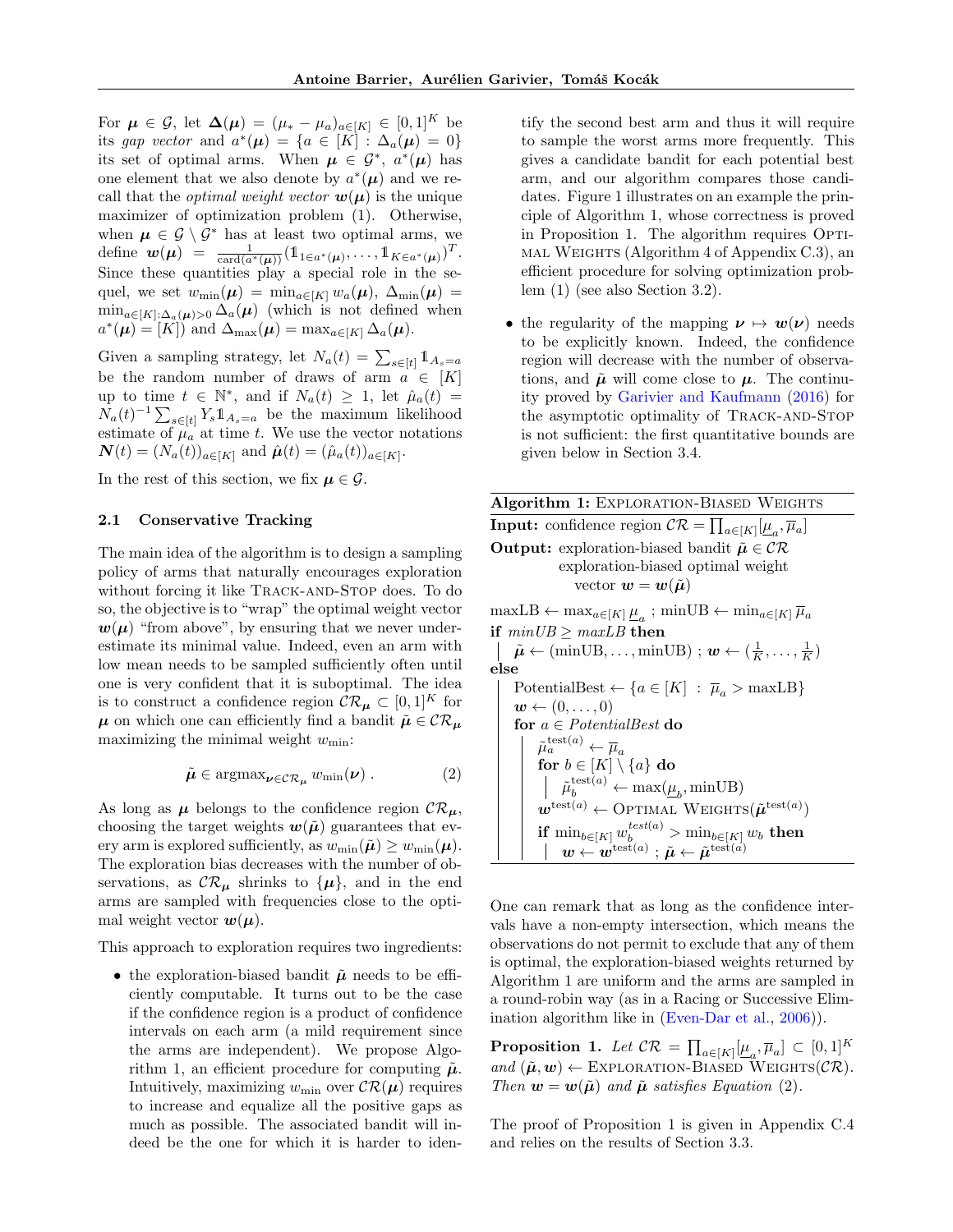<span id="page-3-0"></span>

Figure [1](#page-2-0): List of bandits  $(\tilde{\mu}^{test(a)})_{a \in \text{PotentialBest}}$  tried by Algorithm 1 for the example confidence region in red with PotentialBest =  $\{1,2,3\}$ . From left to right:  $\tilde{\mu}^{\text{test}(1)}$ ,  $\tilde{\mu}^{\text{test}(2)}$  and  $\tilde{\mu}^{\text{test}(3)}$ 

## 2.2 The Strategy

We are now able to introduce our strategy called EXPLORATION-BIASED SAMPLING. Given a risk  $\delta \in$  $(0, 1)$  and a threshold function  $\beta(t, \delta)$ , we compute at each time confidence intervals for each  $\mu_a$  that will ensure  $\mu$  to belong to each associated confidence region with probability at least  $1 - \gamma$ , where  $\gamma \in (0, 1)$ is a fixed parameter. We can then ensure enough exploration by biasing the optimal weights  $w(\mu)$  using Algorithm [1.](#page-2-0)

Confidence regions Confidence regions are designed to satisfy two requirements. First we need products of confidence intervals in order to use Algorithm [1,](#page-2-0) and then we will require a time-uniform confidence guarantee as a key ingredient for the nonasymptotic analysis of Exploration-Biased Sam-PLING. For  $\gamma \in (0,1)$ , we define for  $t \in [[K, \tau_{\delta}]]$ 

<span id="page-3-2"></span>
$$
\mathcal{CR}_{\mu}(t) = \prod_{a \in [K]} \left[ \hat{\mu}_a(t) \pm C_{\gamma/K}(N_a(t)) \right], \quad (3)
$$

where  $C_{\gamma}(s) = 2\sqrt{\frac{\log(4s/\gamma)}{s}}$  $\frac{4s}{s}$ . The following Lemma, proved in Appendix [B,](#page-10-2) states a time-uniform  $\gamma$ confidence guarantee for  $\mu$ .

<span id="page-3-3"></span>**Lemma 2.** For any  $\mu \in \mathcal{G}$  and  $\gamma \in ]0,1]$ , we have

$$
\mathbb{P}_{\boldsymbol{\mu}}(\exists t \in [\![K,\tau_{\delta}]\!]: \boldsymbol{\mu} \notin \mathcal{CR}_{\boldsymbol{\mu}}(t)) \leq \gamma.
$$

Stopping rule Following [Garivier and Kaufmann](#page-9-3) [\(2016\)](#page-9-3), our stopping rule relies on the statistic

$$
Z(t) = \max_{a \in [K]} \min_{b \neq a} Z_{a,b}(t) ,
$$

where  $Z_{a,b}(t)$  is the Generalized Likelihood Ratio statistic (see [\(Chernoff,](#page-8-4) [1959\)](#page-8-4)), equal in the Gaussian case to

$$
Z_{a,b}(t) = \frac{1}{2} \frac{N_a(t)N_b(t)}{N_a(t) + N_b(t)} (\hat{\mu}_a(t) - \hat{\mu}_b(t)) |\hat{\mu}_a(t) - \hat{\mu}_b(t)|.
$$

## Algorithm 2: Exploration-Biased Sampling

<span id="page-3-1"></span>**Input:** confidence level  $\delta$ threshold function  $\beta(t, \delta)$ confidence parameter  $\gamma$ **Output:** stopping time  $\tau_{\delta}$ estimated best arm  $\hat{a}_{\tau s}$ Observe each arm once ;  $t \leftarrow K$ for  $s = 0$  to  $K - 1$  do  $|\tilde{\boldsymbol{w}}(s) \leftarrow (1/K, \ldots, 1/K)$ while  $Z(t) \leq \beta(t, \delta)$  do  $\mathcal{CR}_{\mu}(t) \leftarrow \prod_{a \in [K]} [\hat{\mu}_a(t) \pm C_{\gamma/K}(N_a(t))]$  $(\tilde{\boldsymbol{\mu}}(t), \tilde{\boldsymbol{w}}(t)) \leftarrow \text{EXPLORATION-BIASED}$ WEIGHTS $(\mathcal{CR}_{\mu}(t))$ Choose  $A_{t+1} \in \operatorname{argmin}_{a \in [K]} N_a(t) - \sum$  $\sum_{s\in[t]} \tilde{w}_a(s)$ Observe  $Y_{A_{t+1}}$  and increase t by 1  $\tau_{\delta} \leftarrow t$ ;  $\hat{a}_{\tau_{\delta}} \leftarrow \operatorname{argmax}_{a \in [K]} \hat{\mu}_a(t)$ 

The Exploration-Biased Sampling strategy is summarized in Algorithm [2.](#page-3-1) As explained in [Gariv](#page-9-3)[ier and Kaufmann](#page-9-3) [\(2016\)](#page-9-3), one can either follow the exploration-biased weights directly (D-tracking) or their cumulative sums (C-tracking). For the simplicity of the proofs, we use C-tracking in the analysis, but we ran the experiments with both options, as D-tracking appears to perform slightly better (replace  $\sum_{s\in[t]} \tilde{w}_a(s)$  by  $t\tilde{w}_a(t)$  in the description of Algorithm [2](#page-3-1) for D-tracking).

It happens that the choice of confidence regions given by Equation [\(3\)](#page-3-2) leads to a minimal exploration rate for by Equation (3) leads to a minimal exploration rate for<br>each arm of order  $\sqrt{t}$ . What is surprising is that this is exactly the arbitrary rate used by Track-and-Stop for forced exploration, which appears here naturally.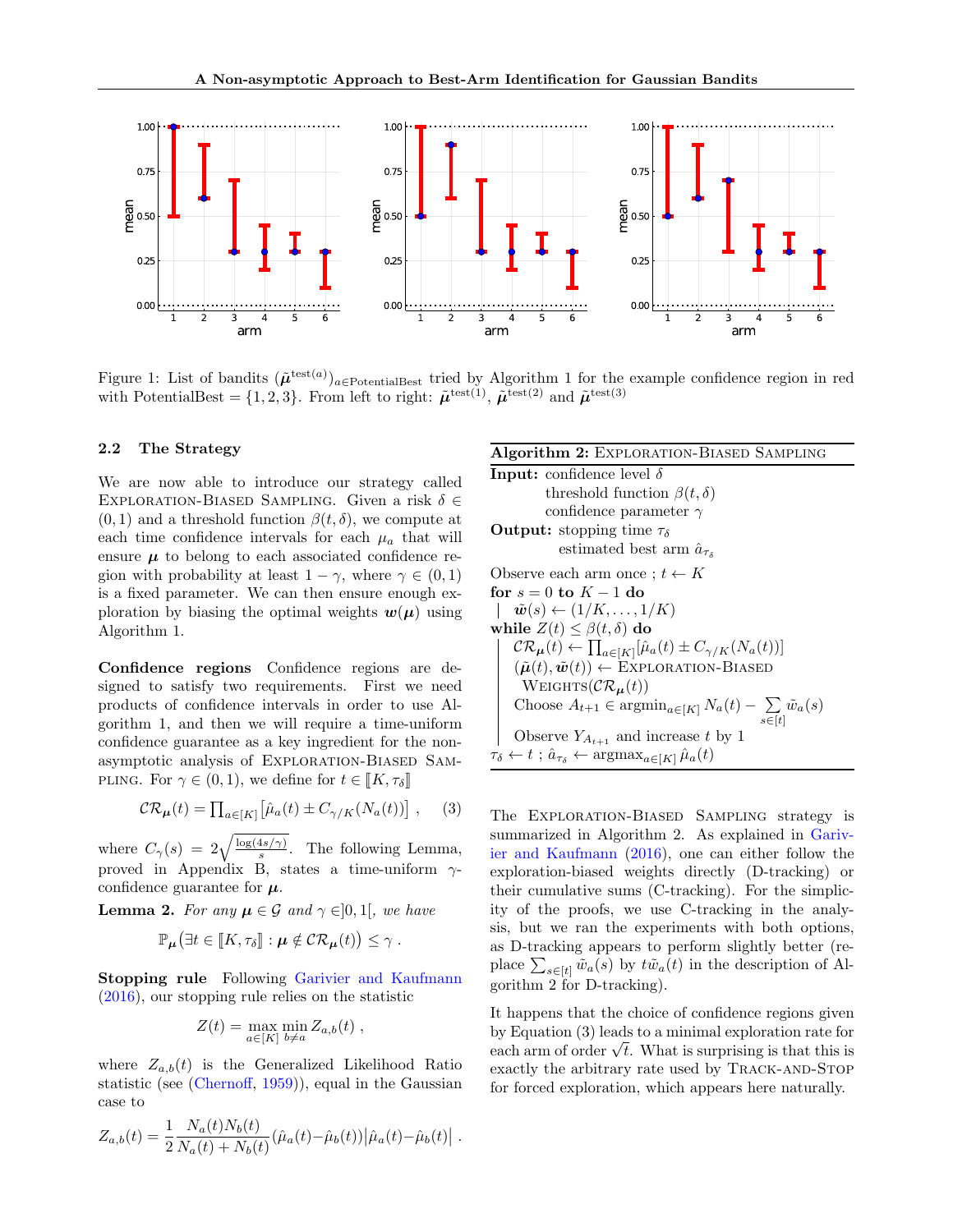<span id="page-4-5"></span>**Lemma 3.** For any choice of parameters and  $\mu \in \mathcal{G}$ , Exploration-Biased Sampling satisfies

$$
\forall t \in [0, \tau_{\delta}], \forall a \in [K], \quad N_a(t) \geq \frac{2}{K} \sqrt{t} - K.
$$

The proof of this lemma can be found in Appendix [F.1.](#page-27-0)

The practical advantages of Exploration-Biased Sampling over Track-and-Stop are discussed in Section [4.](#page-6-0) On the theoretical level, we now show that (contrary to Track-and-Stop) this exploration strategy is adequate for obtaining non-asymptotic bounds.

### 2.3 Theoretical Results

A  $\delta$ -correct strategy The  $\delta$ -correctness of our strategy, which relies on the same stopping rule as TRACK-AND-STOP, is a simple consequence of [Gariv](#page-9-3)[ier and Kaufmann](#page-9-3) [\(2016,](#page-9-3) Proposition 12).

**Proposition 4.** For any  $\delta, \gamma \in (0, 1)$  and  $\alpha >$ 1, there exists a constant  $R = R(K, \alpha)$  such that Exploration-Biased Sampling with parameters  $\delta, \gamma$  and threshold

<span id="page-4-1"></span>
$$
\beta(t,\delta) = \log\left(\frac{Rt^{\alpha}}{\delta}\right) \tag{4}
$$

is δ-correct.

Our main result is to obtain high probability bounds for  $\tau_{\delta}$  in finite horizon for EXPLORATION-BIASED Sampling, which is summarized in the following theorem.

<span id="page-4-2"></span>**Theorem 5** (Non-asymptotic bound). Fix  $\gamma \in (0,1)$ ,  $\alpha \in [1,2], \eta \in (0,1]$  and let  $\mu \in \mathcal{G}^*$ . There exists an event  $\mathcal E$  of probability at least  $1 - \gamma$  and  $\delta_0 =$  $\delta_0(\mu, K, \gamma, \eta, \alpha) > 0$  such that for any  $0 < \delta \leq \delta_0$ , algorithm Exploration-Biased Sampling with the threshold of Equation [\(4\)](#page-4-1) satisfies

<span id="page-4-7"></span>
$$
\mathbb{P}_{\mu}(\tau_{\delta} > t \cap \mathcal{E}) \leq 2Kt \exp\left(-\frac{tw_{\min}(\mu)}{4T(\mu)^{2}} \frac{1}{\log^{\frac{2}{3}}(\frac{1}{\delta})}\right) (5)
$$

for any  $t > (1 + \eta)T(\mu) \log(1/\delta)$ , and

$$
\mathbb{E}_{\mu}[\tau_{\delta}1_{\mathcal{E}}] \leq (1+\eta)T(\mu)\log(1/\delta) \n+ \frac{2^{7}KT(\mu)^{4}}{w_{\min}(\mu)^{2}}\exp\left(-\frac{w_{\min}(\mu)}{4T(\mu)}\log^{\frac{1}{3}}\left(\frac{1}{\delta}\right)\right)\log^{2}\left(\frac{1}{\delta}\right).
$$
\n(6)

Note that:

• using the results of Section [3,](#page-4-0) one can show that  $w_{\min}(\mu) \ge \frac{\Delta_{\min}(\mu)}{2K}$  for any  $\mu \in \mathcal{G}^*$  (see Lemma [28](#page-27-1)) in Appendix [F.1\)](#page-27-0),

- the proof of Theorem [5](#page-4-2) provides an explicit expression for  $\delta_0$ ,
- the second term of Bound [\(6\)](#page-4-3) tends to 0 when  $\delta$ decreases to 0, and hence negligible with respect to the first term: the sample complexity is therefore arbitrarily close to the lower bound.

We additionally prove that, from an asymptotic point of view, the Exploration-Biased Sampling algorithm presents the same guarantees as TRACK-AND-STOP (see also Theorem [30](#page-28-0) in Appendix [F.2\)](#page-28-1):

<span id="page-4-4"></span>Theorem 6 (Asymptotic optimality in expectation). Fix  $\gamma \in (0,1)$ ,  $\alpha \in (1, e/2]$  and let  $\mu \in \mathcal{G}^*$ . Algorithm Exploration-Biased Sampling with the threshold of Equation [\(4\)](#page-4-1) satisfies

$$
\limsup_{\delta \to 0} \frac{\mathbb{E}_{\mu}[\tau_{\delta}]}{\log(1/\delta)} \leq \alpha T(\boldsymbol{\mu}) \ .
$$

Appendix [D](#page-20-0) will be devoted to the proof of Theorem [5](#page-4-2) while the proof of Theorem [6](#page-4-4) can be found in Appendix [F.3.](#page-29-0)

It is worth mentioning that the guarantees of Exploration-Biased Sampling presented in this section hold true not only for Gaussian arms, but more generally for 1-sub-Gaussian arms with means in [0, 1] (in which case, of course, a better lower bound might hold); indeed, these proofs only rely on sub-Gaussian deviation bounds.

# <span id="page-4-0"></span>3 ABOUT THE SAMPLE COMPLEXITY OPTIMIZATION PROBLEM

We now introduce a new method for solving the sample complexity optimization problem [\(1\)](#page-0-0). It comes with a new analysis that yields various bounds for the bandits characteristic constants together with monotonicity and regularity results. Detailed discussions and proofs are deferred to Appendix [C.](#page-11-0)

In this section, letters  $a, b, c$  always refer to arm indices, that is elements of  $[K]$ . In subindices for sums and infima, we sometimes omit to explicitly mention  $\sum_{a \neq b}$  denotes the sum over arms  $a \in [K] \setminus \{b\}.$  $[K]$  for simplicity: for example, given a fixed arm b,

<span id="page-4-3"></span>For any bandit  $\mu \in \mathcal{G}$  and  $v \in \Sigma_K$ , we define:

$$
g(\boldsymbol{\mu}, \boldsymbol{v}) = \inf_{\boldsymbol{\lambda} \in \text{Alt}(\boldsymbol{\mu})} \sum_{a \in [K]} v_a \frac{(\mu_a - \lambda_a)^2}{2} \tag{7}
$$

<span id="page-4-6"></span>
$$
= \frac{1}{2} \min_{a \neq a^*} \frac{v_{a^*} v_a}{v_{a^*} + v_a} \Delta_a(\mu)^2 . \tag{8}
$$

The easy proof of the second equality can be found in Appendix [C.1.](#page-11-1) Function  $g$  is twice useful, as the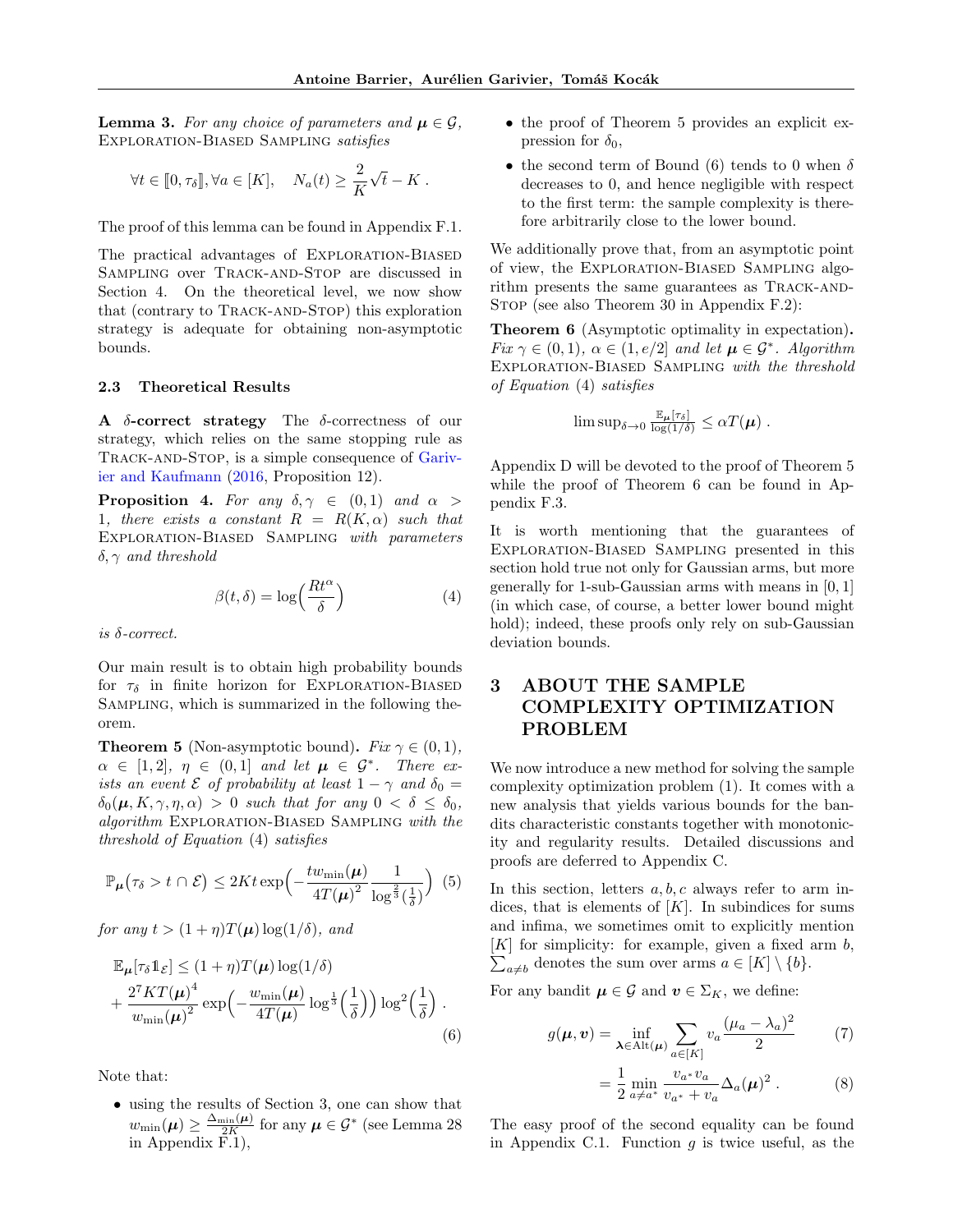solution to the inner optimization problem [\(1\)](#page-0-0), and for the expression of the statistic  $Z(t)$ :

$$
T(\boldsymbol{\mu})^{-1} = g(\boldsymbol{\mu}, \boldsymbol{w}(\boldsymbol{\mu}))\,,\tag{9}
$$

and 
$$
Z(t) = t g\left(\hat{\boldsymbol{\mu}}(t), \frac{\boldsymbol{N}(t)}{t}\right) \qquad (10)
$$

with the convention  $T(\mu) = +\infty$  when  $\mu \in \mathcal{G} \setminus \mathcal{G}^*$ .

Let in this section  $\mu \in \mathcal{G}^*$  be a fixed bandit parameter. For the simplicity of the presentation, let  $a^* = a^*(\mu)$ ,  $\boldsymbol{\Delta} = \boldsymbol{\Delta}(\boldsymbol{\mu}), \ \boldsymbol{w} = \boldsymbol{w}(\boldsymbol{\mu}), \ w_{\min} = w_{\min}(\boldsymbol{\mu}) \ \text{and} \ T =$  $T(\boldsymbol{\mu}).$ 

#### 3.1 Solving the Optimization Problem

We define

$$
\phi_{\mu}: r \in \left(\frac{1}{\Delta_{\min}^2}, +\infty\right) \longmapsto \sum_{a \neq a^*} \frac{1}{(r\Delta_a^2 - 1)^2} - 1 \quad (11)
$$

<span id="page-5-11"></span>**Lemma 7.**  $\phi_{\mu}$  is convex and strictly decreasing on  $(1/\Delta_{\min}^2, +\infty)$ , and thus has a unique root.

The following proposition shows that solving  $\phi_{\mu}(r) =$ 0 directly gives a solution to Problem [\(1\)](#page-0-0).

<span id="page-5-3"></span>**Proposition 8.** Let  $r = r(\mu)$  be the solution of  $\phi_{\mu}(r) = 0$ . Then

$$
w_{a^*} = \frac{1}{1 + \sum_{a \neq a^*} \frac{1}{r \Delta_a^2 - 1}} \,, \qquad (12)
$$

$$
\forall a \neq a^*, \quad w_a = \frac{w_{a^*}}{r\Delta_a^2 - 1}, \tag{13}
$$

$$
and \t T = 2\frac{r}{w_{a^*}}.
$$
\t(14)

Besides,

<span id="page-5-7"></span>
$$
w_{a^*} = \sqrt{\sum_{a \neq a^*} w_a^2} . \tag{15}
$$

Recall that in the case of 2 arms,  $w(\mu) = (0.5, 0.5)$ . Besides, the monotonicity of the optimal weights with respect to the gaps follows from Equation [\(13\)](#page-5-2).

<span id="page-5-8"></span>Corollary 9. Assume that  $K \geq 3$ . Then

$$
\forall a, b \in [K], \quad \mu_a > \mu_b \quad \Longrightarrow \quad w_a > w_b \; .
$$

Equation [\(13\)](#page-5-2) also implies that

$$
\forall a, b \neq a^*, \quad \frac{w_a}{w_b} = \frac{\Delta_b^2 - 1/r}{\Delta_a^2 - 1/r} \; .
$$

Intuitively, it requires about  $\Delta_a^2$  samplings of arms  $a^*$ and a before being able to distinguish them, so that one could expect  $\frac{w_a}{w_b}$  to be  $\frac{\Delta_b^2}{\Delta_a^2}$ . This would be the case

<span id="page-5-13"></span>if the comparisons between arms were independent. In our problem, sampling the best arm benefits the comparison with all arms, so that it is worth sampling the optimal arm a little more than any single comparison would require, and hence each sub-optimal arm a little less. As a result, the ratio  $\frac{w_a}{w_b}$  is closer to 1, and the factor can be seen as a "discount" on each squared gap for sharing the comparisons. We now derive other important consequences of Proposition [8.](#page-5-3)

## <span id="page-5-0"></span>3.2 Bounds and Computation of the Problem Characteristics

By Proposition [8,](#page-5-3) it suffices to compute  $r$  to obtain the values of both T and w. As  $\phi_{\mu}$  is a strictly convex and strictly decreasing function, Newton's iterates initialized with a value  $r_0 < r$  converge to r from below at quadratic speed. The procedure is summarized in Algorithm [4](#page-14-0) of Appendix [C.3.](#page-13-0) The number of correct digits roughly doubles at every step, which implies that a few iterations are sufficient to guarantee machine precision. The cost of the algorithm can hence be considered proportional to that of evaluating  $\phi_{\mu}(r)$ , which is linear in the number of arms.

It remains to show that it is possible to find  $r_0 < r$ , and possibly close to  $r$ . The next proposition offers such a lower bound as simple functions of the gaps. This also yields tight bounds on the optimal weight vector  $w$  and the characteristic time  $T$ .

<span id="page-5-5"></span><span id="page-5-4"></span><span id="page-5-2"></span>**Proposition 10.** Denoting by  $\overline{\Delta^2} = \frac{1}{K-1} \sum_{a \neq a^*} \Delta_a^2$ the average squared gap,

<span id="page-5-6"></span>
$$
\max\left(\frac{2}{\Delta_{\min}^2}, \frac{1+\sqrt{K-1}}{\overline{\Delta^2}}\right) \le r \le \frac{1+\sqrt{K-1}}{\Delta_{\min}^2},\tag{16}
$$

<span id="page-5-12"></span><span id="page-5-10"></span><span id="page-5-9"></span>
$$
\frac{1}{1 + \sqrt{K - 1}} \le w_{\text{max}} \le \frac{1}{2},\tag{17}
$$

$$
\max\left(\frac{8}{\Delta_{\min}^2}, 4\frac{1+\sqrt{K-1}}{\overline{\Delta^2}}\right) \le T \le 2\frac{\left(1+\sqrt{K-1}\right)^2}{\Delta_{\min}^2} \tag{18}
$$

Note that all of these inequalities can be reached for certain parameters  $\mu$ , as discussed in Appendix [C.2](#page-12-0) after the proof of Proposition [10.](#page-5-4)

#### <span id="page-5-1"></span>3.3 Monotonicity of the min-max Problem

We now show monotonicity results of the mappings  $\nu \mapsto T(\nu)$  and  $\nu \mapsto w(\nu)$  when moving arm(s). When  $K = 2$ , the optimization problem is simple and leads to  $w(\mu) = (0.5, 0.5)$  and  $T(\mu) = 8\Delta_2^2$ , so that we assume in the remaining of this section that  $K\geq 3.$ 

Let  $\mu' \in \mathcal{G}^*$  be another bandit problem sharing the same unique optimal arm  $a^*$  as  $\mu$  and define  $\Delta', w',$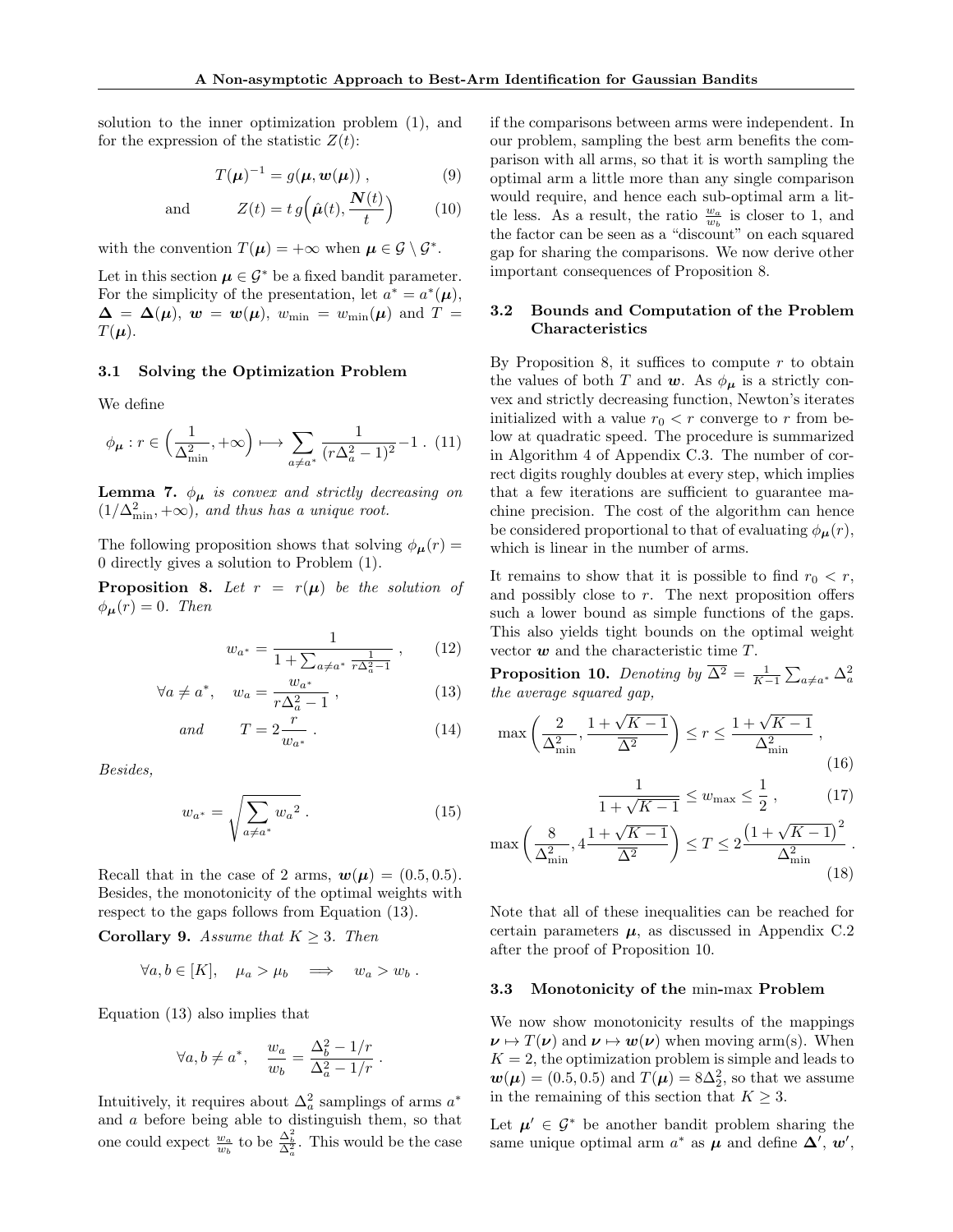$w'_{\min}$ , T' and r' similarly to problem  $\mu$ . The three following lemmas, which are the key ingredients to prove Proposition [1,](#page-2-1) are shown in Appendix [C.4.](#page-14-1)

<span id="page-6-2"></span>**Lemma 11.** Assume that  $\Delta'_b > \Delta_b$  for a fixed  $b \neq a^*$ while  $\Delta'_a = \Delta_a$  for all  $a \neq b$ . Then

- <span id="page-6-5"></span>1.  $w'_b < w_b$ , 2.  $w'_a > w_a$  for any  $a \notin \{a^*, b\},\$
- 3.  $T' < T$ .

<span id="page-6-3"></span>**Lemma 12.** Assume that  $\Delta'_a = \Delta_a + d$  for every a  $\neq$  $a^*$  and some  $d > 0$ . Then  $w'_{\min} \geq w_{\min}$ , with strict inequality whenever  $\Delta_a \neq \Delta_b$  for some  $a, b \neq a^*$ .

<span id="page-6-4"></span>Lemma 13. Let  $B = \operatorname{argmin}_{a \in [K]} \mu_a$  (resp.  $B' =$  $\mathop{\rm argmin}_{a \in [K]} \mu_a'$ ) be the set of the worst arms of  $\boldsymbol{\mu}$  (resp.  $\mu'$ ) and assume that  $B \subset B'$  and  $\Delta'_{\max} < \Delta_{\max}$ , while  $\Delta'_a = \Delta_a$  for all  $a \notin B'$ . Then  $w'_{\min} \geq w_{\min}$ .

#### <span id="page-6-1"></span>3.4 Regularity of  $w, T$  and  $q$

Lastly, we show explicit bounds on the regularity of  $\nu \mapsto w(\nu)$  and  $\nu \mapsto T(\nu)$ . We keep the notations of the last section.

<span id="page-6-6"></span>**Theorem 14.** Assume that  $(1 - \varepsilon)\Delta_a^2 \leq {\Delta_a'}^2 \leq (1 +$  $\varepsilon) \Delta_a^2$  for all  $a \neq a^*$  and some  $\varepsilon \in [0, 1/7]$ . Then

$$
(1 - 3\varepsilon)T \le T' \le (1 + 6\varepsilon)T ,
$$
  

$$
\forall a \in [K], \quad (1 - 10\varepsilon)w_a \le w'_a \le (1 + 10\varepsilon)w_a .
$$

<span id="page-6-7"></span>Independently, we show the following property of  $q$ . **Proposition 15.** Let  $v \in \Sigma_K$ . Then:

$$
g(\boldsymbol{\mu}', \boldsymbol{v}) \ge \frac{(1-\eta)^2}{1+\eta} \big(g(\boldsymbol{\mu}, \boldsymbol{w}(\boldsymbol{\mu})) - \varepsilon/2\big)
$$

where  $\varepsilon = {\|\boldsymbol{\mu} - \boldsymbol{\mu}'\|}_{\infty}$  and  $\eta = \max_{a \in [K]} \frac{|w_a(\boldsymbol{\mu}) - v_a|}{w_a(\boldsymbol{\mu})}$  $\frac{u(\boldsymbol{\mu})-v_a}{w_a(\boldsymbol{\mu})}$  .

These results will prove to be essential to the proof of the non-asymptotic bounds of Theorem [5.](#page-4-2)

# <span id="page-6-0"></span>4 NUMERICAL EXPERIMENTS

In this section, we discuss the behavior and performance of Exploration-Biased Sampling for practical values of confidence  $\delta$ . We propose a comparison with TRACK-AND-STOP, CHERNOFF-RACING and LUCB++, and begin with a reminder on those strategies.

Track-and-Stop The strategy tracks the optimal weights  $w(\mu)$  by estimating it by  $w(\hat{\mu}(t))$ . Some exploration rate is forced to ensure that bad initial observations does not lead to an under-sampling of some arms (the strategy ensures that each  $N_a(t)$  growths at arms (the strategy ensures that each  $N_a(t)$  growths at least in  $\sqrt{t}$ ). The stopping rule is the same as the one presented for Exploration-Biased Sampling.

CHERNOFF-RACING The strategy is divided into rounds during which the arms of a currently active set are sampled once. At the end of each round, a decision is made to keep or eliminate the current worst arm from the active set. Several decision rules are possible, we will use the Chernoff rule presented in [\(Garivier and](#page-9-3) [Kaufmann,](#page-9-3)  $2016$ , which eliminates arm b at the end of round r if  $Z_{\hat{a}_r,b}(t) = \frac{r}{4}(\hat{\mu}_{\hat{a}_r}(t) - \hat{\mu}_b(t))^2 > \beta(t,\delta)$ where  $\hat{a}_r$  (resp. t) is the best arm (resp. the time) at the end of round r.

LUCB++ The strategy [\(Simchowitz et al.,](#page-9-12) [2017\)](#page-9-12) (see also [\(Kalyanakrishnan et al.,](#page-9-2) [2012;](#page-9-2) [Howard et al.,](#page-9-13) [2021\)](#page-9-13)) samples two arms at each round: the one with the current best estimate and the one in the remaining arms with the highest optimistic indice  $U_a(t)$  which is an upper confidence bound:

$$
U_a(t) = \hat{\mu}_a(t) + \sqrt{\frac{3}{N_a(t)} \log\left(\frac{\log(N_a(t)) \times 2K}{\delta}\right)}
$$

(constant  $\sqrt{3}$  appeared to be empirically optimal). For the fairness of the comparison we will take the same stopping condition as TRACK-AND-STOP and Exploration-Biased Sampling.

EXPLORATION-BIASED SAMPLING We ran our experiments with confidence lengths  $C_{\gamma}(s) = \sqrt{\frac{\log(s/\gamma)}{s}}$  $\frac{s(\gamma)}{s},$ and for all strategies we used the same threshold

$$
\beta(t,\delta) = \log((\log(t) + 1)/\delta).
$$

These choices are more aggressive than what the theoretical analysis suggests: yet, empirically, they appears to guarantee the desired failure rate. Using the larger intervals of Section 2 would have increased the number of rounds with uniform exploration, and using larger thresholds unnecessarily delays the stopping for all strategies.

We now discuss the numerical pros and cons of Exploration-Biased Sampling.

Improving the Stability of Track-and-Stop In Section [1,](#page-0-1) we highlighted the weaknesses of TRACK-AND-STOP, especially the forced exploration parameter and the non-interpretable and unstable sampling strategy during the first rounds. On Figures [2](#page-7-0) and [3](#page-7-1) we see the improvements of Exploration-Biased Sampling concerning those behaviours. During the first rounds, as for a racing algorithm, a uniform sampling is observed as the learner has not collected enough information (the confidence intervals on all arms are not separated), which is the expected behavior. Then the best arms are sampled more and more often, but still in a more cautious way than Trackand-Stop. We observe on Figure [3](#page-7-1) the stability of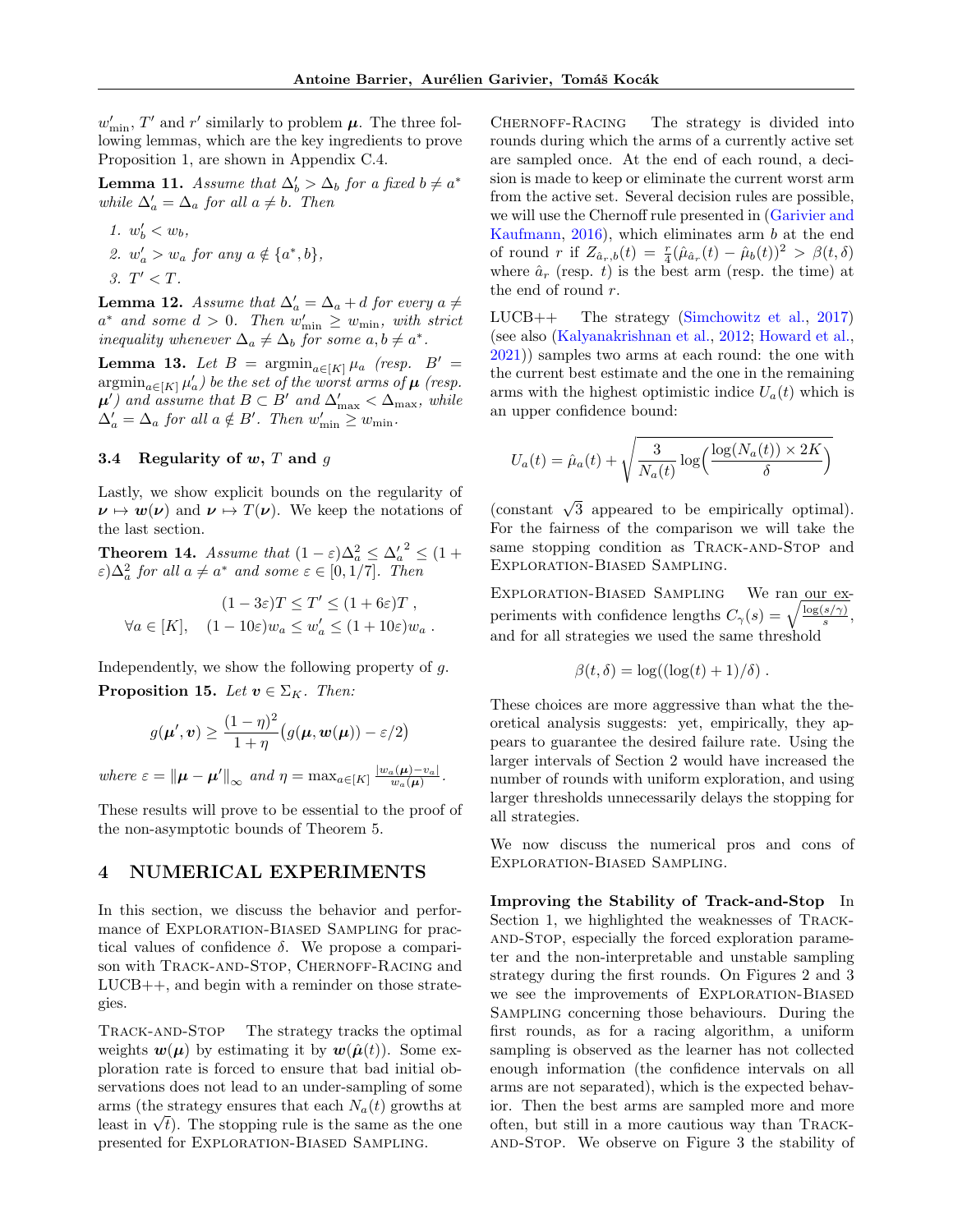the sampling strategies comparing to Track-and-Stop during the first rounds: the targeted weights of Exploration-Biased Sampling are stable and separate from each other cautiously (note that the three last arms still have the same weight at time 1200) whereas for TRACK-AND-STOP, we observe an important variation of the targeted weights with time. As a matter of facts, there is a clear discontinuity each time the estimated best arm changes, as we can see with the red and green arms. We also remark that Track-and-Stop uses forced exploration at regular rounds (giving the yellow and blue peaks), which is unnecessary for Exploration-Biased Sampling as a natural exploration is always performed (Lemma [3\)](#page-4-5).

<span id="page-7-0"></span>

Figure 2: Evolution of the Sampling Frequencies  $N(t)/t$  on a Simulation of EXPLORATION-BIASED SAMPLING and TRACK-AND-STOP. ( $\delta = 0.01$ ,  $\gamma =$ 0.2, and  $\mu = (0.9, 0.8, 0.6, 0.4, 0.4);$  the values of  $\mathbf{w}(\mu) = (0.477, 0.476, 0.028, 0.010, 0.010)$  are dotted)

Comparisons of the Strategies The cost of the the cautiousness of the algorithm (the explorationbiased weights) is that it takes a little longer for the proportions of draws of Exploration-Biased Sampling to converge to the optimal weights. This results in a slightly larger stopping time than Trackand-Stop that occurs for every bandit parameter[1](#page-7-2) . This can be observed on Table [1,](#page-8-5) where we present the performances of Exploration-Biased

<span id="page-7-1"></span>

Figure 3: Evolution of the Targeted Weights  $\tilde{\boldsymbol{w}}(t)$ (resp.  $\mathbf{w}(\hat{\mu}(t))$ ) During the First 1200 Rounds on a Simulation of Exploration-Biased Sampling (resp. TRACK-AND-STOP).  $(\delta = 0.01, \gamma = 0.2,$  $\mu = (0.9, 0.8, 0.6, 0.4, 0.4)$ 

SAMPLING, TRACK-AND-STOP, CHERNOFF-RACING and LUCB++ with two scenarios and a set of parameters. Exploration-Biased Sampling globally performs correctly but we see that the other strategies are always a little more efficient. Note that when increasing  $\gamma$ , the confidence intervals reduces so that the targeted weights are closer to  $w$ , improving the performance of the algorithm. For similar reasons the initial cautiousness of the strategy disappears at long-term, thus when  $\delta$  is very small the relative performance of Track-and-Stop and Exploration-Biased Sampling gets closer. Of course, Exploration-Biased SAMPLING overperforms CHERNOFF-RACING in the long run when the optimal weights are far from the sampling proportions of CHERNOFF-RACING (e.g. when  $w_1 \gg w_2$ ).

CHERNOFF-RACING shows great performance with both  $\mu^{(1)}$  and  $\mu^{(2)}$ . This strategy samples the two last arms of the race equally often, thus can be optimal only when  $w(\mu)$  has its two highest components of similar value, e.g. when the two best arms are well separated from the others : this is the case of bandit  $\mu^{(1)}$ . For  $\mu^{(2)}$  any strategy performs well as the problem is easy. However, CHERNOFF-RACING (whose theoretical analysis remains to be written) leads to a few more

<span id="page-7-2"></span><sup>&</sup>lt;sup>1</sup>Note that the cautiousness of our strategy is required to obtain the non-asymptotic bounds of Theorem [5.](#page-4-2)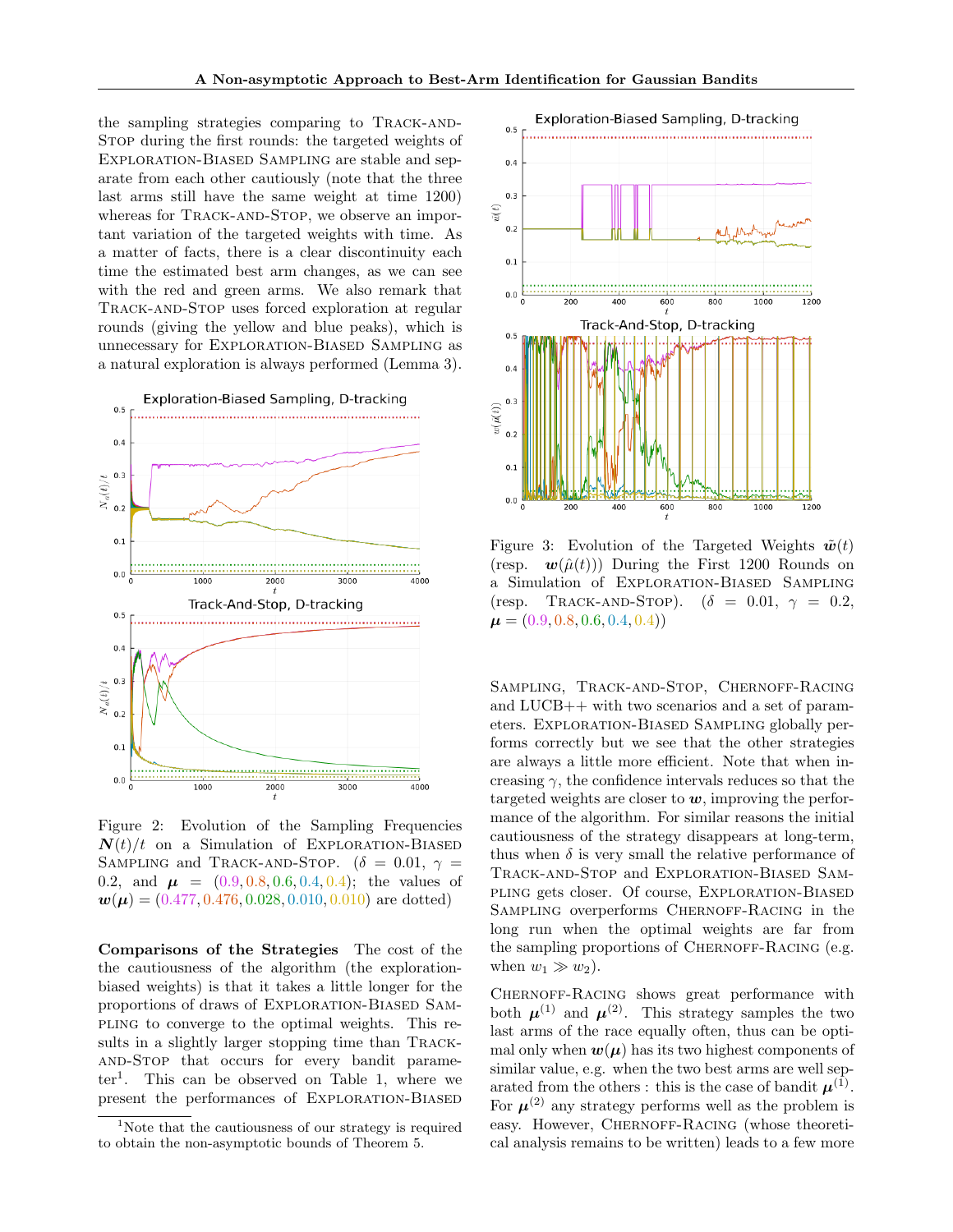<span id="page-8-5"></span>Table 1: Empirical Expected Number of Draws  $\mathbb{E}_{\mu}[\tau_{\delta}]$ , Averaged over 1000 Experiments:  $\mu^{(1)}$  = (0.9, 0.8, 0.6, 0.4, 0.4), w(µ (1)) = (0.477, 0.476, 0.028, 0.010, 0.010); µ (2) = (0.9, 0.5, 0.45, 0.4), w(µ (2)) = (0.375, 0.286, 0.195, 0.144)

| Bandit                   |           |      | $T k l(\delta, 1-\delta)$ | EBS C | TaS C | EBS D | TaS D | Racing | $LUCB++$ |
|--------------------------|-----------|------|---------------------------|-------|-------|-------|-------|--------|----------|
| $\boldsymbol{\mu}^{(1)}$ | 0.1       | 0.05 | 1476                      | 4727  | 3597  | 4191  | 3477  | 3124   | 3353     |
| $\boldsymbol{\mu}^{(1)}$ | 0.01      | 0.05 | 3782                      | 7363  | 5664  | 6330  | 5584  | 5419   | 5549     |
| $\boldsymbol{\mu}^{(1)}$ | 0.01      | 0.2  | 3782                      | 7090  | 5664  | 6136  | 5584  | 5419   | 5372     |
| $\boldsymbol{\mu}^{(1)}$ | $10^{-5}$ | 0.2  | 9669                      | 13801 | 12181 | 12376 | 11439 | 11557  | 11644    |
| $\boldsymbol{\mu}^{(2)}$ | 0.1       | 0.05 | 135                       | 476   | 367   | 470   | 322   | 405    | 365      |
| $\boldsymbol{\mu}^{(2)}$ | 0.01      | 0.05 | 347                       | 708   | 588   | 699   | 485   | 542    | 565      |

misidentifications in our experiments that might be linked to the stopping rule we chose here; for fairness reasons, it was taken identical to that of the other algorithms. LUCB++ presents similar performance with Chernoff-Racing, which can be explained by the similar behaviour of the strategies: LUCB++ samples half time the best arm asymptotically, and the worst arms are eliminated one by one once their indice fall under the two best estimates.

Finally, note that D-tracking shows better performance than C-tracking, either for EXPLORATION-Biased Sampling and Track-and-Stop. Dtracking indeed benefits directly of the current estimate of  $\mu$  (thus the empirical proportions of draws converge faster to the optimal weight), while the impact is diluted in time with C-tracking. However we did not prove theoretical guarantees for D-tracking.

Additional experiments showing and interpreting the dependence on parameter  $\delta$  of EXPLORATION-BIASED Sampling are postponed to Appendix [G.](#page-30-0)

# <span id="page-8-3"></span>5 CONCLUSION

We introduced Exploration-Biased Sampling, a new strategy for the problem of best arm identification with fixed confidence. In addition to asymptotic optimal results, we proved non-asymptotic bounds for this strategy in the case of (sub-)Gaussian bandits. Those finite risk bounds were made possible by a new analysis of the sample complexity optimization problem, and by the design of our strategy which tackles the shortcomings of TRACK-AND-STOP: the procedure ensures exploration in an unforced way and stabilizes the sampling strategy, observing uniformly before having a high certainty that one arm is better than another.

It would be interesting but it remains out of reach to generalize this approach to non-Gaussian models: this requires to extend our results on the samplecomplexity optimization problem, technically challenging task for which the simple and clean arguments developed here are likely to be replaced by much more involved derivations, if this is possible. In addition, it will be necessary to modify the confidence intervals on the arm means in a way that ensures exploration. Another direction of improvement will be to investigate if similar analysis and strategies are possible for the problem of  $\varepsilon$ -best arm identification.

## Acknowledgements

Aurélien Garivier and Antoine Barrier acknowledges the support of the Project IDEXLYON of the University of Lyon, in the framework of the Programme Investissements d'Avenir (ANR-16-IDEX-0005), and Chaire SeqALO (ANR-20-CHIA-0020-01).

## References

- <span id="page-8-6"></span>Boucheron, S., Lugosi, G., and Massart, P. (2013). Concentration inequalities : a non asymptotic theory of independence. Oxford University Press.
- <span id="page-8-2"></span>Chen, L., Li, J., and Qiao, M. (2017). Towards instance optimal bounds for best arm identification. In Kale, S. and Shamir, O., editors, Proceedings of the 2017 Conference on Learning Theory, volume 65 of Proceedings of Machine Learning Research, pages 535–592. PMLR.
- <span id="page-8-4"></span>Chernoff, H. (1959). Sequential design of experiments. The Annals of Mathematical Statistics, 30(3):755– 770.
- <span id="page-8-0"></span>Degenne, R. and Koolen, W. M. (2019). Pure exploration with multiple correct answers. In Wallach, H., Larochelle, H., Beygelzimer, A., d'Alché Buc, F., Fox, E., and Garnett, R., editors, Advances in Neural Information Processing Systems, volume 32. Curran Associates, Inc.
- <span id="page-8-1"></span>Degenne, R., Koolen, W. M., and Ménard, P. (2019). Non-asymptotic pure exploration by solving games. In Wallach, H., Larochelle, H., Beygelzimer, A.,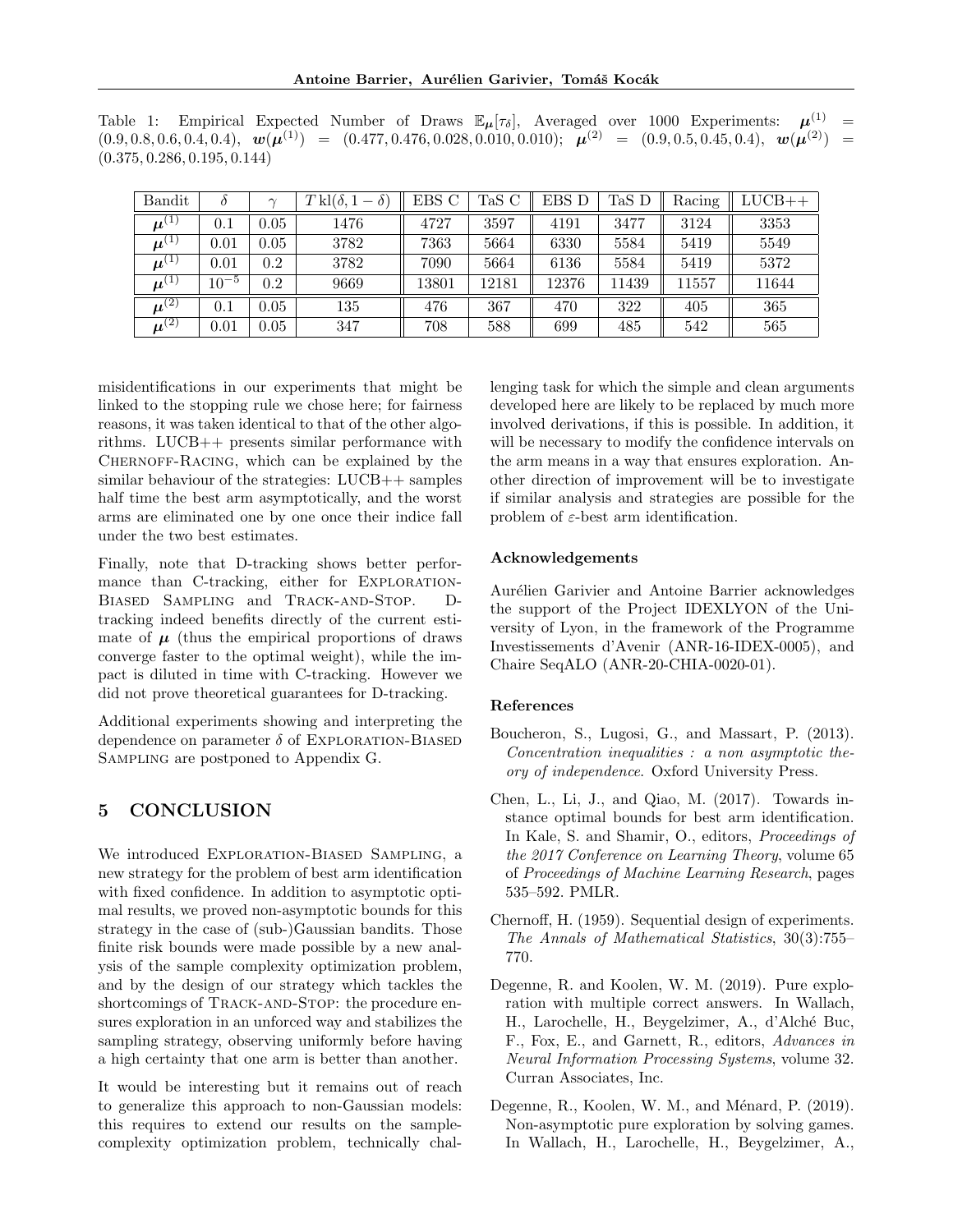d'Alch´e Buc, F., Fox, E., and Garnett, R., editors, Advances in Neural Information Processing Systems, volume 32. Curran Associates, Inc.

- <span id="page-9-1"></span>Even-Dar, E., Mannor, S., and Mansour, Y. (2006). Action elimination and stopping conditions for the multi-armed bandit and reinforcement learning problems. Journal of Machine Learning Research, 7:1079–1105.
- <span id="page-9-14"></span>Garivier, A., Hadiji, H., Ménard, P., and Stoltz, G. (2019). KL-UCB-switch: optimal regret bounds for stochastic bandits from both a distributiondependent and a distribution-free viewpoints.
- <span id="page-9-3"></span>Garivier, A. and Kaufmann, E. (2016). Optimal best arm identification with fixed confidence.
- <span id="page-9-13"></span>Howard, S. R., Ramdas, A., McAuliffe, J., and Sekhon, J. (2021). Time-uniform, nonparametric, nonasymptotic confidence sequences. The Annals of Statistics, 49(2):1055 – 1080.
- <span id="page-9-11"></span>Jamieson, K., Malloy, M., Nowak, R., and Bubeck, S. (2014). lil' ucb : An optimal exploration algorithm for multi-armed bandits. In Balcan, M. F., Feldman, V., and Szepesvári, C., editors, Proceedings of The 27th Conference on Learning Theory, volume 35 of Proceedings of Machine Learning Research, pages 423–439, Barcelona, Spain. PMLR.
- <span id="page-9-2"></span>Kalyanakrishnan, S., Tewari, A., Auer, P., and Stone, P. (2012). Pac subset selection in stochastic multiarmed bandits. Proceedings of the 29th International Conference on Machine Learning, ICML 2012, 1.
- <span id="page-9-10"></span>Karnin, Z., Koren, T., and Somekh, O. (2013). Almost optimal exploration in multi-armed bandits. In Dasgupta, S. and McAllester, D., editors, *Proceed*ings of the 30th International Conference on Machine Learning, volume 28 of Proceedings of Machine Learning Research, pages 1238–1246, Atlanta, Georgia, USA. PMLR.
- <span id="page-9-9"></span>Kaufmann, E. and Kalyanakrishnan, S. (2013). Information complexity in bandit subset selection. In Proceeding of the 26th Conference On Learning Theory.
- <span id="page-9-8"></span>Kocák, T. and Garivier, A. (2020). Best arm identification in spectral bandits. International Joint Conference on Artificial Intelligence.
- <span id="page-9-0"></span>Lattimore, T. and Szepesvári, C. (2020). Bandit Algorithms. Cambridge University Press.
- <span id="page-9-5"></span>Ménard, P. (2019). Gradient ascent for active exploration in bandit problems.
- <span id="page-9-4"></span>Russo, D. (2016). Simple bayesian algorithms for best arm identification. In Proceedings of the 29th Conference On Learning Theory.
- <span id="page-9-7"></span>Shang, X., de Heide, R., Kaufmann, E., Ménard, P., and Valko, M. (2019). Fixed-confidence guarantees for bayesian best-arm identification. CoRR, abs/1910.10945.
- <span id="page-9-12"></span>Simchowitz, M., Jamieson, K., and Recht, B. (2017). The simulator: Understanding adaptive sampling in the moderate-confidence regime. In Kale, S. and Shamir, O., editors, Proceedings of the 2017 Conference on Learning Theory, volume 65 of Proceedings of Machine Learning Research, pages 1794–1834. PMLR.
- <span id="page-9-6"></span>Tirinzoni, A., Pirotta, M., Restelli, M., and Lazaric, A. (2020). An asymptotically optimal primal-dual incremental algorithm for contextual linear bandits. CoRR, abs/2010.12247.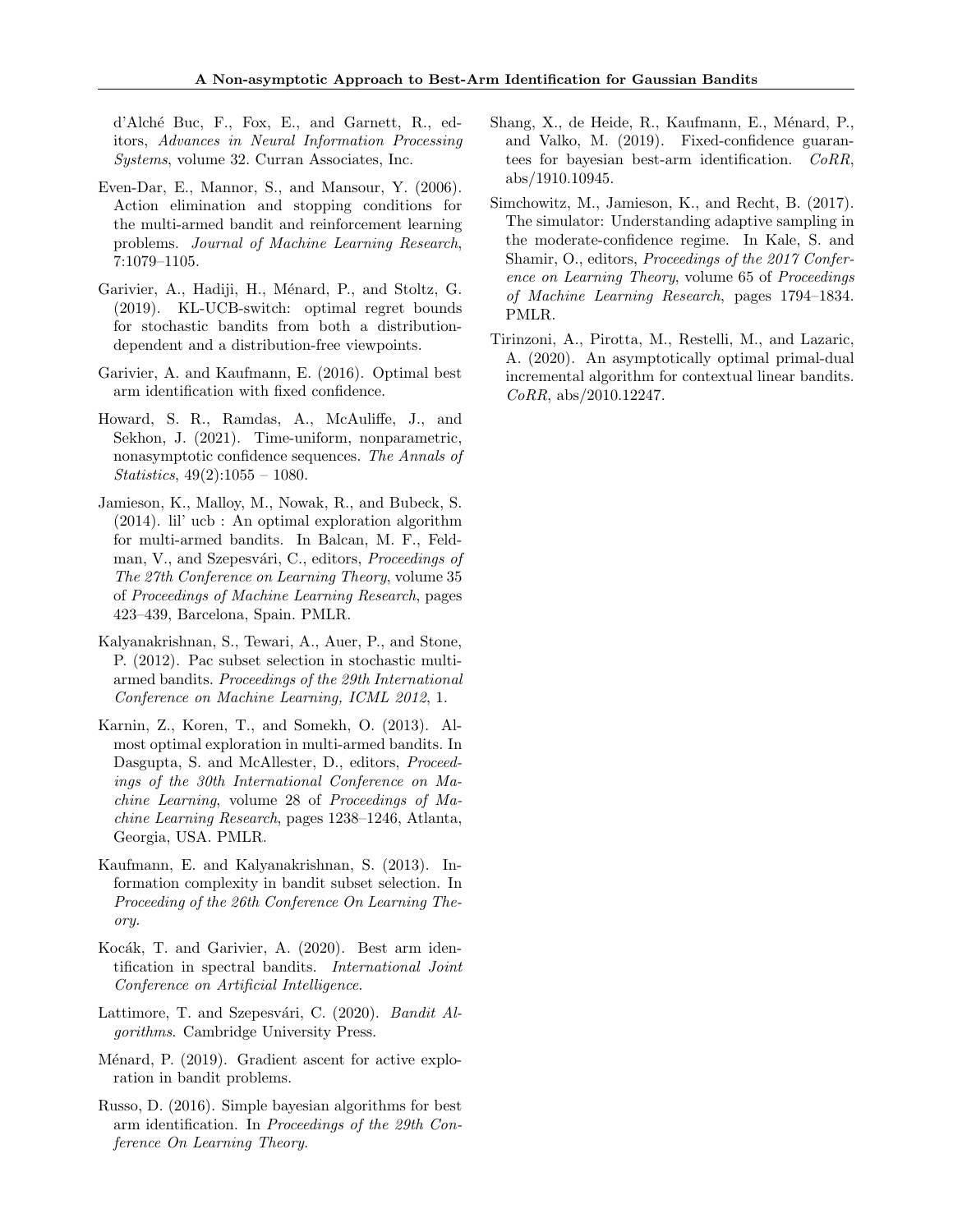# APPENDIX OUTLINE

The appendix is organized as follows:

- A. Precise description of the TRACK-AND-STOP strategy
- B. Proof of the time-uniform confidence regions guarantees for  $\mu$  (Lemma [2\)](#page-3-3)
- C. Proofs of the results on the sample complexity for Gaussian arms (Section [3\)](#page-4-0)
- D. Proof of the non-asymptotic result (Theorem [5\)](#page-4-2)
- E. Technical results associated to the proof of Theorem [5](#page-4-2) (complements to Appendix [D\)](#page-20-0)
- F. Asymptotic analysis of Exploration-Biased Sampling (Theorems [6](#page-4-4) and [30\)](#page-28-0)
- G. Additional experiments to see the dependency of EXPLORATION-BIASED SAMPLING in  $\delta$

Without loss of generality (see [Garivier et al.](#page-9-14) [\(2019\)](#page-9-14)), we assume that for any  $a \in [K]$ ,  $(X_{a,n})_{n>1}$  is a sequence of random variables independent and identically distributed with distribution  $\mathcal{N}(\mu_a, 1)$ , we set  $\hat{\mu}_{a,n} = \frac{1}{n} \sum_{p \in [n]} X_{a,p}$ for all  $n \geq 1$  and assume that

<span id="page-10-3"></span>
$$
\forall t \ge K, \quad \hat{\mu}_a(t) = \hat{\mu}_{a, N_a(t)} \,. \tag{19}
$$

# <span id="page-10-0"></span>A THE TRACK-AND-STOP STRATEGY

We recall the description of the TRACK-AND-STOP strategy in Algorithm [3.](#page-10-1) We use the notations of Section [2](#page-1-0) and algorithm OPTIMAL WEIGHTS (Algorithm [4](#page-14-0) of Appendix [C.3\)](#page-13-0) which efficiently computes the solution of optimization problem [\(1\)](#page-0-0).

> <span id="page-10-1"></span>Algorithm 3: TRACK-AND-STOP **Input:** confidence level  $\delta$ threshold function  $\beta(t, \delta)$ **Output:** stopping time  $\tau_{\delta}$ estimated best arm  $\hat{a}_{\tau s}$ Observe each arm once ;  $t \leftarrow K$ for  $s = 0$  to  $K - 1$  do  $\mathbf{\tilde{w}}(s) \leftarrow (1/K, \ldots, 1/K)$ while  $Z(t) \leq \beta(t, \delta)$  do if  $U_t = \{a \in [K] : N_a(t) <$  $\sqrt{t} - K/2$ }  $\neq \varnothing$  then Choose  $A_{t+1} \in \operatorname{argmin}_{a \in U_t} N_a(t)$  /\* forced exploration \*/ else  $\tilde{\boldsymbol{w}}(t) \leftarrow$  Optimal Weights $(\hat{\boldsymbol{\mu}}(t))$ Choose  $A_{t+1} \in \operatorname{argmin}_{a \in [K]} N_a(t) - \sum_{s \in [t]} \tilde{w}_a(s)$  /\* C-tracking \*/ Observe  $Y_{A_{t+1}}$  and increase t by 1  $\tau_{\delta} \leftarrow t$ ;  $\hat{a}_{\tau_{\delta}} \leftarrow \operatorname{argmax}_{a \in [K]} \hat{\mu}_a(t)$

The presented algorithm uses C-tracking (the cumulative sums of the weights are tracked), but one can consider D-tracking for a direct track of the current weight (by replacing  $\sum_{s\in[t]} \tilde{w}_a(s)$  by  $t\tilde{w}_a(t)$ ).

# <span id="page-10-2"></span>B PROOF OF LEMMA [2](#page-3-3)

By union bound we only have to show that for any  $\gamma \in (0,1)$  and  $a \in [K]$ :

$$
\mathbb{P}_{\mu}\Big(\exists t\geq K:|\hat{\mu}_a(t)-\mu_a|\geq C_{\gamma}(N_a(t))\Big)\leq\gamma.
$$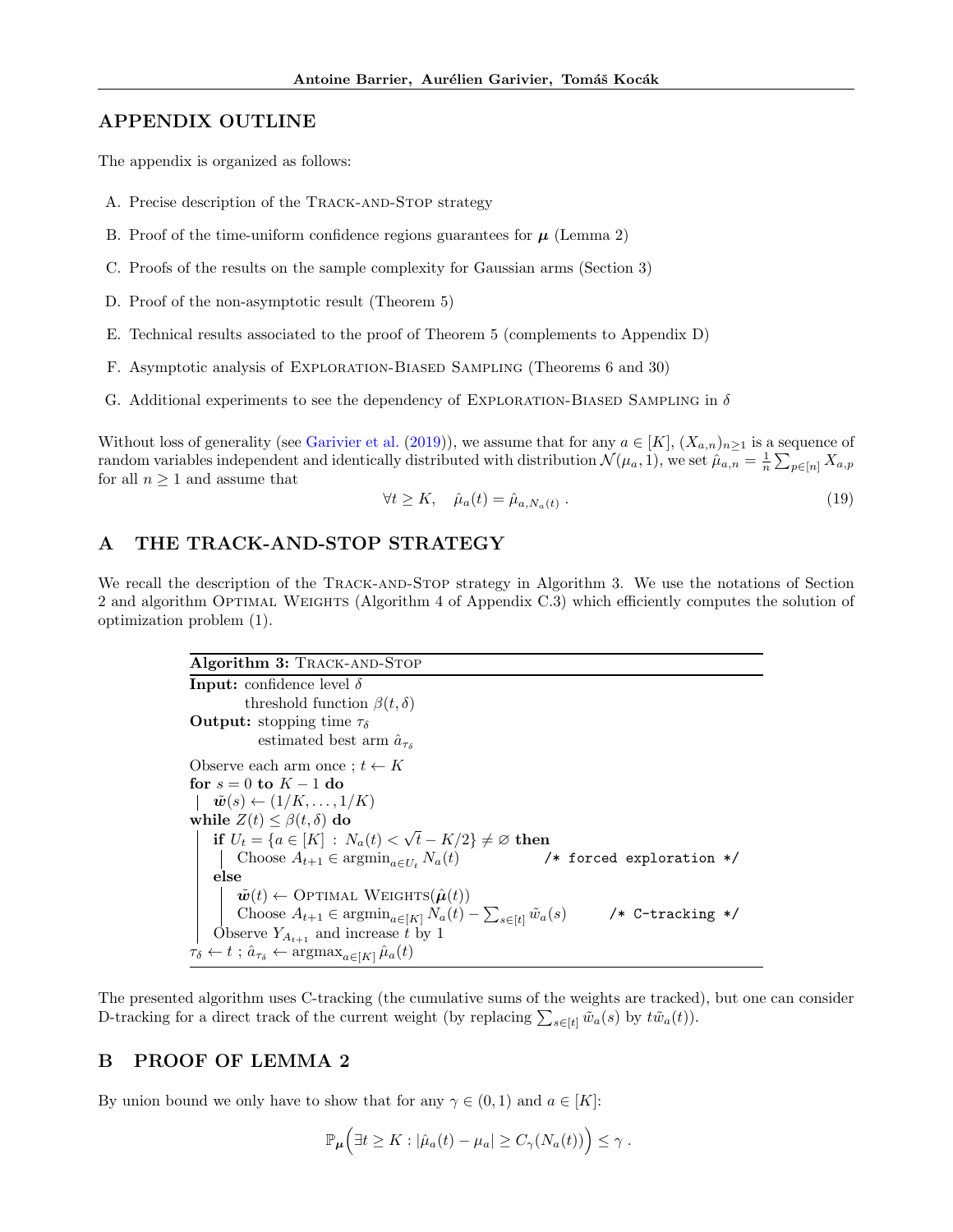Fix  $\gamma \in (0,1)$  and  $a \in [K]$ . Note that as all arms are observed once at the beginning (see Algorithm [2\)](#page-3-1), we have  $N_a(K) = 1$ . Thus using Equation [\(19\)](#page-10-3):

$$
\mathbb{P}_{\mu}\Big(\exists t \geq K : |\hat{\mu}_a(t) - \mu_a| \geq C_{\gamma}(N_a(t))\Big) = \mathbb{P}_{\mu}\Big(\exists t \geq K : |\hat{\mu}_{a,N_a(t)} - \mu_a| \geq C_{\gamma}(N_a(t))\Big) \n= \mathbb{P}_{\mu}\Big(\exists n \in \mathbb{N}^* : |\hat{\mu}_{a,n} - \mu_a| \geq C_{\gamma}(n)\Big) .
$$

Then we use a peeling trick (see for instance [Boucheron et al.](#page-8-6) [\(2013\)](#page-8-6)):

$$
\mathbb{P}_{\mu}\left(\exists n \in \mathbb{N}^* : |\hat{\mu}_{a,n} - \mu_a| \ge C_{\gamma}(n)\right) \le \sum_{k\ge 0} \mathbb{P}\left(\exists n \in [2^k, 2^{k+1}] : \left|\frac{1}{p} \sum_{p \in [n]} (X_{a,p} - \mu_a)\right| \ge C_{\gamma}(n)\right)
$$
  
\n
$$
= \sum_{k\ge 0} \mathbb{P}\left(\exists n \in [2^k, 2^{k+1}] : \left|\sum_{p \in [n]} X_{a,p} - \mu_a\right| \ge nC_{\gamma}(n)\right)
$$
  
\n
$$
\stackrel{\text{(a)}}{\le} \sum_{k\ge 0} \mathbb{P}\left(\exists n \in [0, 2^{k+1}] : \left|\sum_{p \in [n]} X_{a,p} - \mu_a\right| \ge 2^k C_{\gamma}(2^k)\right)
$$
  
\n
$$
\stackrel{\text{(b)}}{\le} 2 \sum_{k\ge 0} \exp\left(-\frac{(2^k C_{\gamma}(2^k))^2}{2 \times 2^{k+1}}\right)
$$
  
\n
$$
= 2 \sum_{k\ge 0} \exp\left(-\log(2^{k+2}/\gamma)\right)
$$
  
\n
$$
= 2\gamma \sum_{k\ge 0} \frac{1}{2^{k+2}}
$$
  
\n
$$
= \gamma.
$$

(a) is obtained using the fact that  $n \mapsto nC_{\gamma}(n)$  is non-decreasing and (b) is a well-known inequality for the sum of sub-Gaussian variables, see for instance Lattimore and Szepesvári [\(2020,](#page-9-0) Theorem 9.2).

# <span id="page-11-0"></span>C PROOFS OF RESULTS PRESENTED IN SECTION [3](#page-4-0)

In this appendix, we first prove Proposition [8,](#page-5-3) then we focus on the consequences developed in Section [3.](#page-4-0)

For the sake of simplicity, we assume that  $a^* = 1$ , except in the last section where there is no uniqueness assumption on the best arm of the bandits.

#### <span id="page-11-1"></span>C.1 Solving the Optimization Problem

*Proof of Equation* [\(8\)](#page-4-6). Let  $\mathbf{v} \in \Sigma_K$ . One has:

$$
g(\mu, v) = \inf_{\lambda \in \text{Alt}(\mu)} \sum_{a \in [K]} v_a \frac{(\mu_a - \lambda_a)^2}{2}
$$
  
=  $\frac{1}{2} \min_{a \neq 1} \inf_{\lambda_1 < \lambda_a} v_1 (\mu_1 - \lambda_1)^2 + v_a (\mu_a - \lambda_a)^2$   
=  $\frac{1}{2} \min_{a \neq 1} \inf_{\mu_1 \leq \lambda \leq \mu_a} v_1 (\mu_1 - \lambda)^2 + v_a (\mu_a - \lambda)^2$   
=  $\frac{1}{2} \min_{a \neq 1} \frac{v_1 v_a}{v_1 + v_a} (\mu_1 - \mu_a)^2$ 

since the minimum is reached at  $\lambda = \frac{v_1 \mu_1 + v_a \mu_a}{v_1 + v_a}$ .

*Proof of Proposition [8.](#page-5-3)* Let us define, for some  $v_1 \in [0, 1]$ :

<span id="page-11-2"></span>
$$
C(v_1) = \max_{v_{2:K}} \min_{\mathbf{v} \in \Sigma_K} \frac{v_1 v_a}{v_1 + v_a} \Delta_a^2
$$
\n(20)

 $\Box$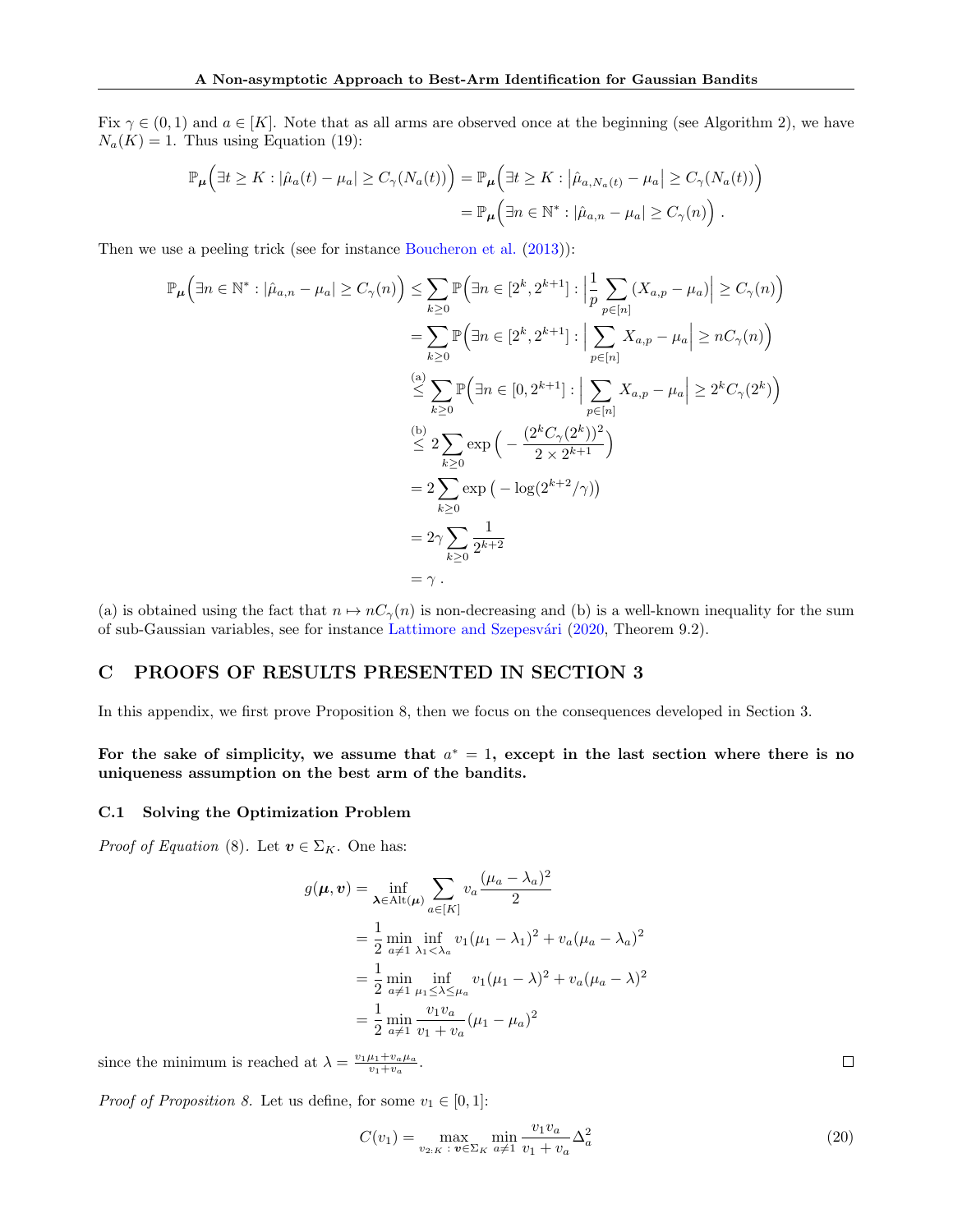so that

<span id="page-12-1"></span>
$$
T^{-1} = \max_{\boldsymbol{v} \in \Sigma_K} g(\boldsymbol{\mu}, \boldsymbol{v}) = \frac{1}{2} \max_{v_1 \in [0, 1]} C(v_1) .
$$
 (21)

Fix  $v_1 \in [0,1]$ . The maximum in Equation [\(20\)](#page-11-2) is reached for  $v_{2:K}$  such that all the  $(\frac{v_1v_a}{v_1+v_a}\Delta_a^2)_{a\neq1}$  are equal, which happens when the  $(v_a)_{a\neq 1}$  equalize those costs: C is such that

$$
\forall a \neq 1, \quad C = \frac{v_1 v_a}{v_1 + v_a} \Delta_a^2
$$

and hence:

<span id="page-12-3"></span>
$$
\forall a \neq 1, \quad v_a = \frac{v_1 C}{v_1 \Delta_a^2 - C} \tag{22}
$$

.

The fact that  $\mathbf{v} \in \Sigma_K$  yields:

<span id="page-12-2"></span>
$$
\Phi(v_1, C) := v_1 + \sum_{a \neq 1} \frac{v_1 C}{v_1 \Delta_a^2 - C} - 1 = 0.
$$
\n(23)

By the implicit function theorem, there exists a mapping  $C(v_1)$  such that  $\Phi(v_1, C(v_1)) = 0$  and

$$
C'(v_1) = -\frac{\frac{\partial \Phi}{\partial v_1}(v_1, C(v_1))}{\frac{\partial \Phi}{\partial C}(v_1, C(v_1))} = -\frac{1 + \sum_{a \neq 1} \frac{C(v_1)(v_1 \Delta_a^2 - C(v_1)) - v_1 C(v_1 \Delta_a^2}{(v_1 \Delta_a^2 - C(v_1))^2}}{v_1^2 \sum_{a \neq 1} \frac{\Delta_a^2}{(v_1 \Delta_a^2 - C(v_1))^2}} = -\frac{1 - \sum_{a \neq 1} \frac{1}{(v_1 \Delta_a^2 / C(v_1) - 1)^2}}{v_1^2 \sum_{a \neq 1} \frac{\Delta_a^2}{(v_1 \Delta_a^2 - C(v_1))^2}}
$$

Hence  $C(v_1)$  is a smooth non-negative function with a continuous derivative. By Equation [\(21\)](#page-12-1), it vanishes when  $v_1 \to 0$  and  $v_1 \to 1$ , and hence its maximum is reached at a point  $w_1$  where  $C'(w_1) = 0$ . Define  $r = w_1/C(w_1)$ by the relation

$$
C'(w_1) = 0 \quad \iff \quad 1 - \sum_{a \neq 1} \frac{1}{\left(\frac{w_1}{C(w_1)}\Delta_a^2 - 1\right)^2} = 0
$$

r is the unique solution of  $\phi_{\mu}(r) = 0$ .

Equations [\(12\)](#page-5-5), [\(13\)](#page-5-2) and [\(14\)](#page-5-6) can be respectively derived from  $(23)$ ,  $(22)$  and  $(21)$ . It remains to obtain Equa-tion [\(15\)](#page-5-7) by combining Equation [\(13\)](#page-5-2) and the characterization  $\phi_{\mu}(r) = 0$ :

$$
\sum_{a \neq 1} w_a^2 = w_1^2 \sum_{a \neq 1} \frac{1}{(r\Delta_a^2 - 1)^2} = w_1^2 (\phi_{\mu}(r) + 1) = w_1^2.
$$

*Proof of Corollary [9.](#page-5-8)* When  $a, b$  are suboptimal, the result is a direct consequence of Equation [\(13\)](#page-5-2) of Proposi-tion [8.](#page-5-3) It remains to see that  $w_1 > \max_{a \neq 1} w_a$ , which is a direct consequence of Equation [\(15\)](#page-5-7) and the fact that all weights are positive.  $\Box$ 

#### <span id="page-12-0"></span>C.2 Proof of Proposition [10](#page-5-4)

Defining  $q_a = \frac{1}{r\Delta_a^2 - 1}$  for  $a \neq 1$ , we will use that, as  $\phi_{\mu}(r) = 0$ , the  $(q_a^2)_{a \neq 1}$  are positive and sum to 1, hence for any  $a \neq 1$  one has  $q_a \leq 1$  (with strict inequality when  $K \geq 3$ ).

Let us begin with Equation [\(17\)](#page-5-9). As we assume  $a^* = 1$ ,  $w_{\text{max}} = w_1$  by Corollary [9.](#page-5-8) Using Equation [\(12\)](#page-5-5) of Proposition [8](#page-5-3) one has:

• on the one hand

$$
w_1 = \left(1 + \sum_{a \neq 1} \frac{1}{r\Delta_a^2 - 1}\right)^{-1}
$$
 by Equation (12) of Proposition 8  

$$
\leq \left(1 + \sum_{a \neq 1} \frac{1}{(r\Delta_a^2 - 1)^2}\right)^{-1}
$$
 as  $q_a \leq 1$   

$$
= \frac{1}{2}
$$
 as  $\phi_{\mu}(r) = 0$ 

giving the upper bound ;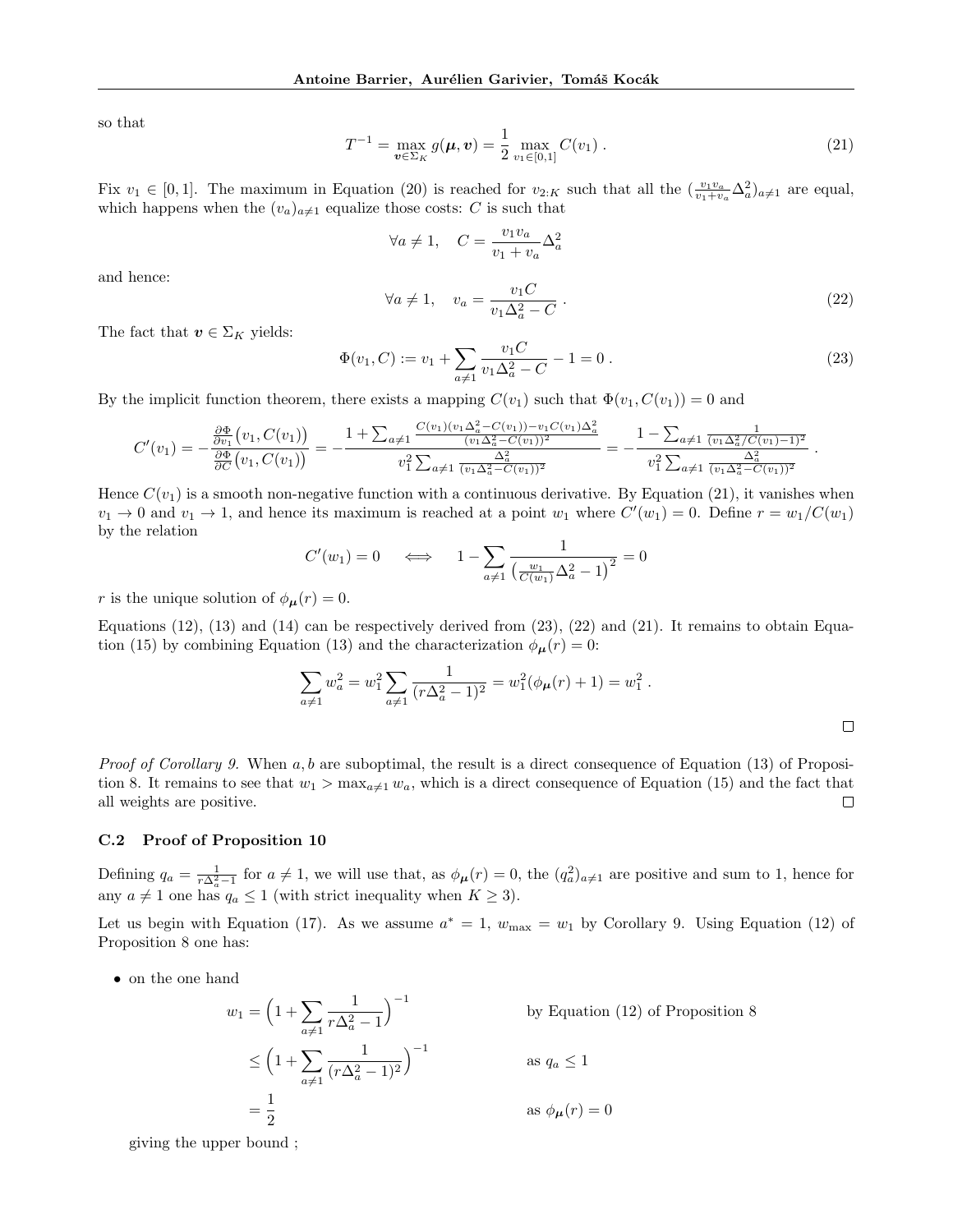• on the other hand, by the Cauchy-Schwarz inequality:

$$
w_1 \ge \left(1 + \sqrt{(K-1)\sum_{a \ne 1} \frac{1}{(r\Delta_a^2 - 1)^2}}\right)^{-1} = \frac{1}{1 + \sqrt{K-1}}.
$$

We now prove Inequalities  $(16)$ :

• since  $q_a \leq 1$  or equivalently  $r\Delta_a^2 \geq 2$  for every  $a \neq 1$ ,

$$
r \geq \frac{2}{\Delta_{\min}^2} \; .
$$

• since  $\overline{\Delta^2} = \frac{1}{K-1} \sum_{a \neq 1} \Delta_a^2$ , by convexity of  $x \mapsto \frac{1}{(rx-1)^2}$ :

$$
\frac{1}{K-1} \sum_{a \neq 1} \frac{1}{\left(\frac{1+\sqrt{K-1}}{\overline{\Delta^2}} \Delta_a^2 - 1\right)^2} \ge \frac{1}{\left(\frac{1+\sqrt{K-1}}{\overline{\Delta^2}} \overline{\Delta^2} - 1\right)^2} = \frac{1}{K-1}
$$

and hence  $\phi_{\mu}(\frac{1+\sqrt{K-1}}{\overline{\Delta^2}})$  $\frac{\sqrt{K-1}}{\Delta^2}$ ) ≥ 0, which by decreasing of  $\phi_{\mu}$  (Lemma [7\)](#page-5-11) gives  $r \geq \frac{1+\sqrt{K-1}}{\Delta^2}$  $\frac{\sqrt{K-1}}{\Delta^2}$ .

• one can also check that

$$
\phi_{\pmb{\mu}}\Big(\frac{1+\sqrt{K-1}}{\Delta_{\min}^2}\Big)=\sum_{a\neq 1}\frac{1}{\Big(\frac{1+\sqrt{K-1}}{\Delta_{\min}^2}\Delta_a^2-1\Big)^2}-1\leq 0
$$

so that  $r \leq \frac{1+\sqrt{K-1}}{\Delta_{\min}^2}$ .

Finally, combining the obtained inequalities with Equation [\(14\)](#page-5-6) yields Equation [\(18\)](#page-5-12).

To conclude this section, we discuss about the tightness of the proven inequalities.

- First note that when  $K = 2$ , lower and upper bounds match in Inequalities [\(16\)](#page-5-10), [\(17\)](#page-5-9) and [\(18\)](#page-5-12). In that case the problem is easy as we always have  $w = (0.5, 0.5)$ .
- In fact, equalities  $r = 2/\Delta_{\min}^2$ ,  $w_1 = 1/2$  and  $T = 8/\Delta_{\min}^2$  occur if and only if  $K = 2$ . This is because the  $(q_a)_{a\neq1}$  are positive and sum to 1 (thus  $q_2 = 1$  only when  $K = 2$ ). The presence of other arms thus increases r and T while decreases  $w_1$ .
- If there is at least 3 arms, then the remaining equalities  $w_1 = (1 + \sqrt{K-1})^{-1}$ ,  $r = (1 + \sqrt{K-1})/\overline{\Delta^2}$ , r =  $(1 + \sqrt{K-1})/\Delta_{\min}^2$  and  $T = 2(1 + \sqrt{K-1})^2/\Delta_{\min}^2$  are reached if and only if  $\Delta_{\min} = \Delta_{\max}$ , or in other words  $\Delta_2 = \cdots = \Delta_K$ . Indeed, the condition can be obtained by studying the equality cases in the proof above, using the equality case of the Cauchy-Schwarz inequality for  $w_1$ , the strict convexity of  $x \mapsto \frac{1}{(rx-1)^2}$ and the decreasing of  $\phi_{\mu}$  for r and finally the link  $T = 2r/w_1$  for T. Note that in that case, T grows linearly with  $K$ .

## <span id="page-13-0"></span> $C.3$  Computing  $r$

At the sight of Proposition [8,](#page-5-3) it suffices to compute r to obtain the values of both the optimal weight vector and the sample complexity.

The function  $\phi_{\mu}$  is convex and strictly decreasing on  $(1/\Delta_{\min}^2, +\infty)$  (Lemma [7\)](#page-5-11). Hence, when initialized with a value  $r_0 < r$ , the iterates of a Newton procedure remain smaller than r. The lower bound of Inequalities [\(16\)](#page-5-10) of Proposition [10](#page-5-4) permits such an initialization. The convergence is quadratic (the number of correct digits roughly doubles at every step), which implies that a few iterations are sufficient to guarantee machine precision. The cost of the algorithm can hence be considered proportional to that of evaluating  $\phi_{\mu}(r)$ , which is linear in the number of arms. See Algorithm [4](#page-14-0) for details.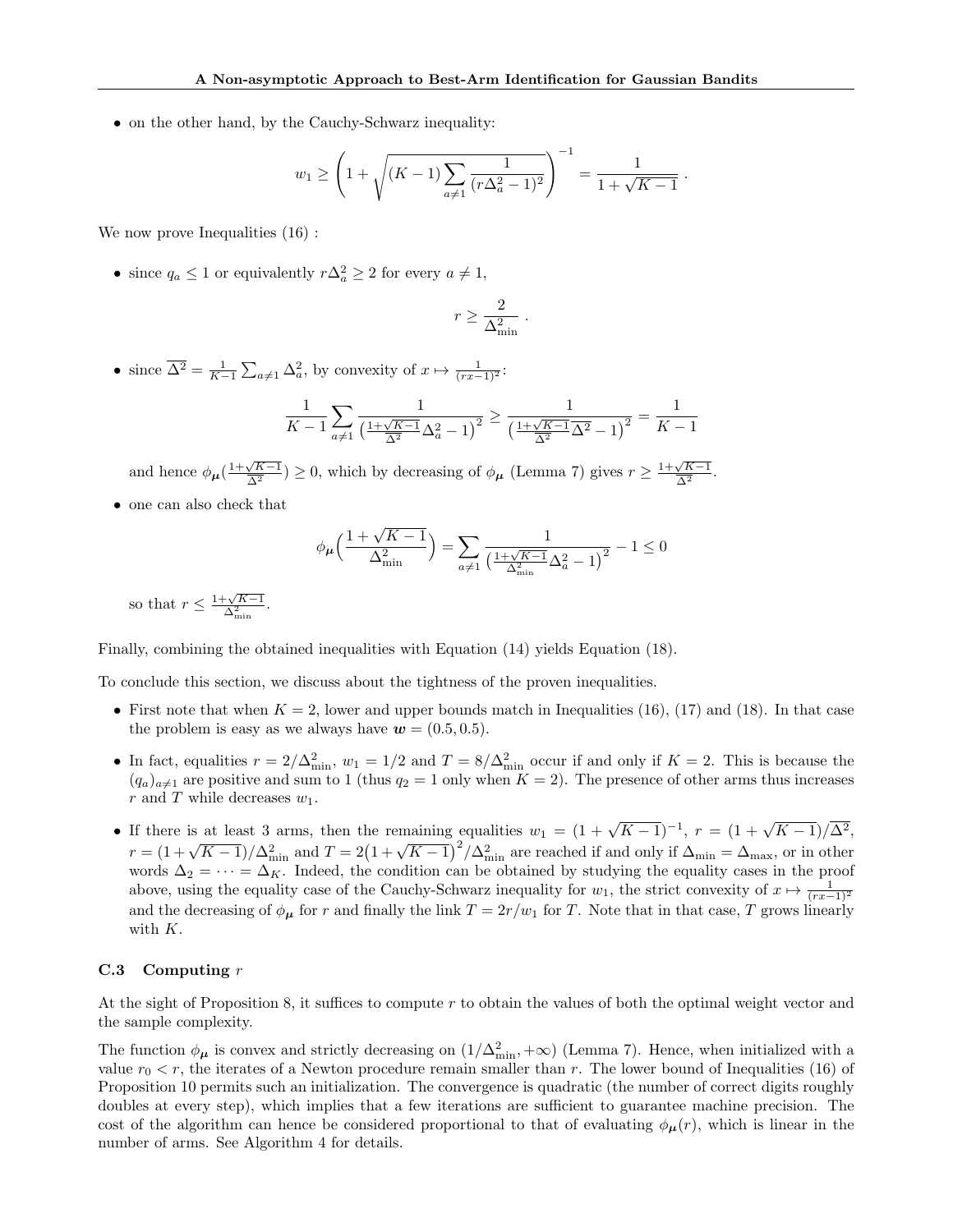<span id="page-14-0"></span>Algorithm 4: OPTIMAL WEIGHTS **Input:** bandit  $\mu \in \mathcal{G}^*$  with best arm 1 tolerance parameter tol (typically  $10^{-10}$ ) **Output:** optimal weight vector  $w$ characteristic time T for  $a = 2$  to  $K$  do  $\Delta_a \leftarrow \mu_1 - \mu_a$  $\phi_{\bm{\mu}}(r) \leftarrow \sum$  $a \neq 1$ 1  $\frac{1}{(r\Delta_a^2-1)^2} - 1$ ;  $\phi'_{\mu}(r) \leftarrow -2\sum_{q\neq 1}$  $a \neq 1$  $\Delta_a^2$  $(r\Delta_a^2 - 1)^3$  $r \leftarrow \max\left(\frac{2}{\Delta_{\min}^2}, \frac{1+\sqrt{K-1}}{\Delta^2}\right)$ while  $|\phi_{\bm{\mu}}(r)| \geq \text{tol do}$  $\Delta^2$  $\setminus$  $r \leftarrow r - \frac{\phi_{\mu}(r)}{\mu(r)}$  $\phi'_{\boldsymbol{\mu}}(r)$  $w_1 \leftarrow \left(1 + \sum_{i=1}^{n} \right)$  $a \neq 1$ 1  $r\Delta_a^2-1$  $\setminus$ <sup>-1</sup> for  $a = 2$  to  $K$  do  $w_a \leftarrow \frac{w_1}{\sqrt{2}}$  $r\Delta_a^2-1$  $\dot{T} \leftarrow 2 \frac{r}{w_1}$ 

#### <span id="page-14-1"></span>C.4 On the Monotonicity of the min-max Problem

In this section we prove Lemmas [11,](#page-6-2) [12](#page-6-3) and [13,](#page-6-4) and then use those Lemmas to prove Proposition [1.](#page-2-1) We recall that we assume  $K \geq 3$  in this section (note that Proposition [1](#page-2-1) is trivial when  $K = 2$ ).

Proof of Lemma [11.](#page-6-2)

1. Since

$$
\sum_{a\neq 1}\frac{1}{(r{\Delta'_a}^2-1)^2}<\sum_{a\neq 1}\frac{1}{(r{\Delta^2_a}-1)^2}=1\;,
$$

it holds that  $r' < r$ . It implies that for  $a \notin \{1, b\}$  one has:

$$
\frac{1}{r'\Delta_a'^2 - 1} > \frac{1}{r\Delta_a^2 - 1} \; .
$$

As  $K \geq 3$ , such an arm a exists and hence as  $\phi_{\mu}(r) = 0 = \phi_{\mu'}(r')$ :

$$
\frac{1}{r'\Delta_b^{\prime\,2}-1}<\frac{1}{r\Delta_b^2-1}
$$

or equivalently  $r' \Delta_b^2 - 1 > r \Delta_b^2 - 1$ .

Combining those inequalities with Equation [\(13\)](#page-5-2) of Proposition [8,](#page-5-3) we have for all  $a \notin \{1, b\}$ :

$$
\frac{w'_a}{w'_b} = \frac{r'\Delta_b^{\prime 2} - 1}{r'\Delta_a^{\prime 2} - 1} > \frac{r\Delta_b^2 - 1}{r\Delta_a^2 - 1} = \frac{w_a}{w_b}.
$$

Besides,  $w_1'/w_b' = r' \Delta_b'^2 - 1 > r \Delta_b^2 - 1 = w_1/w_b$ . Hence,

$$
\frac{1 - w'_b}{w'_b} = \sum_{a \neq b} \frac{w'_a}{w'_b} > \sum_{a \neq b} \frac{w_a}{w_b} = \frac{1 - w_b}{w_b}
$$

and thus  $w'_b < w_b$ .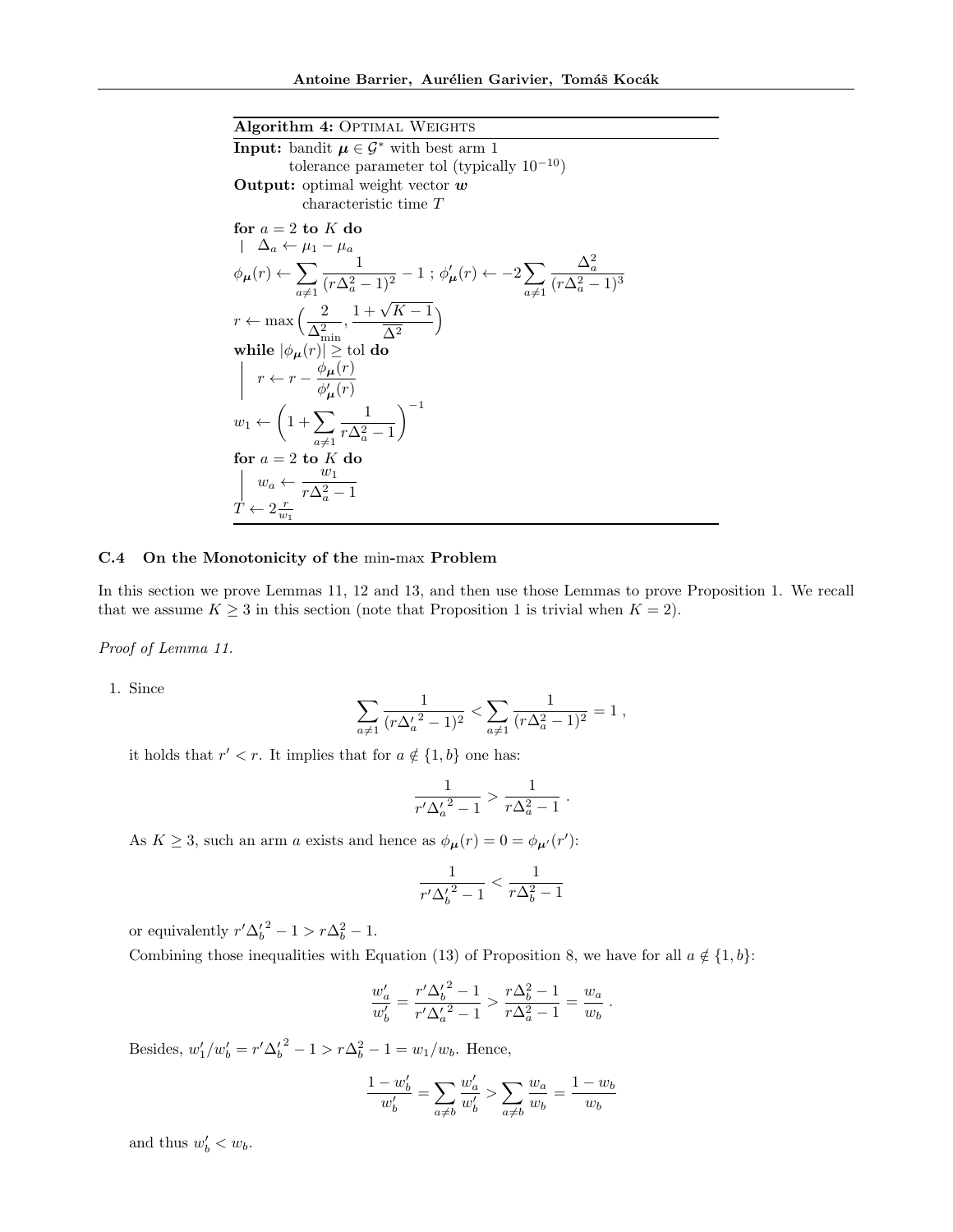2. For any  $\nu \in \mathcal{G}^*$  with best arm 1, one can see  $w(\nu)$  or its components as a function of  $\Delta^2(\nu)$ . Fix  $a \notin \{1, b\}$ and define  $F_a(\mathbf{\Delta}^2(\boldsymbol{\nu}))$  as

$$
F_a(\Delta^2(\nu)) = \frac{1}{w_a(\nu)} = \frac{r(\nu)\Delta_a(\nu)^2 - 1}{w_1(\nu)} = (r(\nu)\Delta_a^2 - 1) + \sum_{c \neq 1} \frac{r(\nu)\Delta_a^2 - 1}{r(\nu)\Delta_c^2 - 1}
$$

where the right-inequalities are derived from Equations [\(12\)](#page-5-5) and [\(13\)](#page-5-2) of Proposition [8.](#page-5-3) Recall that  $r(\nu)$ also depends uniquely on the gaps, as the unique solution of  $\phi_{\nu} = 0$ . In the following calculations we write r for  $r(\nu)$  but the dependency with respect to the gaps is crucial.

Fix  $d_1 = 0$  and  $d_a = \Delta_a^2$  for  $c \neq \{1, b\}$ . We want to see the change of  $F_a$  with respect to  $d_b = \Delta_b^2$ . We can take the partial derivative:

$$
\frac{\partial F_a}{\partial d_b} = \frac{\partial r}{\partial d_b} d_a + \sum_{c \neq 1} \left[ \frac{\frac{\partial r}{\partial d_b} d_a}{r d_c - 1} - \frac{r d_a - 1}{(r d_c - 1)^2} \left( \frac{\partial r}{\partial d_b} d_c \right) \right] - \frac{r d_a - 1}{(r d_b - 1)^2} r
$$
\n
$$
= \frac{\partial r}{\partial d_b} d_a \left( 1 + \sum_{c \neq 1} \frac{1}{r d_c - 1} - \frac{r d_c}{(r d_c - 1)^2} \right) + \frac{\partial r}{\partial d_b} \sum_{c \neq 1} \frac{d_c}{(r d_c - 1)^2} - \frac{r d_a - 1}{(r d_b - 1)^2} r
$$
\n
$$
= \frac{\partial r}{\partial d_b} d_a \sum_{c \neq 1} \frac{1 + (r d_c - 1) - r d_c}{(r d_c - 1)^2} + \frac{\partial r}{\partial d_b} \sum_{c \neq 1} \frac{d_c}{(r d_c - 1)^2} - \frac{r d_a - 1}{(r d_b - 1)^2} r
$$
\n
$$
= \frac{\partial r}{\partial d_b} \sum_{c \neq 1} \frac{d_c}{(r d_c - 1)^2} - \frac{r d_a - 1}{(r d_b - 1)^2} r
$$

(to obtain the third equality, we used that  $\sum_{c\neq 1} \frac{1}{(rd_c-1)^2} = 1$  by definition of r).

It remains to see that  $\frac{\partial r}{\partial d_b}$  is nonpositive, that is that r is nondecreasing when  $\Delta_b$  increases. In fact, we already noticed that by showing that  $r' < r$  in the first part of the proof of Lemma [11.](#page-6-2) Note that one can also use the implicit function theorem to obtain

$$
\frac{\partial r}{\partial d_b} = -\frac{r (r d_b - 1)^{-3}}{\sum_{c \neq 1} d_c (r d_c - 1)^{-3}} < 0 \; .
$$

Hence  $\frac{\partial F_a}{\partial d_b} < 0$ , so that as  $\Delta_b' > \Delta_b$ :

$$
\frac{1}{w_a} = F_a(\Delta^2) > F_a(\Delta^2) = \frac{1}{w'_a} \quad \text{giving} \quad w'_a > w_a \; .
$$

## 3. Using Equations [\(9\)](#page-5-13) and [\(8\)](#page-4-6):

$$
{T'}^{-1} = \frac{1}{2}\min_{a\neq 1}\frac{w'_1w'_a}{w'_1+w'_a}\Delta_a^{\prime\;2} \geq \frac{1}{2}\min_{a\neq 1}\frac{w'_1w'_a}{w'_1+w'_a}\Delta_a^2 > \frac{1}{2}\min_{a\neq 1}\frac{w_1w_a}{w_1+w_a}\Delta_a^2 = T^{-1}\;,
$$

the first inequality comes from the assumption on  $\mu$  and  $\mu'$ , and the second is a consequence of the uniqueness of the optimal weight vector  $w$  and the fact that  $w \neq w'$ , as previously obtained.

 $\Box$ 

<span id="page-15-0"></span>Before proving Lemmas [12](#page-6-3) and [13,](#page-6-4) we show the following result. **Lemma 16.** Assume that there exists  $\kappa > 0$  such that  $\Delta'_{a} = \kappa \Delta_{a}$  for any  $a \neq 1$ . Then  $w' = w$ .

*Proof of Lemma [16.](#page-15-0)* As r is the unique solution of  $\phi_{\mu}(r) = 0$ , one has:

$$
0 = \phi_{\mu}(r) = \sum_{a \neq 1} \frac{1}{(r\Delta_a^2 - 1)^2} - 1 = \sum_{a \neq 1} \frac{1}{(\frac{r}{\kappa^2}(\kappa \Delta_a)^2 - 1)^2} - 1 = \sum_{a \neq 1} \frac{1}{(\frac{r}{\kappa^2} \Delta_a'^2 - 1)^2} - 1 = \phi_{\mu'}(\frac{r}{\kappa^2})
$$

and thus  $r' = r/\kappa^2$ .

This implies  $r\Delta_a^2 = r'\Delta_a'^2$  for any  $a \neq 1$ , hence  $\mathbf{w}' = \mathbf{w}$  by Equations [\(12\)](#page-5-5) and [\(13\)](#page-5-2) of Proposition [8.](#page-5-3)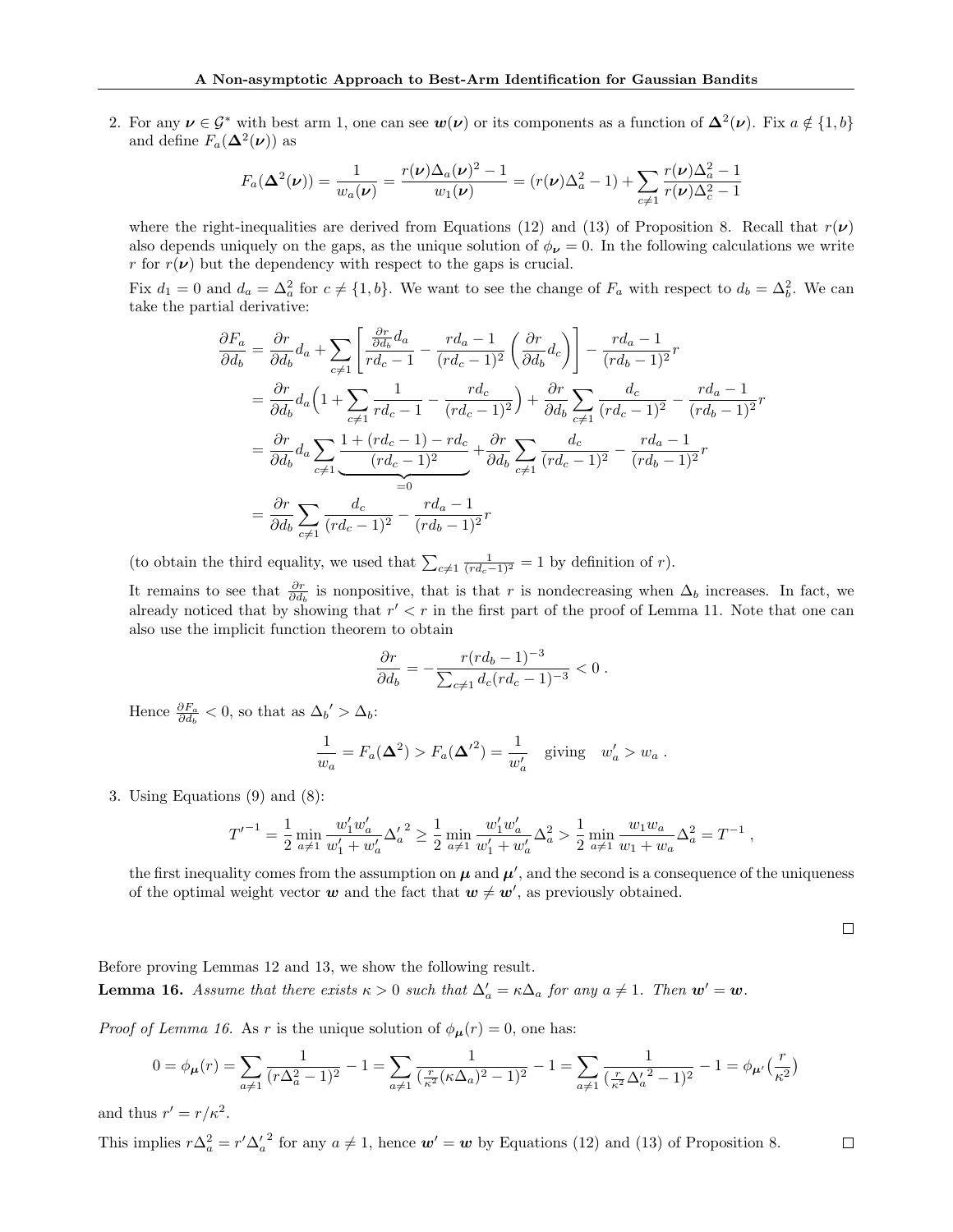*Proof of Lemma [12.](#page-6-3)* Let us rescale the gaps of  $\mu'$  to obtain the same maximal gap, by multiplying by constant  $\kappa = \frac{\Delta_{\max}}{\Delta_{\max}+d}$ . Denoting by  $\mu''$  the obtained bandit, with  $\Delta'' = \Delta(\mu'') = \kappa \Delta'$  and  $w'' = w(\mu'')$ , we have  $w'' = w'$ by Lemma [16.](#page-15-0) Let a be (one of) the worst arm of  $\mu$ , such that  $\Delta_a = \Delta_{\text{max}}$ . Then

$$
\Delta''_{\max} = \Delta''_a = \kappa \Delta'_a = \frac{\Delta_a}{\Delta_a + d} (\Delta_a + d) = \Delta_a = \Delta_{\max}
$$

and for any  $b \neq 1$ , one has  $\Delta_b \leq \Delta_a$  so that the nondecreasing of  $x \mapsto \frac{x}{x+d}$  leads to:

$$
\Delta_b'' = \kappa \Delta_b' = \frac{\Delta_a}{\Delta_a + d} (\Delta_b + d) \ge \frac{\Delta_b}{\Delta_b + d} (\Delta_b + d) = \Delta_b.
$$

Now we can apply Lemma [11](#page-6-2) to every arm  $b \notin \{1, a\}$  to go from  $\mu$  to  $\mu''$ , and by Point [2](#page-6-5) we know that those transformations can only increase  $w_a$ , so that by Corollary [9](#page-5-8)

$$
w'_{\min} = w'_a = w''_a \ge w_a = w_{\min}.
$$

If in addition there exists an arm b for which  $\Delta_b < \Delta_a$ , then strict inequality  $\Delta_b < \Delta_b''$  occurs in the above inequality and hence Lemma [11](#page-6-2) gives a strict increasing of  $w_{\text{min}}$ .  $\Box$ 

*Proof of Lemma [13.](#page-6-4)* Using scaling argument from Lemma [16,](#page-15-0) like in the proof of Lemma [12,](#page-6-3) we can scale  $\mu'$  to keep gap between arm 1 and arms of B unchanged. That would increase the gaps of all the other arms which in consequence, using Point [2](#page-6-5) of Lemma [11,](#page-6-2) would mean that corresponding  $w_{\text{min}}$  increases.  $\Box$ 

Finally we can prove that Algorithm [1](#page-2-0) correctly computes the optimistic bandit.

*Proof of Proposition [1.](#page-2-1)* We stick to the notation of Algorithm [1,](#page-2-0) and first observe that  $w = w(\tilde{\mu})$ . When minUB  $\geq$  maxLB the algorithm returns a constant bandit and  $\mathbf{w} = (1/K, \ldots, 1/K)$  which is its optimal weight vector by convention. As all weight vectors belong to  $\Sigma_K$ , the result is clear.

Now assume that minUB  $\lt$  maxLB and fix  $\nu \in \mathcal{CR}$ . If  $\nu$  as several optimal arms, then  $w_{\min}(\nu) = 0$  so that trivially  $w_{\min}(\nu) \leq w_{\min}(\tilde{\mu})$ . Assume now that  $\nu$  has a unique optimal arm denoted by a. Note that  $a \in$  PotentialBest, so that we will show that  $w_{\min}(\nu) \leq w_{\min}(\tilde{\mu}^{\text{test}(a)})$  by transforming  $\nu$  to  $\tilde{\mu}^{\text{test}(a)}$  with changes that will only increase the quantity of interest  $w_{\min}$ . Remark that the value of  $w_{\min}$  is the vector value associated to any of the worst arms of a bandit due to Corollary [9.](#page-5-8) The procedure, illustrated in Figure [4,](#page-17-0) is the following:

- 1. Transform  $\nu$  into  $\nu^{(1)}$  by increasing arm a so that  $\nu_a^{(1)} = \overline{\mu}_a$ . Using Lemma [12,](#page-6-3) one has  $w_{\min}(\nu^{(1)}) \ge$  $w_{\min}(\boldsymbol{\nu}).$
- 2. Transform  $\nu^{(1)}$  into  $\nu^{(2)}$  by decreasing, for each arm  $b \neq a$ ,  $\mu_b$  to  $\max(\underline{\mu}_b, \nu_{\min})$ . By several applications of Lemma [11,](#page-6-2) one has  $w_{\min}(\nu^{(2)}) \geq w_{\min}(\nu^{(1)})$  (remark that imposing to stay above  $\nu_{\min}$  ensures that the associated worst arm stays one of the worst arms at each modification).
- 3. Transform  $\nu^{(2)}$  into  $\nu^{(3)}$  by increasing all the worst arms to minUB. By Lemma [13,](#page-6-4) one has  $w_{\min}(\nu^{(3)}) \ge$  $w_{\min}(\boldsymbol{\nu}^{(2)}).$

We now have  $\nu^{(3)} = \tilde{\mu}^{\text{test}(a)}$  so that  $w_{\min}(\nu) \leq w_{\min}(\tilde{\mu}^{\text{test}(a)})$ . We thus showed that

$$
\max_{\boldsymbol{\nu} \in \mathcal{CR}} w_{\min}(\boldsymbol{\nu}) = \max_{a \in \text{PotentialBest}} w_{\min}(\tilde{\boldsymbol{\mu}}^{\text{test}(a)}) = w_{\min}(\tilde{\boldsymbol{\mu}}),
$$

where the last inequality comes from the procedure defining  $\tilde{\mu}$ .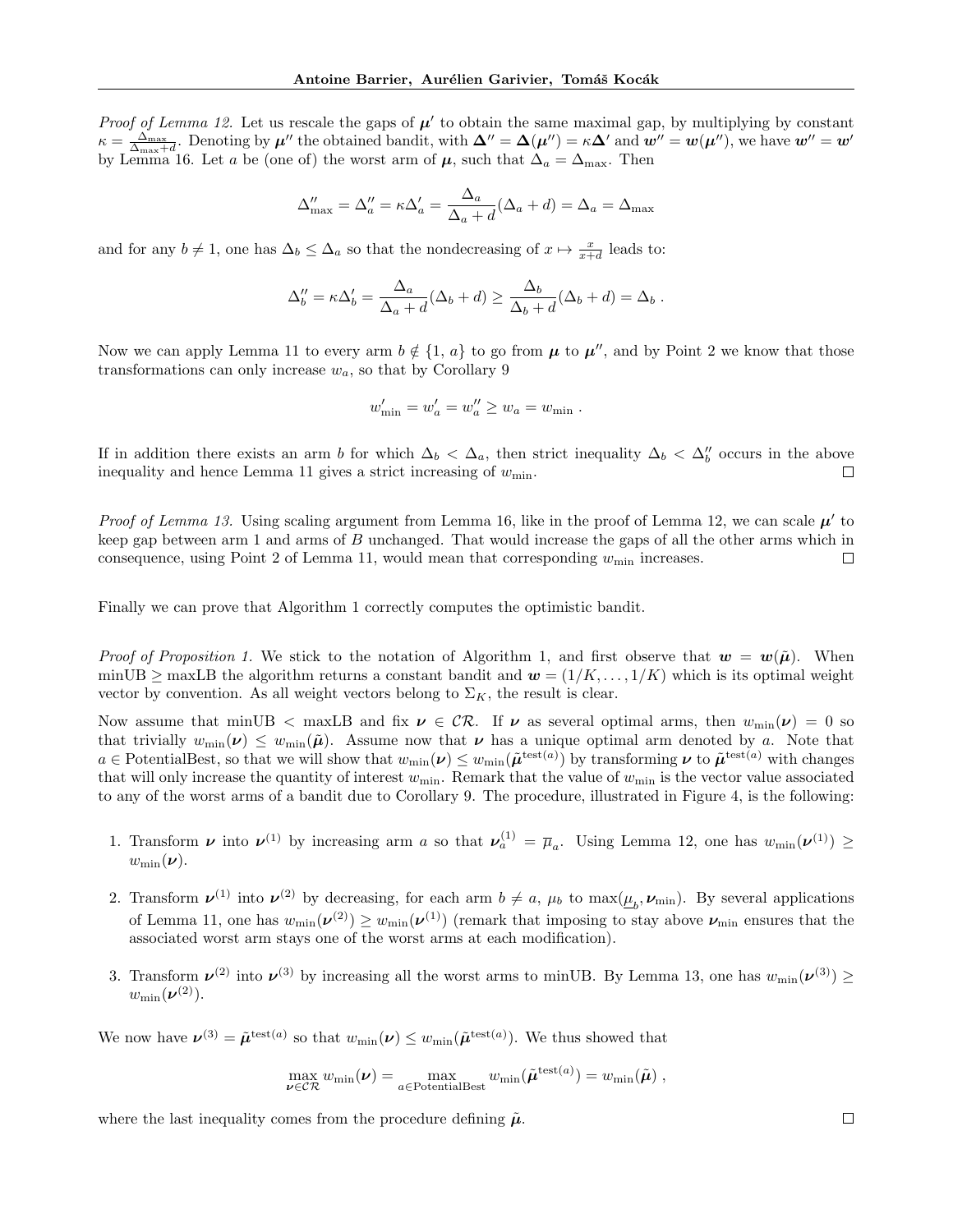<span id="page-17-0"></span>

Figure 4: Transformations in the proof of Proposition [1,](#page-2-1) for some instance bandit  $\nu$ . From left to right:  $\nu$ ,  $\nu^{(1)}$ ,  $\boldsymbol{\nu}^{(2)},\,\boldsymbol{\nu}^{(3)}=\tilde{\boldsymbol{\mu}}^{\text{test}(2)}$ 

## C.5 Proof Of Theorem [14](#page-6-6)

We have that

$$
\phi_{\mu'}\left(\frac{r}{1+\varepsilon}\right) = \sum_{a \neq 1} \frac{1}{\left(\frac{r}{1+\varepsilon}\Delta_a'^2 - 1\right)^2} - 1 \ge \sum_{a \neq 1} \frac{1}{\left(\frac{r}{1+\varepsilon}\Delta_a^2(1+\varepsilon) - 1\right)^2} - 1 = \phi_{\mu}(r) = 0
$$

and

$$
\phi_{\mu'}\left(\frac{r}{1-\varepsilon}\right) = \sum_{a\neq 1} \frac{1}{\left(\frac{r}{1-\varepsilon}\Delta_a'^2 - 1\right)^2} - 1 \le \sum_{a\neq 1} \frac{1}{\left(\frac{r}{1-\varepsilon}\Delta_a^2(1-\varepsilon) - 1\right)^2} - 1 = \phi_{\mu}(r) = 0
$$

hence by monotonicity of  $\phi_{\mu'}$  and definition of r':

$$
\frac{r}{1+\varepsilon} \le r' \le \frac{r}{1-\varepsilon} \; .
$$

Consequently, for every  $a \neq 1$ ,  $r' \Delta_a^2 \leq (1 + \eta)r \Delta_a^2$  for  $1 + \eta = (1 + \varepsilon)/(1 - \varepsilon)$ , and

$$
\frac{1}{r'\Delta_a'^2 - 1} \ge \frac{1}{(r\Delta_a^2 - 1)(1 + \frac{\eta r \Delta_a^2}{r\Delta_a^2 - 1})} \ge \frac{1}{r\Delta_a^2 - 1} \left(1 - \frac{\eta r \Delta_a^2}{r\Delta_a^2 - 1}\right) = \frac{1}{r\Delta_a^2 - 1} - \eta \frac{1}{r\Delta_a^2 - 1} - \eta \frac{1}{(r\Delta_a^2 - 1)^2}
$$

so that

$$
(w'_1)^{-1} = 1 + \sum_{a \neq 1} \frac{1}{r' \Delta_a'^2 - 1}
$$
  
\n
$$
\geq 1 + (1 - \eta) \sum_{a \neq 1} \frac{1}{r \Delta_a^2 - 1} - \eta \sum_{a \neq 1} \frac{1}{(r \Delta_a^2 - 1)^2}
$$
  
\n
$$
= (1 - \eta) w_1^{-1} = \frac{1 - 3\varepsilon}{1 - \varepsilon} w_1^{-1} \geq (1 - 3\varepsilon) w_1^{-1}.
$$

Furthermore,  $r\Delta_a^2 \geq 2$  (see the lower bound in Inequalities [\(16\)](#page-5-10) of Proposition [10\)](#page-5-4), hence  $\frac{r\Delta_a^2}{r\Delta_a^2-1} \leq 2$  by decreasing of  $x \mapsto \frac{x}{x-1}$  on  $(2, +\infty)$ . Thus, for every  $\eta \leq 1/4$ ,  $u = \eta \frac{r\Delta_a^2}{r\Delta_a^2 - 1} \leq 1/2$  and  $\frac{1}{1-u} \leq 1 + 2u$ . One has  $r'\Delta_a^2 \ge (1-\eta)r\Delta_a^2$  for  $1-\eta = (1-\varepsilon)/(1+\varepsilon)$ , and one checks that  $\eta \le 1/4$  for  $\varepsilon \le 1/7$ , hence

$$
\frac{1}{r'\Delta_a'^2 - 1} \le \frac{1}{\left(r\Delta_a^2 - 1\right)\left(1 - \frac{\eta r \Delta_a^2}{r\Delta_a^2 - 1}\right)} \le \frac{1}{r\Delta_a^2 - 1}\left(1 + 2\frac{\eta r \Delta_a^2}{r\Delta_a^2 - 1}\right) = \frac{1}{r\Delta_a^2 - 1} + 2\eta \frac{1}{r\Delta_a^2 - 1} + 2\eta \frac{1}{(r\Delta_a^2 - 1)^2}
$$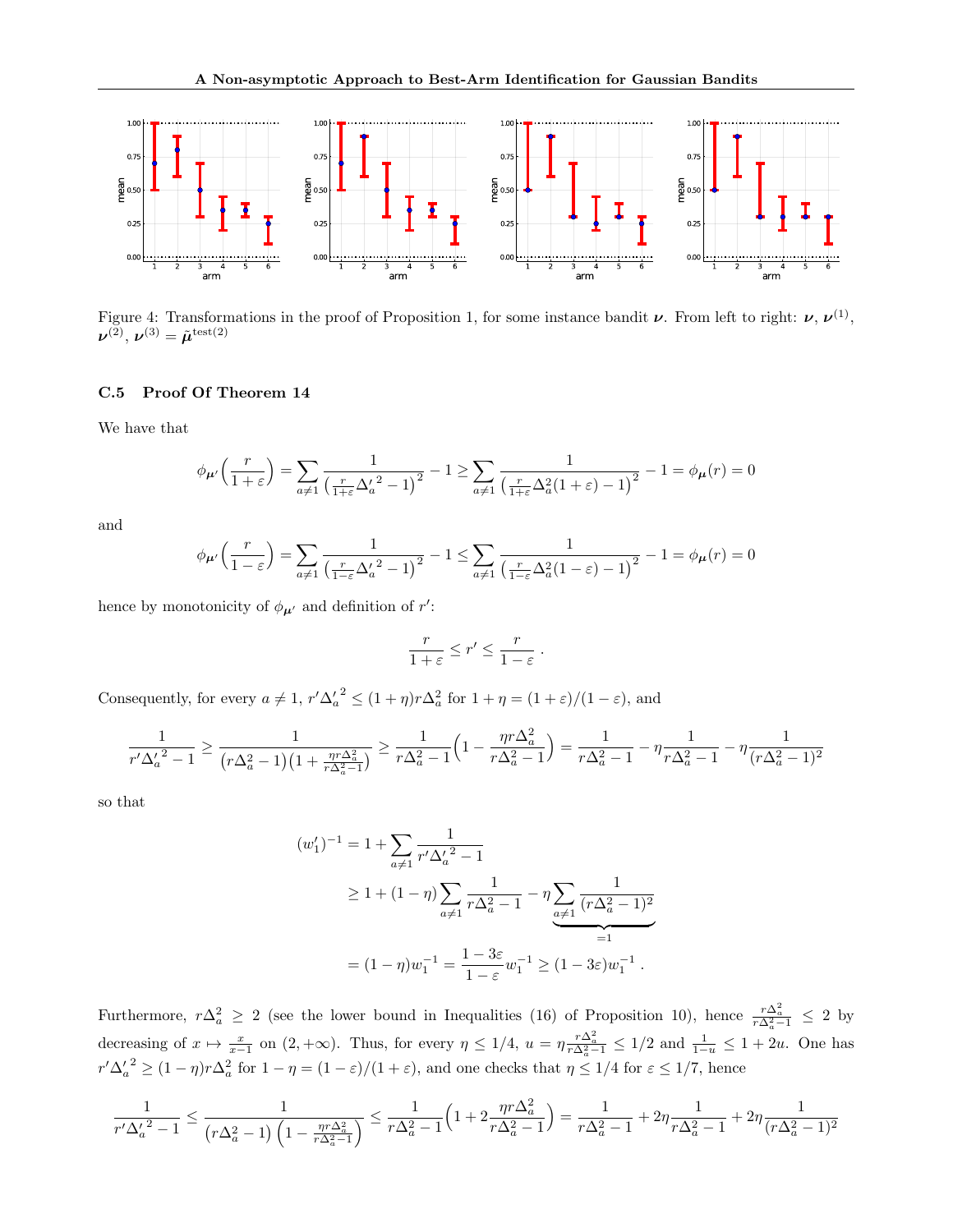Consequently,

$$
(w'_1)^{-1} = 1 + \sum_{a \neq 1} \frac{1}{r' \Delta_a'^2 - 1}
$$
  
\n
$$
\leq 1 + (1 + 2\eta) \sum_{a \neq 1} \frac{1}{r \Delta_a^2 - 1} + 2\eta \sum_{a \neq 1} \frac{1}{(r \Delta_a^2 - 1)^2}
$$
  
\n
$$
= (1 + 2\eta) w_1^{-1} = \frac{1 + 5\varepsilon}{1 + \varepsilon} w_1^{-1} \leq (1 + 5\varepsilon) w_1^{-1} .
$$

To summarize, for  $\varepsilon \leq 1/7$ , by Equation [\(14\)](#page-5-6) of Proposition [8,](#page-5-3) on the one hand:

$$
T' = 2r'w_1'^{-1} \ge 2 \times \frac{r}{1+\epsilon} \times \frac{1-3\epsilon}{1-\epsilon} w_1^{-1} = \frac{1-3\epsilon}{1+\epsilon^2} \times T \ge (1-3\epsilon)T
$$

and on the other hand

$$
T' = 2r'(w'_1)^{-1} \le 2 \times \frac{r}{1-\varepsilon} \times \frac{1+5\varepsilon}{1+\varepsilon} w_1^{-1} = \frac{1+5\varepsilon}{1-\varepsilon^2} \times T \le (1+6\varepsilon)T
$$

as  $1 + 5\varepsilon \leq (1 + 6\varepsilon)(1 - \varepsilon^2)$ .

We also have

$$
(1 - 5\varepsilon)w_1 \le \frac{w_1}{1 + 5\varepsilon} \le w'_1 \le \frac{w_1}{1 - 3\varepsilon} \le (1 + 6\varepsilon)w_1
$$

which yields by Equation [\(13\)](#page-5-2) of Proposition [8,](#page-5-3) for any  $a \neq 1$ :

$$
(1 - 10\varepsilon)w_a \le \frac{w_1/(1 + 5\varepsilon)}{(r\Delta_a^2 - 1)(1 + \frac{2\varepsilon}{1 + \varepsilon})} \le w'_a = \frac{w'_1}{r'\Delta_a'^2 - 1}
$$
  

$$
\le \frac{w_1/(1 - 3\varepsilon)}{(r\Delta_a^2 - 1)(1 - 2\frac{2\varepsilon}{1 + \varepsilon})} = \frac{1 + \varepsilon}{(1 - 3\varepsilon)^2}w_a \le (1 + 10\varepsilon)w_a.
$$

## C.6 Proof Of Proposition [15](#page-6-7)

We will prove Proposition [15](#page-6-7) by combining two Lemmas. Note that in this section  $\mu$  and  $\mu'$  are general bandits, with possibly more than one best arm.

<span id="page-18-0"></span>**Lemma 17.** Let  $\mu, \mu' \in \mathcal{G}$  and  $\mathbf{v} \in \Sigma_K$  be any optimal vector. Then:

$$
g(\boldsymbol{\mu}', \boldsymbol{v}) \ge g(\boldsymbol{\mu}, \boldsymbol{v}) - \varepsilon/2
$$

where  $\varepsilon = {\|\boldsymbol{\mu} - \boldsymbol{\mu}'\|}_{\infty}$ .

Proof.

• Assume first that  $\mu$  and  $\mu'$  have a common best arm. Without loss of generality we assume that this arm is 1. Then:

$$
g(\boldsymbol{\mu}', \boldsymbol{v}) - g(\boldsymbol{\mu}, \boldsymbol{v}) = \frac{1}{2} \min_{a \neq 1} \frac{v_1 v_a}{v_1 + v_a} {\Delta'_a}^2 - \frac{1}{2} \min_{b \neq 1} \frac{v_1 v_b}{v_1 + v_b} {\Delta^2_b} \qquad \text{by Equation (8)}
$$
  

$$
= \frac{1}{2} \min_{a \neq 1} \max_{b \neq 1} \frac{v_1 v_a}{v_1 + v_a} {\Delta'_a}^2 - \frac{v_1 v_b}{v_1 + v_b} {\Delta^2_b}
$$
  

$$
\geq \frac{1}{2} \min_{a \neq 1} \frac{v_1 v_a}{v_1 + v_a} ({\Delta'_a}^2 - {\Delta^2_a}) \qquad \text{taking } b = a .
$$

Then for any  $a \neq 1$ , one has:

$$
|\Delta_a - \Delta'_a| = |(\mu_1 - \mu'_1) - (\mu_a - \mu'_a)| \le |\mu_1 - \mu'_1| + |\mu_a - \mu'_a| \le 2\varepsilon
$$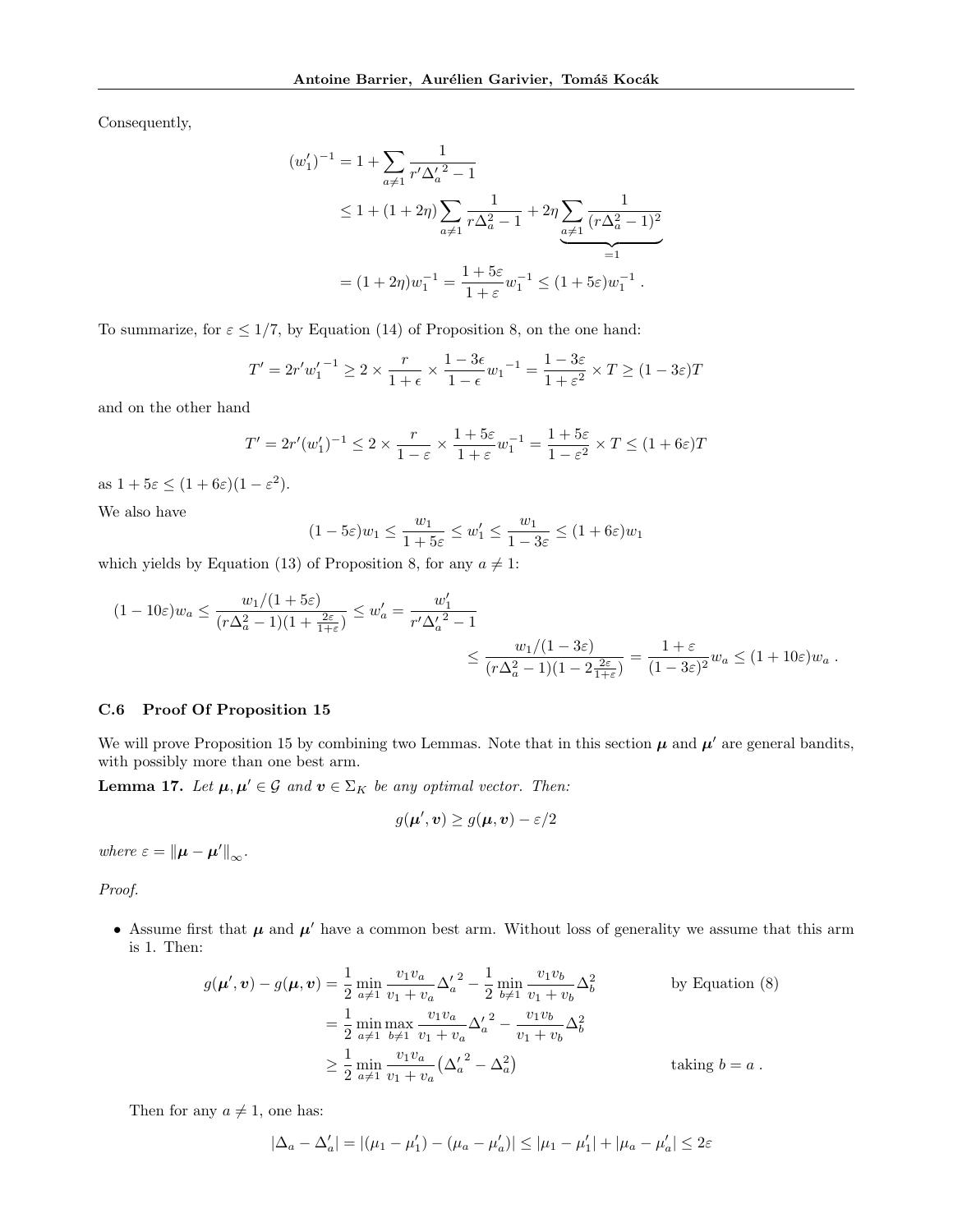from which we obtain, using that the gaps are in [0, 1] in  $\mathcal G$ 

$$
\left|\Delta_a^2 - {\Delta_a'}^2\right| = \left|\Delta_a - \Delta_a'\right| \left(\Delta_a + \Delta_a'\right) \leq 4\varepsilon.
$$

As v is an optimal vector, we have  $0 \le v_a \le v_1 \le \frac{1}{2}$  using Equation [\(17\)](#page-5-9), so that:

$$
\frac{v_1v_a}{v_1+v_a} \leq \frac{1}{2}\frac{v_a}{v_1+v_a} \leq \frac{1}{2}\frac{v_a}{2v_a} = \frac{1}{4}
$$

hence

$$
\frac{v_1v_a}{v_1+v_a}(\Delta_a'^2-\Delta_a^2)\geq -\varepsilon.
$$

• In case  $\mu$  and  $\mu'$  do not share a best arm, define the family of bandits  $(\mu^{(t)})_{t\in[0,1]}$  by

$$
\forall t \in [0,1], \forall a \in [K], \quad \mu_a^{(t)} = (1-t)\mu_a + t\mu'_a \; .
$$

One can check that

$$
- \mu = \mu^{(0)},
$$
  
-  $\mu' = \mu^{(1)},$   
-  $\|\mu^{(t_1)} - \mu^{(t_2)}\|_{\infty} \le |t_1 - t_2| \varepsilon$  for every  $t_1, t_2 \in [0, 1].$ 

Select the subdivision  $0 = t_0 < t_1 < \cdots < t_N = 1$  of times at which the optimal arms of  $\mu^{(t)}$  are modified. Note that  $N \geq 2$  as  $\mu$  and  $\mu'$  do not have a common best arm. Note that by continuity:

- for any  $n \in [\![1, N-1]\!]$ ,  $\boldsymbol{\mu}^{(t_n)}$  has at least two best arms so that  $g(\boldsymbol{\mu}^{(t_n)}, \boldsymbol{v}) = 0$ ,
- $\mu^{(1)}$  and  $\mu$  have a common best arm,
- $\mu^{(N-1)}$  and  $\mu'$  have a common best arm.

Thus

$$
g(\mu', \nu) - g(\mu, \nu) = g(\mu', \nu) - g(\mu^{(1)}, \nu) + g(\mu^{(N-1)}, \nu) - g(\mu, \nu)
$$
  
\n
$$
\ge -\frac{\|\mu - \mu^{(1)}\|_{\infty} + \|\mu^{(N-1)} - \mu'\|_{\infty}}{2}
$$
  
\n
$$
\ge -\frac{(t_1 + (1 - t_{N-1}))\varepsilon}{2} \ge -\frac{\varepsilon}{2}.
$$

 $\Box$ 

<span id="page-19-0"></span>**Lemma 18.** Let  $\mu' \in \mathcal{G}$  be a Gaussian bandit and  $u, v \in \Sigma_K$  be such that

$$
\max_{a \in [K]} \frac{|u_a - v_a|}{u_a} \le \eta
$$

for a fixed  $0 \leq \eta \leq 1$ . Then:

$$
g(\boldsymbol{\mu}', \boldsymbol{v}) \geq \frac{(1-\eta)^2}{1+\eta} g(\boldsymbol{\mu}', \boldsymbol{u}) .
$$

*Proof.* Without loss of generality, assume that arm 1 is one of the best arms of  $\mu'$ . Note that the condition of the lemma can be rewritten as

$$
\forall a \in [K], \quad (1 - \eta)u_a \le v_a \le (1 + \eta)u_a.
$$

Then for every  $a \neq 1$ :

$$
\frac{v_1v_a}{v_1+v_a} \ge \frac{(1-\eta)^2 u_1u_a}{(1+\eta)(u_1+u_a)}.
$$

Thus:

$$
g(\boldsymbol{\mu}', \boldsymbol{v}) = \min_{a \neq 1} \frac{v_1 v_a}{v_1 + v_a} {\Delta'_a}^2 \geq \frac{(1 - \eta)^2}{1 + \eta} \min_{a \neq 1} \frac{u_1 u_a}{u_1 + u_a} {\Delta'_a}^2 = \frac{(1 - \eta)^2}{1 + \eta} g(\boldsymbol{\mu}', \boldsymbol{u}) .
$$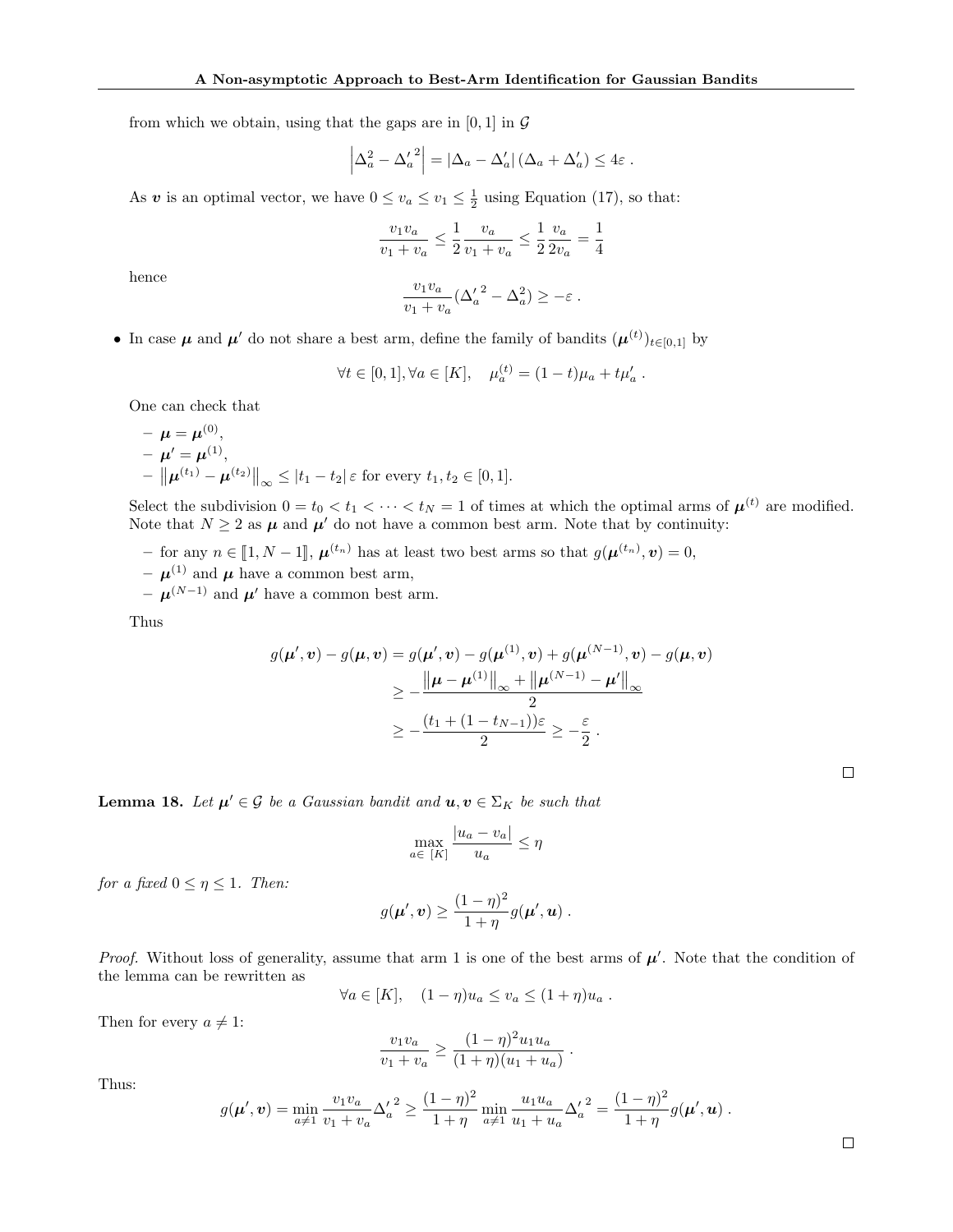*Proof of Proposition [15.](#page-6-7)* The result follows directly by applying Lemmas [18](#page-19-0) and [17](#page-18-0) with  $u = w(\mu)$ :

$$
g(\boldsymbol{\mu}', \boldsymbol{v}) \geq \frac{(1-\eta)^2}{1+\eta} g(\boldsymbol{\mu}', \boldsymbol{w}(\boldsymbol{\mu})) \geq \frac{(1-\eta)^2}{1+\eta} \big(g(\boldsymbol{\mu}, \boldsymbol{w}(\boldsymbol{\mu})) - \varepsilon/2\big) .
$$

# <span id="page-20-0"></span>D PROOF OF THE MAIN RESULT

The aim of this section is to prove Theorem [5.](#page-4-2) Let  $\gamma \in (0,1)$  and  $\mu \in \mathcal{G}^*$ . We assume, without loss of generality, that  $a^*(\mu) = 1$ . We also write for simplicity  $\Delta = \Delta(\mu)$ ,  $w = w(\mu)$  and  $T = T(\mu)$ .

Recall that the confidence regions are defined, for  $t \in [K, \tau_{\delta}],$  by

$$
\mathcal{CR}_{\mu}(t) = \prod_{a \in [K]} \left[ \hat{\mu}_a(t) \pm \ell_a(t) \right],
$$

where  $\ell_a(t) = C_{\gamma/K}(N_a(t)) = 2\sqrt{\frac{\log(4KN_a(t)/\gamma)}{N_a(t)}}$ .

Let  $\mathcal E$  denotes an event such that  $\mu$  belongs to all confidence regions:

$$
\mathcal{E} = \bigcap_{t=K}^{\tau_{\delta}} \big( \boldsymbol{\mu} \in \mathcal{CR}_{\boldsymbol{\mu}}(t) \big)
$$

and recall that the confidence regions defined by Equation [\(3\)](#page-3-2) are chosen so as to ensure that  $\mathbb{P}_{\mu}(\mathcal{E}) \geq 1-\gamma$  (see Lemma [2\)](#page-3-3). Furthermore, when  $\mathcal E$  occurs, EXPLORATION-BIASED SAMPLING has been designed so that arms are observed with some minimal linear rate, specified by Lemma [19](#page-20-1) and proved in Appendix [E.1.](#page-25-0)

<span id="page-20-1"></span>Lemma 19. On event  $\mathcal E$  one has:

$$
\forall t \in \mathbb{N}^*, \quad \min_{a \in [K]} N_a(t) \geq t w_{\min} - K.
$$

This inequality directly implies the following lower bound:

<span id="page-20-2"></span>
$$
\forall t \ge \frac{2K}{w_{\min}}, \quad \min_{a \in [K]} N_a(t) \ge \frac{tw_{\min}}{2} \ . \tag{24}
$$

#### Proof Outline

The proof is organized in 3 steps:

- 1. We first show that, on event  $\mathcal{E}$ , the optimal vector w and the sampling frequency vector  $\mathbf{N}(t)/t$  are very close for any  $t \geq T_1$ , where  $T_1$  is a (problem-dependent) constant. To do so, we will make use of the regularity results of Section [3.4](#page-6-1) and the fact that the confidence regions shrink with time.
- 2. Then, we control the event  $(\tau_{\delta} > t) \cap \mathcal{E}$  for  $t > T \log(1/\delta)$  by another event for which we can easily bound the probability using Hoeffding's inequality. This inclusion relies once again on the regularity results of Section [3.4](#page-6-1) and on conditions on  $\delta$ , in particular we will require to have  $T \log(1/\delta) \geq T_1$  with  $T_1$  obtained at Step 1.
- 3. Finally, we derive the two bounds of the theorem from Hoeffding's inequality and elementary calculations.

The proof uses some technical lemmas introduced and shown in Appendix [E.](#page-25-1)

#### Step 1: Controlling the Difference between Vectors w and  $N(t)/t$

In this Step we assume that event  $\mathcal E$  occurs. Let  $t \geq \frac{2K}{w_{\min}}$ . Equation [\(24\)](#page-20-2) implies that

$$
\forall a \in [K], \quad \ell_a(t) = 2 \sqrt{\frac{\log(4N_a(t)K/\gamma)}{N_a(t)}} \le \sqrt{8 \frac{\log(4tK/\gamma)}{tw_{\min}}} =: L(t) .
$$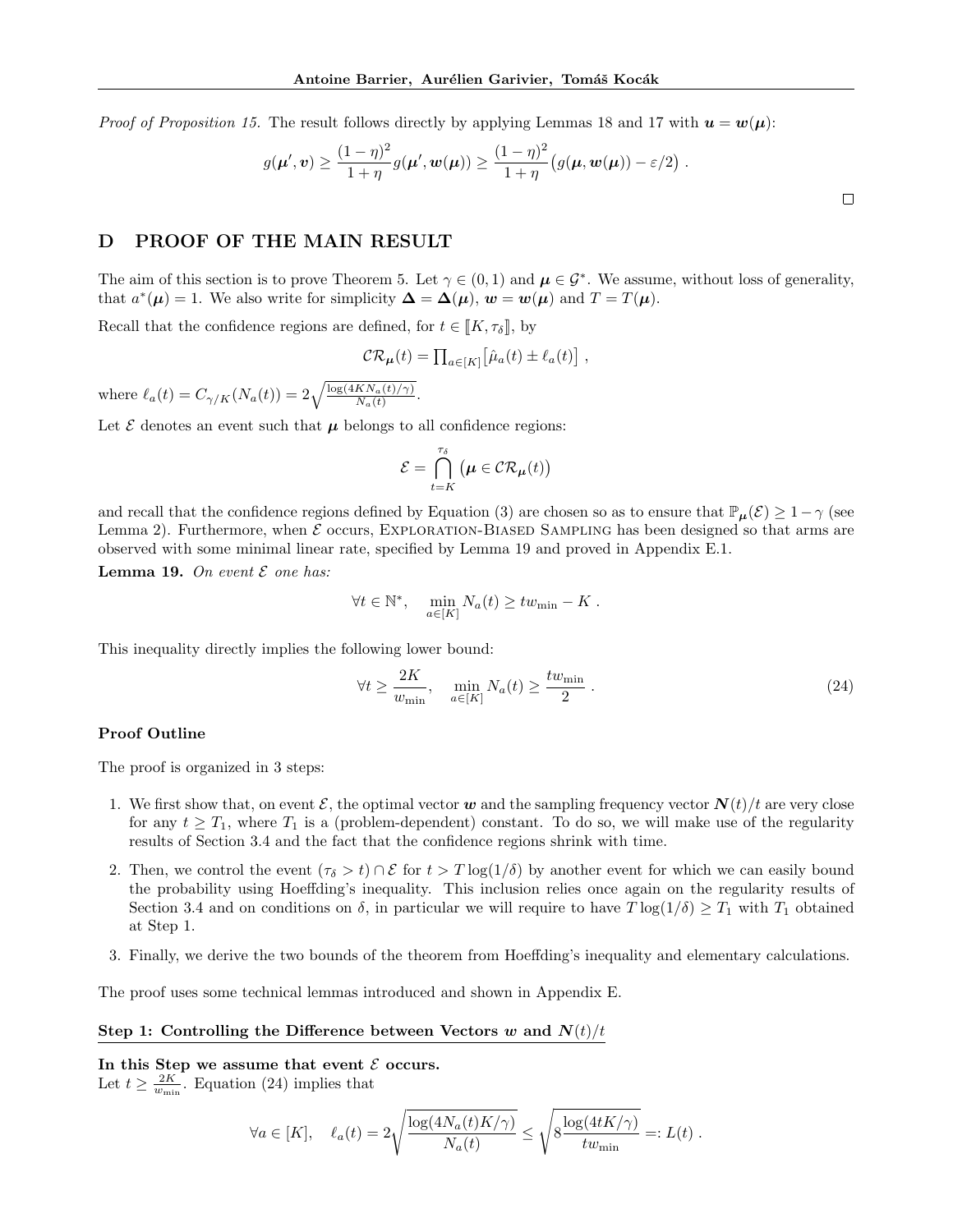$L(t)$  is an arm-independent bound on the half-length of the confidence interval of each  $\mu_a$ . In other words,  $\|\tilde{\boldsymbol{\mu}}(t) - \boldsymbol{\mu}\|_{\infty} \leq L(t)$  as we are on event E. Note that  $L(t)$  is deterministic and goes to 0 as t goes to  $+\infty$ . This control of  $\|\tilde{\boldsymbol{\mu}}(t) - \boldsymbol{\mu}\|_{\infty}$  together with Theorem [14](#page-6-6) allows to control the difference between w and  $\tilde{\boldsymbol{w}}(t)$  for t large enough, as the following Lemma claims.

<span id="page-21-2"></span>Lemma 20. Let

<span id="page-21-0"></span>
$$
T_0 = \max\left(\frac{224^2}{\Delta_{\min}^2 w_{\min}} \log\left(\frac{2 \times 224^2 eK}{\Delta_{\min}^2 w_{\min}\gamma}\right), \frac{2K}{w_{\min}}\right). \tag{25}
$$

Then for every  $t \geq T_0$ , one has, introducing  $\varepsilon_t = \frac{80L(t)}{\Delta_{\min}}$  $\frac{{\rm 80}L(t)}{\Delta_{\rm min}}$  :

<span id="page-21-1"></span>
$$
\forall a \in [K], \quad w_a(1 - \varepsilon_t) \le \tilde{w}_a(t) \le w_a(1 + \varepsilon_t).
$$
\n(26)

*Proof.* Let  $t \geq \frac{2K}{w_{\min}}$  and assume that t is such that  $4L(t) < \Delta_{\min}$ . On event  $\mathcal{E}$ , one has  $\mu \in \mathcal{CR}_{\mu}(t) = \prod_{a \in [K]} [\mu_{a}(t), \overline{\mu}_{a}(t)]$ , hence for any  $a \neq 1$ :  $_{a\in[K]}[\underline{\mu}_a(t), \overline{\mu}_a(t)]$ , hence for any  $a \neq 1$ :

$$
\underline{\mu}_1(t) - \overline{\mu}_a(t) \ge \mu_1 - 2L(t) - (\mu_a + 2L(t)) \ge \Delta_a - 4L(t) > 0
$$

so that the confidence interval for  $\mu_1$  is strictly above all other confidence intervals. Hence  $\tilde{\mu}(t)$  has a unique optimal arm which is arm 1.

For each arm  $a \neq 1$ , define  $\tilde{\Delta}_a(t) = \Delta_a(\tilde{\boldsymbol{\mu}}(t)) = \tilde{\mu}_1(t) - \tilde{\mu}_a(t)$ . Then

$$
\tilde{\Delta}_a(t)^2 \le (\Delta_a + 2L(t))^2 = \Delta_a^2 \left( 1 + \frac{4L(t)}{\Delta_a} + \frac{4L(t)^2}{\Delta_a^2} \right) \le \Delta_a^2 \left( 1 + \frac{8L(t)}{\Delta_{\min}} \right)
$$
  
and 
$$
\tilde{\Delta}_a(t)^2 \ge (\Delta_a - 2L(t))^2 = \Delta_a^2 \left( 1 - \frac{4L(t)}{\Delta_a} + \frac{4L(t)^2}{\Delta_a^2} \right) \ge \Delta_a^2 \left( 1 - \frac{8L(t)}{\Delta_{\min}} \right).
$$

If t is such that  $\frac{8L(t)}{\Delta_{\min}} \leq 1/7$  (this condition is stronger than  $4L(t) < \Delta_{\min}$ ), we can apply Theorem [14](#page-6-6) which gives

$$
\forall a \in [K], \quad w_a(1 - \varepsilon_t) \leq \tilde{w}_a(t) \leq w_a(1 + \varepsilon_t).
$$

It remains to understand when the condition  $\frac{8L(t)}{\Delta_{\min}} \leq 1/7$  holds. We have:

$$
\frac{8L(t)}{\Delta_{\min}} \le 1/7 \quad \Longleftrightarrow \quad \frac{\log(4tK/\gamma)}{t} \le \frac{\Delta_{\min}^2 w_{\min}}{(7 \times 8)^2 \times 8} = \frac{\Delta_{\min}^2 w_{\min}}{2 \times 112^2}
$$

and this inequality is satisfied, by Lemma [26,](#page-25-2) for

$$
t \ge \frac{224^2}{\Delta_{\min}^2 w_{\min}} \log \left( \frac{2 \times 224^2 eK}{\Delta_{\min}^2 w_{\min} \gamma} \right).
$$
  

$$
\ge \frac{2K}{\Delta_{\min}^2} \text{ leads to the definition of } T_0.
$$

Combining with the initial condition  $t \geq \frac{2K}{w_{\min}}$  leads to the definition of  $T_0$ .

As each  $N_a(t)/t$  is nearly the Cesaro sum of the  $(\tilde{w}_a(s))_{0\leq s\leq t-1}$  (see Lemma [25\)](#page-25-3), and as  $\varepsilon_t \to_{t\to+\infty} 0$ , we are able to control the difference between w and  $N(t)/t$  after a deterministic time  $T_1$ .

<span id="page-21-4"></span>**Lemma 21.** Fix  $\eta \in (0,1)$  and let

<span id="page-21-3"></span>
$$
T_1 = \frac{\max(640^2, 8K)}{\eta^2 \Delta_{\min}^2 w_{\min}^2} \log\left(\frac{2 \times 640^2 eK}{\eta^2 \Delta_{\min}^2 w_{\min} \gamma}\right).
$$
 (27)

Then for any  $t \geq T_1$  one has:

$$
\forall a \in [K], \quad w_a(1-\eta) \le \frac{N_a(t)}{t} \le w_a(1+\eta) \tag{28}
$$

*Proof.* Let  $T_0$  be defined by Equation [\(25\)](#page-21-0). Let  $t > T_0$  and  $a \in [K]$ . Equation [\(26\)](#page-21-1) of Lemma [20](#page-21-2) gives:

$$
\left|\sum_{s=0}^{t-1} \tilde{w}_a(s) - tw_a\right| \leq \sum_{s=0}^{T_0-1} |\tilde{w}_a(s) - w_a| + \sum_{s=T_0}^{t-1} |\tilde{w}_a(s) - w_a| \leq T_0 + w_a \sum_{s=T_0}^{t-1} \varepsilon_s.
$$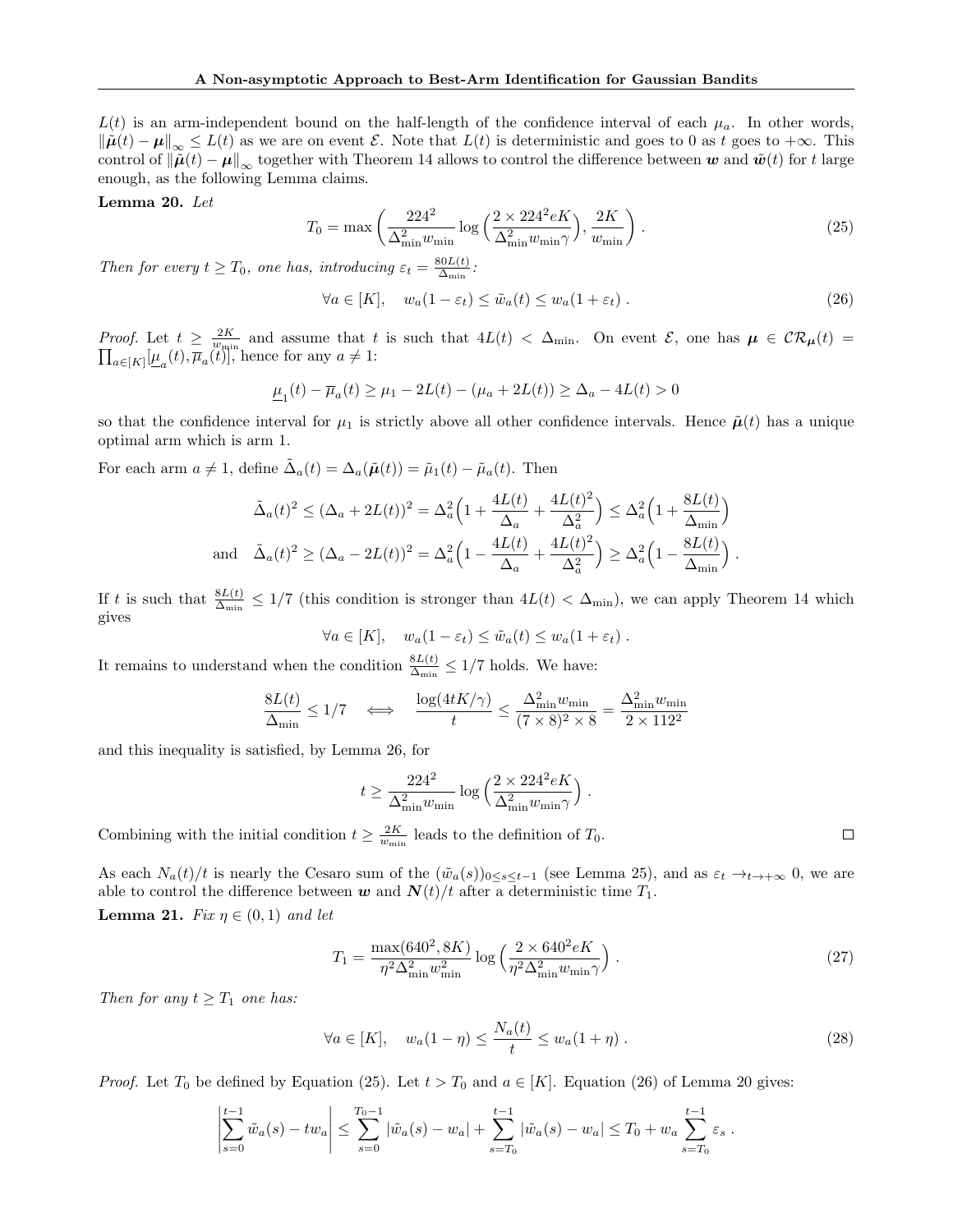By definition of  $\varepsilon_t$  one has:

$$
\sum_{s=T_0}^{t-1}\varepsilon_s=\frac{80\sqrt{8}}{\Delta_{\min}\sqrt{w_{\min}}}\sum_{s=T_0}^{t-1}\sqrt{\frac{\log(4sK/\gamma)}{s}}\leq \frac{80\sqrt{8}\sqrt{\log(4tK/\gamma)}}{\Delta_{\min}\sqrt{w_{\min}}}\sum_{s=T_0}^{t-1}\frac{1}{\sqrt{s}}\leq \frac{80\sqrt{8}\sqrt{t\log(4tK/\gamma)}}{\Delta_{\min}\sqrt{w_{\min}}}
$$

so that we have, using Lemma [25:](#page-25-3)

$$
\left| \frac{N_a(t)}{t} - w_a \right| \leq \frac{1}{t} \left[ \left| N_a(t) - \sum_{s=0}^{t-1} \tilde{w}_a(s) \right| + \left| \sum_{s=0}^{t-1} \tilde{w}_a(s) - w_a \right| \right]
$$
  

$$
\leq \frac{K + T_0}{t} + w_a \frac{80\sqrt{8}\sqrt{\log(4tK/\gamma)}}{\Delta_{\min}\sqrt{w_{\min}t}}
$$
  

$$
\leq w_a \left( \frac{K + T_0}{t w_{\min}} + \frac{80\sqrt{8}\sqrt{\log(4tK/\gamma)}}{\Delta_{\min}\sqrt{w_{\min}t}} \right).
$$

Thus the conclusion of the Lemma holds when:

$$
\max\Big(\frac{K+T_0}{tw_{\min}}, \frac{80\sqrt{8}\sqrt{\log(4tK/\gamma)}}{\Delta_{\min}\sqrt{w_{\min}t}}\Big) \le \frac{\eta}{2}
$$

and this inequality is satisfied, using Lemma [26,](#page-25-2) when:

$$
t \ge \max\left(\frac{2}{\eta}\frac{K+T_0}{w_{\min}}, \frac{640^2}{\eta^2 \Delta_{\min}^2 w_{\min}} \log\left(\frac{2 \times 640^2 eK}{\eta^2 \Delta_{\min}^2 w_{\min} \gamma}\right)\right).
$$

The definition of  $T_0$  implies  $K + T_0 \leq \frac{4 \max(112^2,K)}{\Delta_{\min}^2 w_{\min}} \log \left(\frac{2 \times 224^2 eK}{\Delta_{\min}^2 w_{\min} \gamma}\right)$ , hence the inequality still holds for

$$
t \ge \max\Big(\frac{8\max(112^2, K)}{\eta\Delta_{\min}^2 w_{\min}^2}\log\Big(\frac{2\times 224^2 eK}{\Delta_{\min}^2 w_{\min}\gamma}\Big), \frac{640^2}{\eta^2\Delta_{\min}^2 w_{\min}}\log\Big(\frac{2\times 640^2 eK}{\eta^2\Delta_{\min}^2 w_{\min}\gamma}\Big)\Big)
$$

and  $T_1$  is greater than this lower bound.

## Step 2: a Useful Inclusion of Events

We want to control the event  $(\tau_{\delta} > t) \cap \mathcal{E}$  for  $t > T \log(1/\delta)$ . For  $\delta$  small enough, we have the following inclusion of events.

<span id="page-22-2"></span>**Lemma 22.** Fix  $\eta \in (0, 0.15]$  and let  $\delta$  be such that

$$
T \log(1/\delta) \ge T_1 \tag{C1}
$$

<span id="page-22-1"></span><span id="page-22-0"></span> $\Box$ 

where  $T_1$  is defined by Equation [\(27\)](#page-21-3) and

$$
\log(1/\delta) > \frac{4}{\eta} \log \left( \frac{8eTR^{1/2}}{\eta} \right). \tag{C2}
$$

Then for any  $C \in (0,1]$ :

$$
\forall t \ge (1+C)\frac{(1+\eta)^2}{(1-\eta)^2}T\log(1/\delta), \quad (\tau_{\delta} > t) \ \cap \ \mathcal{E} \quad \subseteq \quad \left( \|\boldsymbol{\mu}-\hat{\boldsymbol{\mu}}(t)\|_{\infty} \ge \frac{C}{T} \right) \ \cap \ \mathcal{E} \ .
$$

**Remark 23.** Latter, we will use this Lemma with  $C = \frac{1}{\sqrt{1-\lambda}}$  $\frac{1}{\log^{\frac{1}{3}}(1/\delta)}$ .

*Proof.* Assume in the following that  $T \log(1/\delta) \geq T_1$  and let  $t \geq T \log(1/\delta)$ . By definition of  $T_1$  and Lemma [21,](#page-21-4) one has J.

$$
\max_{a \in [K]} \left| \frac{w_a - N_a(t)/t}{w_a} \right| \le \eta \,. \tag{29}
$$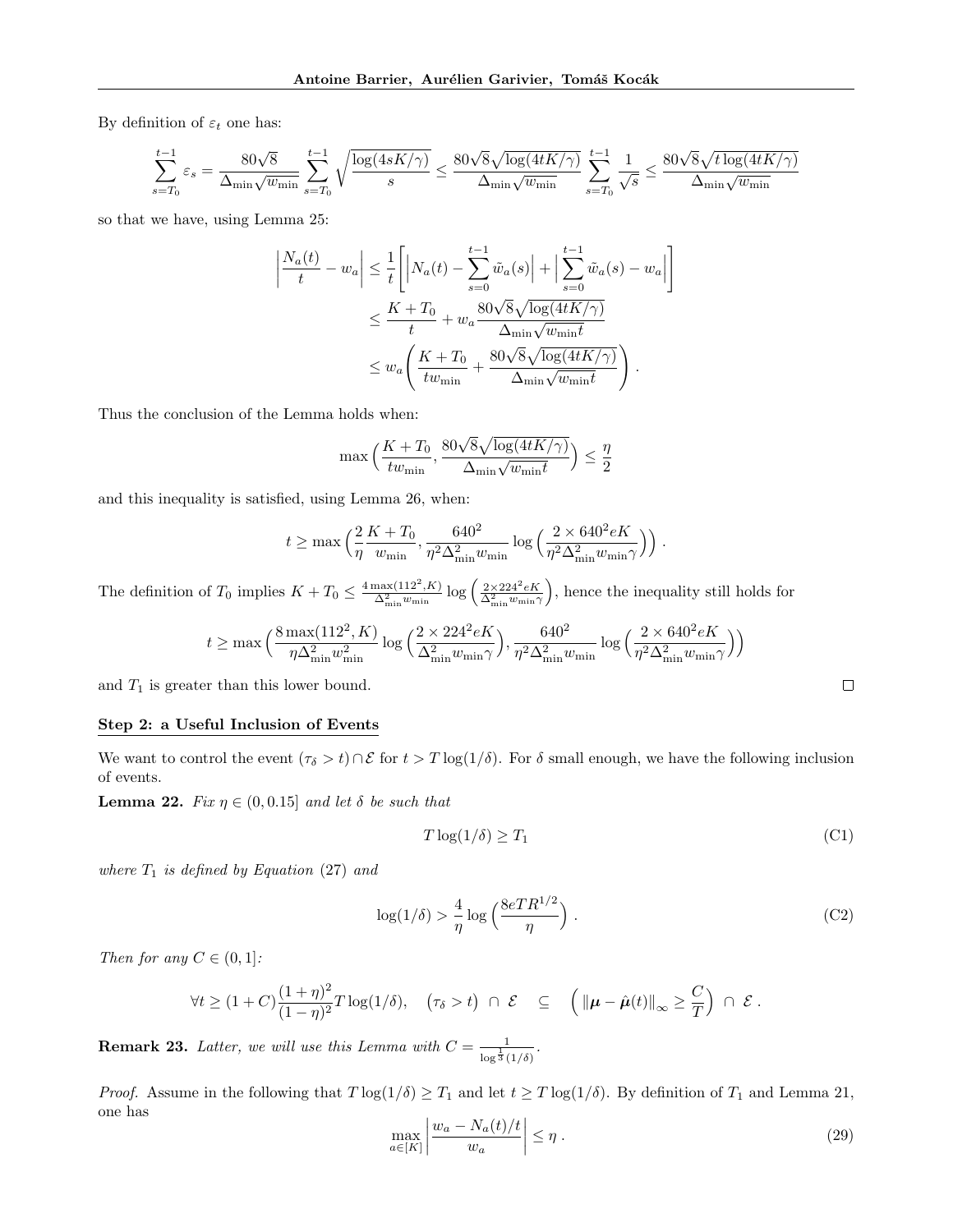Then using Proposition [15](#page-6-7) and Equation [\(9\)](#page-5-13):

$$
(\tau_{\delta} > t) \cap \mathcal{E} \subseteq \left( Z(t) = tg(\hat{\mu}(t), N(t)/t) \leq \beta(t, \delta) \right) \cap \mathcal{E}
$$
  

$$
\subseteq \left( t \frac{(1 - \eta)^2}{1 + \eta} \left( g(\mu, \mathbf{w}) - \frac{\|\mu - \hat{\mu}(t)\|_{\infty}}{2} \right) \leq \beta(t, \delta) \right) \cap \mathcal{E}
$$
  

$$
\subseteq \left( \frac{\|\mu - \hat{\mu}(t)\|_{\infty}}{2} \geq \frac{1}{T} - \frac{1 + \eta}{(1 - \eta)^2} \frac{\beta(t, \delta)}{t} \right) \cap \mathcal{E}.
$$

Consider now

$$
f(t) = \frac{1+\eta}{(1-\eta)^2} \frac{\beta(t,\delta)}{t} = \frac{1+\eta}{(1-\eta)^2} \frac{\log\left(\frac{Rt^{\alpha}}{\delta}\right)}{t}
$$

As  $\alpha \leq 2$ , one can check that f is decreasing on  $(4, +\infty)$ . Let us show that

<span id="page-23-0"></span>
$$
\forall C \in (0,1], \quad f\left((1+C)\frac{(1+\eta)^2}{(1-\eta)^2}T\log(1/\delta)\right) \le \frac{1}{(1+C)T}.
$$
\n(30)

.

Fix  $C \in (0,1]$ . As  $\alpha \leq 2$  and as  $\eta \leq 0.15$  is such that  $\frac{(1+\eta)^2}{(1-\eta)^2}$  $\frac{(1+\eta)^2}{(1-\eta)^2} \leq 2$ , we have:

$$
f((1+C)\frac{(1+\eta)^2}{(1-\eta)^2}T\log(1/\delta)) \le \frac{1+\eta}{(1-\eta)^2}\frac{\log\left(\frac{R(4T\log(1/\delta))^2}{\delta}\right)}{(1+C)\frac{(1+\eta)^2}{(1-\eta)^2}T\log(1/\delta)}
$$

$$
\le \frac{1}{(1+C)T}\frac{1}{1+\eta}\left(1+2\frac{\log(4R^{1/2}T\log(1/\delta))}{\log(1/\delta)}\right).
$$

hence Inequality [\(30\)](#page-23-0) is satisfied if

$$
\log\left(4R^{1/2}T\log(1/\delta)\right) \leq \frac{\eta}{2}\log(1/\delta)
$$

which is the case, by Lemma [26,](#page-25-2) when:

$$
\log(1/\delta) > \frac{4}{\eta} \log\left(\frac{8eTR^{1/2}}{\eta}\right).
$$

Finally when Inequality [\(30\)](#page-23-0) holds we have for  $t \ge (1+C)\frac{(1+\eta)^2}{(1-\eta)^2}$  $\frac{(1+\eta)^2}{(1-\eta)^2}T\log(1/\delta)$ :

$$
(\tau_{\delta} > t) \cap \mathcal{E} \subseteq \left( \|\boldsymbol{\mu} - \hat{\boldsymbol{\mu}}(t)\|_{\infty} \geq \frac{2}{T} - \frac{2}{(1+C)T} \right) \cap \mathcal{E}
$$

$$
\subseteq \left( \|\boldsymbol{\mu} - \hat{\boldsymbol{\mu}}(t)\|_{\infty} \geq \frac{C}{T} \right) \cap \mathcal{E}
$$

where we use  $C \leq 1$  in the last inclusion.

Step 3: Bounding  $\mathbb{P}_{\mu}(\tau_{\delta} > t \ \cap \ \mathcal{E})$  and  $\mathbb{E}_{\mu}[\tau_{\delta}1_{\mathcal{E}}].$ 

Fix  $\eta \in (0,1]$  and assume in the following that conditions [\(C1\)](#page-22-0) and [\(C2\)](#page-22-1) of Lemma [22](#page-22-2) are satisfied with  $\eta' = \eta/7 \leq 0.15$ . We set  $\zeta = \frac{(1+\eta')^2}{(1-\eta')^2}$  $\frac{(1+\eta)}{(1-\eta')^2}$ . Let  $C \in (0,1], t > (1+C)\zeta T \log(1/\delta)$  and define

$$
\mathcal{E}_t = \left( \|\boldsymbol{\mu} - \hat{\boldsymbol{\mu}}(t)\|_{\infty} \geq \frac{C}{T} \right) \bigcap \mathcal{E}.
$$

Lemmas [22](#page-22-2) and [27](#page-25-4) – a consequence of Hoeffding's inequality – (note that Condition [\(C1\)](#page-22-0) ensures that  $t \geq \frac{2K}{w_{\min}}$ ) give the bound:

<span id="page-23-1"></span>
$$
\mathbb{P}_{\mu}(\tau_{\delta} > t \ \cap \ \mathcal{E}) \leq \mathbb{P}_{\mu}(\mathcal{E}_{t}) \leq 2Kt \exp\left(-\frac{tw_{\min}}{4T^{2}}C^{2}\right). \tag{31}
$$

 $\Box$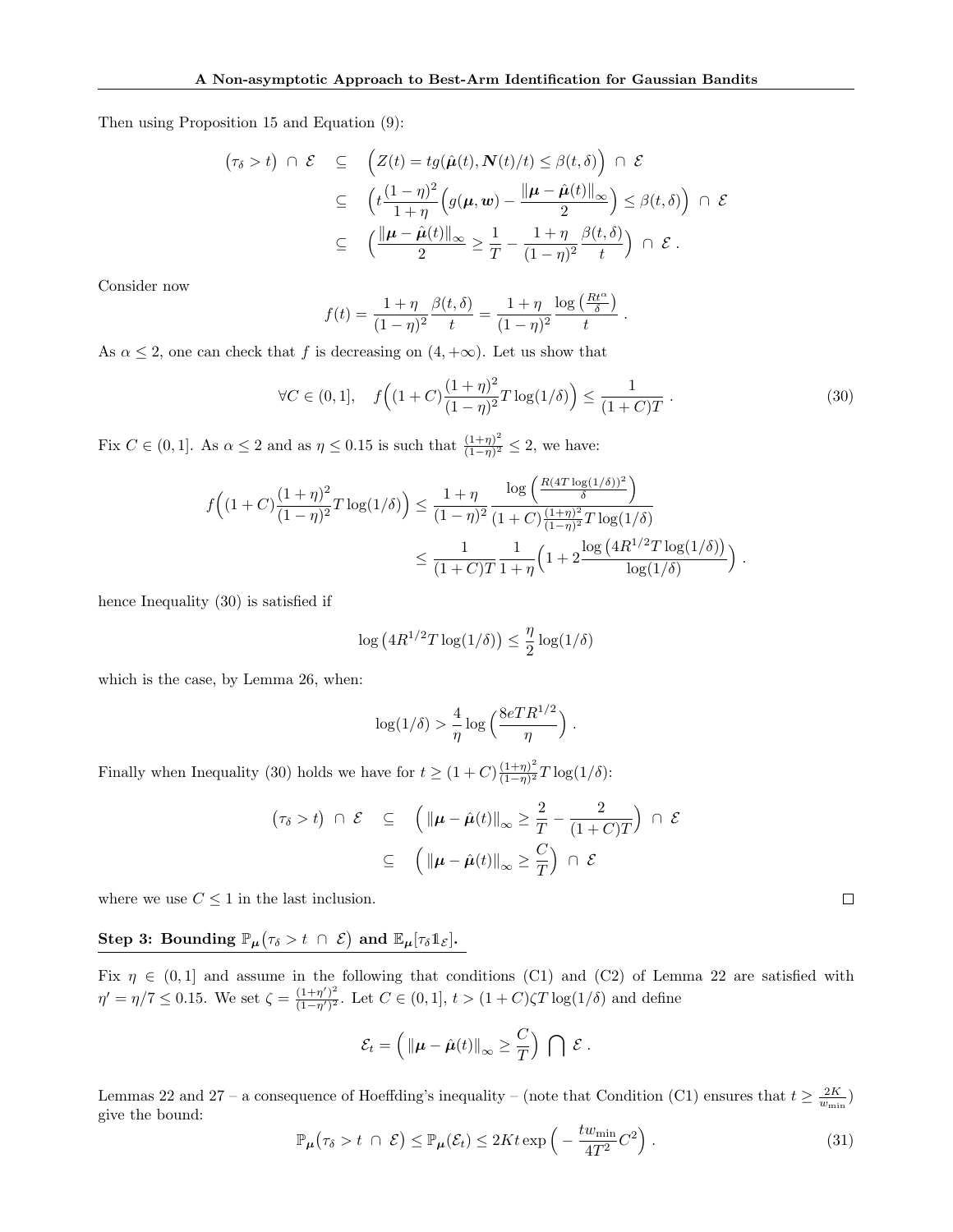By taking  $C = \frac{1}{\sqrt{1}}$  $\frac{1}{\log^{\frac{1}{3}}(1/\delta)}$ , we obtained so far that

$$
\forall t > \Big(1 + \frac{1}{\log^{\frac{1}{3}}(1/\delta)}\Big) \zeta T \log(1/\delta), \quad \mathbb{P}_{\mu}\left(\tau_{\delta} > t \; \cap \; \mathcal{E}\right) \leq 2Kt \exp\Big(-\frac{t w_{\min}}{4T^2} \frac{1}{\log^{\frac{2}{3}}(1/\delta)}\Big)
$$

giving Bound [\(5\)](#page-4-7) as long as  $\left(1+\frac{1}{\log^{\frac{1}{3}}(1/\delta)}\right)\zeta \leq 1+\eta$ . Note that  $\zeta \leq 1+6\eta'$  as  $\eta' \leq 0.15$  so that when

<span id="page-24-0"></span>
$$
\frac{1}{\log^{\frac{1}{3}}(1/\delta)} \le \frac{\eta'}{2} \quad \Longleftrightarrow \quad \log(1/\delta) \ge \frac{8 \times 7^3}{\eta^3} \tag{C3}
$$

the condition holds as

$$
\Big(1 + \frac{1}{\log^{\frac{1}{3}}(1/\delta)}\Big)\zeta \le \Big(1 + \frac{\eta'}{2}\Big)(1 + 6\eta') \le 1 + 6.6\eta' \le 1 + \eta.
$$

It remains to focus on the bound of  $\mathbb{E}_{\mu}[\tau_{\delta}1_{\mathcal{E}}]$ . Using Equation [\(31\)](#page-23-1) we have:

$$
\mathbb{E}_{\mu}[\tau_{\delta}1_{\mathcal{E}}] = \sum_{t=0}^{\lfloor (1+C)\zeta T \log(1/\delta) \rfloor} \mathbb{P}_{\mu}(\tau_{\delta} > t \cap \mathcal{E}) + \sum_{t > (1+C)\zeta T \log(1/\delta)} \mathbb{P}_{\mu}(\tau_{\delta} > t \cap \mathcal{E})
$$
  
 
$$
\leq (1+C)\zeta T \log(1/\delta) + 1 + 2K \sum_{t > (1+C)\zeta T \log(1/\delta)} t \exp\left(-\frac{tw_{\min}}{4T^2}C^2\right).
$$

Define

$$
S(C) = \sum_{t > C\zeta T \log(1/\delta)} t \exp\left(-\frac{tw_{\min}}{4T^2}C^2\right).
$$

<span id="page-24-1"></span>With some technical calculations (see Appendix [E.4\)](#page-26-0), one can obtain that: Lemma 24. One has

$$
S(C) \leq \frac{32T^4}{w_{\min}^2} \exp\big(-\frac{w_{\min}}{4T}C^2\log(1/\delta)\big)\Big(\frac{\log(1/\delta)}{C^2} + \frac{1}{C^4}\Big) .
$$

Once again, taking  $C = \frac{1}{\sqrt{1}}$  $\frac{1}{\log^{\frac{1}{3}}(1/\delta)}$  leads to

$$
S(C) \le \frac{32T^4}{w_{\min}^2} \exp\left(-\frac{w_{\min}}{4T} \log^{\frac{1}{3}}(1/\delta)\right) \left(\log^{\frac{5}{3}}(1/\delta) + \log^{\frac{4}{3}}(1/\delta)\right) \le \frac{64T^4}{w_{\min}^2} \exp\left(-\frac{w_{\min}}{4T} \log^{\frac{1}{3}}(1/\delta)\right) \log^2(1/\delta)
$$

thus

$$
\mathbb{E}_{\mu}[\tau_{\delta} \mathbb{1}_{\mathcal{E}}] \leq \zeta \Big(1 + \frac{1}{\log^{\frac{1}{3}}(1/\delta)}\Big)T\log(1/\delta) + 1 + \frac{2^7KT^4}{w_{\min}^2}\exp\Big(-\frac{w_{\min}}{4T}\log^{\frac{1}{3}}(1/\delta)\Big)\log^2(1/\delta).
$$

Under Condition [\(C3\)](#page-24-0) we get

$$
\zeta \Big(1 + \frac{1}{\log^{\frac{1}{3}}(1/\delta)}\Big)T\log(1/\delta) + 1 \le (1 + 6.6\eta')T\log(1/\delta) + 1 \le (1 + \eta)T\log(1/\delta)
$$

and obtain the Bound  $(6)$  claimed in the theorem. Combining conditions  $(C1)$ ,  $(C2)$  and  $(C3)$  together, one can define  $\delta_0$  satisfying:

$$
\log(1/\delta_0) \ge \frac{7^3 \times \max(2 \times 160^2, K)}{\eta^3 \Delta_{\min} w_{\min}^2} \log\left(\frac{7^2 \times 2 \times 640^2 eKR^{1/2}}{\eta^2 \Delta_{\min}^2 w_{\min}\gamma}\right),
$$

with some simplifications allowed by Equation [\(18\)](#page-5-12) of Proposition [10.](#page-5-4)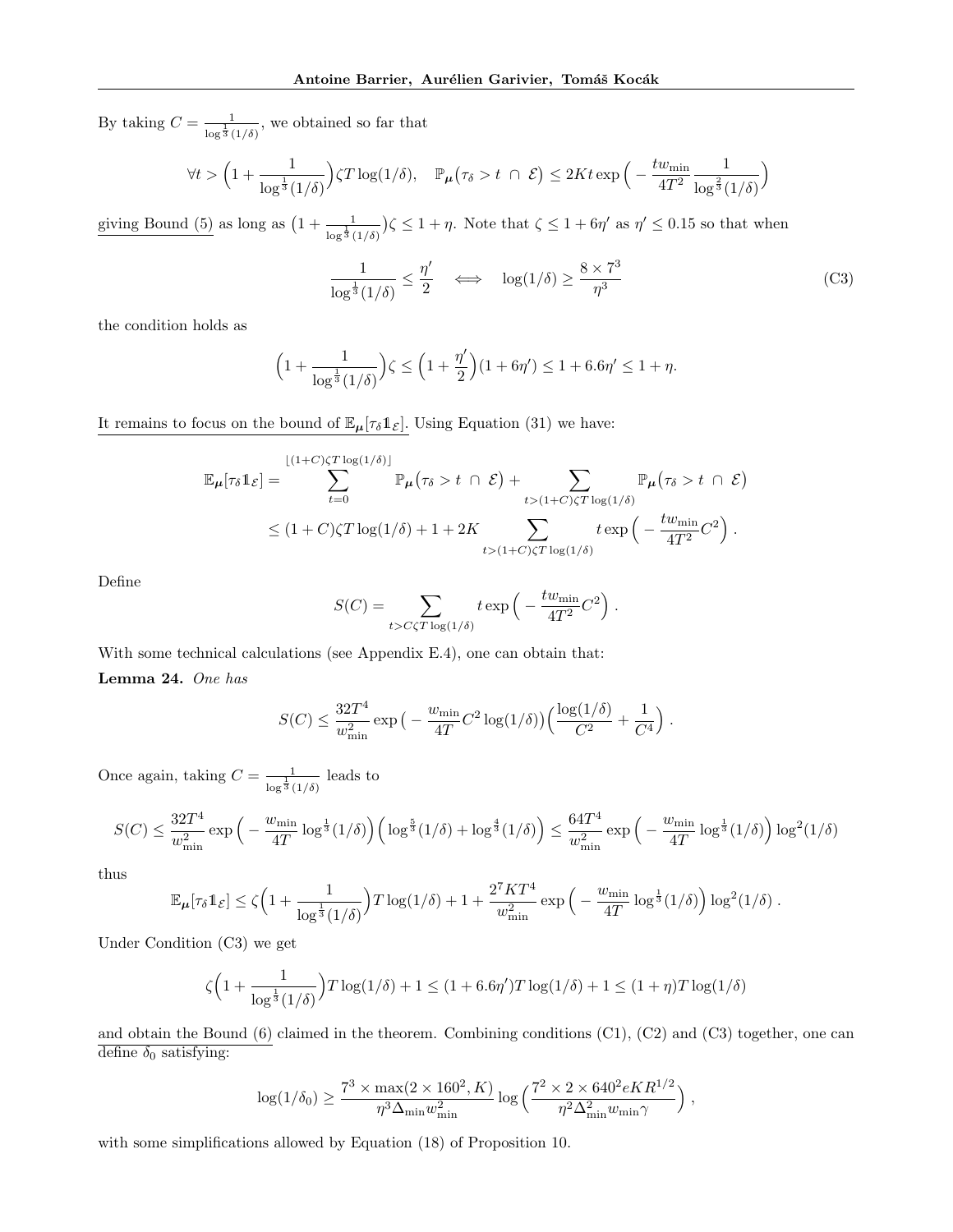# <span id="page-25-1"></span>E TECHNICAL DETAILS FOR THE PROOF OF APPENDIX [D](#page-20-0)

### <span id="page-25-0"></span>E.1 Proof of Lemma [19](#page-20-1)

<span id="page-25-3"></span>We will use the following deterministic Lemma: Lemma 25. One has:

$$
\forall t > 0, \quad \max_{1 \le a \le K} \left| N_a(t) - \sum_{s=0}^{t-1} \tilde{w}_a(s) \right| \le K - 1.
$$

*Proof.* Apply [Garivier and Kaufmann](#page-9-3) [\(2016,](#page-9-3) Lemma 15) with  $p(s) = \tilde{\boldsymbol{w}}(s)$ .

The claim is true for  $t \in [0, K]$  as Equation [\(17\)](#page-5-9) of Proposition [10](#page-5-4) gives

$$
w_{\min}K - K \le \frac{K}{2} - K \le 0.
$$

Otherwise, fix  $t \in [K + 1, \tau_{\delta}]$  and  $a \in [K]$ . For any  $s \in [0, K - 1]$ , one has  $\tilde{w}_a(s) = \frac{1}{K}$  by convention (as all arms are drawn once during the K first rounds, the only request is  $\sum_{s=0}^{K-1} \tilde{w}_a(s) = 1$ , and thus  $\tilde{w}_a(s) \geq w_{\min}$  $(w \in \Sigma_K$  implies  $w_{\min} \leq \frac{1}{K}$  $w_{\min} \leq \frac{1}{K}$  $w_{\min} \leq \frac{1}{K}$ ). For any  $s \in [[K, \tau_{\delta} - 1]]$ , one has by Proposition 1:

$$
\tilde{w}_a(s) \ge \tilde{w}_{\min}(s) = \max_{\boldsymbol{\nu} \in \mathcal{CR}_{\boldsymbol{\mu}}(s)} w_{\min}(\boldsymbol{\nu}) \ge w_{\min}
$$

as  $\mu \in \mathcal{CR}_{\mu}(s)$  on event  $\mathcal E$ . Hence by Lemma [25](#page-25-3)

$$
N_a(t) \ge \sum_{s=0}^{t-1} \tilde{w}_a(s) - (K - 1) \ge tw_{\min} - (K - 1) \ge tw_{\min} - K.
$$

#### E.2 A Technical Lemma

<span id="page-25-2"></span>**Lemma 26.** For any  $c_1, c_2 > 0$ ,

$$
x = \frac{2}{c_1} \log \left(\frac{c_2 e}{c_1}\right)
$$

is such that  $c_1x \geq \log(c_2x)$ .

This is a direct consequence of [Garivier and Kaufmann](#page-9-3) [\(2016,](#page-9-3) Lemma 18).

## E.3 Deviation Bound

<span id="page-25-4"></span>We prove the following simple consequence of Hoeffding's inequality. **Lemma 27.** For any  $t \geq \frac{2K}{w_{\min}}$  and  $x > 0$ , one has

$$
\mathbb{P}\Big(\max_{a\in[K]}|\hat{\mu}_a(t)-\mu_a|>x\;\cap\;\mathcal{E}\Big)\leq 2Kt\exp\Big(-\frac{tw_{\min}}{4}x^2\Big)\;.
$$

*Proof.* Fix  $t \geq \frac{2K}{w_{\min}}$  and  $x > 0$ . For any  $a \in [K]$ , one has with  $T = \frac{tw_{\min}}{2}$ :

$$
\mathbb{P}\Big(|\hat{\mu}_a(t) - \mu_a| > x \cap \mathcal{E}\Big) = \sum_{s=T}^t \mathbb{P}\Big(|\hat{\mu}_a(t) - \mu_a| > x \cap \mathcal{E} \cap N_a(t) = s\Big) \qquad \text{by Equation (24)}
$$
\n
$$
\leq \sum_{s=T}^t \mathbb{P}\Big(|\hat{\mu}_{a,s} - \mu_a| > x\Big) \qquad \qquad \text{by Equation (19)}
$$
\n
$$
\leq \sum_{s=T}^t 2 \exp\Big(-\frac{s}{2}x^2\Big) \qquad \qquad \text{by Hoeffding's inequality}
$$
\n
$$
\leq 2t \exp\Big(-\frac{T}{2}x^2\Big)
$$

giving the desired bound by union bound.

 $\Box$ 

 $\Box$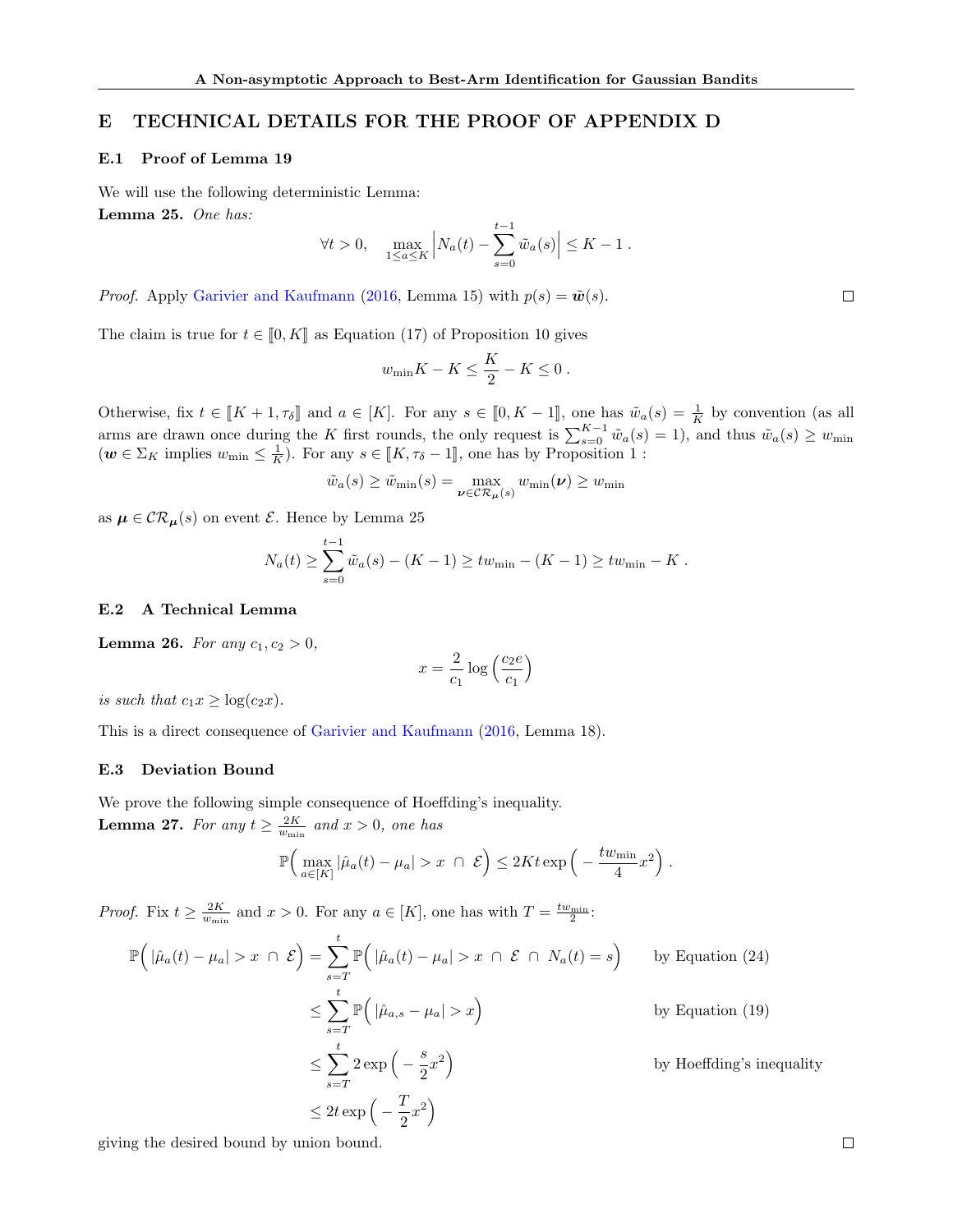## <span id="page-26-0"></span>E.4 Proof of Lemma [24](#page-24-1)

We have

$$
S(C) = \sum_{t > (1+C)\zeta T \log(1/\delta)} t \exp\left(-\frac{tw_{\min}}{4T^2}C^2\right) = \sum_{t > B} f(t)
$$

where  $f : t \mapsto t \exp(-At)$ ,  $A = \frac{w_{\min}}{4T^2} C^2$  and  $B = (1 + C)\zeta T \log(1/\delta)$ . f is increasing until 1/A and then decreasing. Let  $n_0 = \left\lfloor \frac{1}{A} \right\rfloor$ . We will show that  $S(C) \leq 2 \int_B^{+\infty} f(t) dt$ .

- If  $B > n_0$  then f is decreasing on  $[B, +\infty[$  and one has  $S(C) \leq \int_B^{+\infty} f(t) dt$ .
- $\bullet\,$  Otherwise, one has:

$$
S(C) = \sum_{t=\lceil B \rceil}^{n_0-1} f(t) + f(n_0) + f(n_0+1) + \sum_{t>n_0+1} f(t)
$$
  
\n
$$
\leq \sum_{t=\lceil B \rceil}^{n_0-1} \int_t^{t+1} f(t) dt + f(n_0) + f(n_0+1) + \sum_{t>n_0+1} \int_{t-1}^t f(t) dt
$$
  
\n
$$
\leq \int_{\lceil B \rceil}^{+\infty} f(t) dt + f(n_0) + f(n_0+1)
$$

where in the second inequality, we use the increasing of f on  $[B, n_0]$  and its decreasing on  $[n_0 + 1, +\infty]$ . The result will be true if

$$
f(n_0) + f(n_0 + 1) \le \int_B^{+\infty} f(t) dt
$$
.

We have:

$$
f(n_0) + f(n_0 + 1) = \left\lfloor \frac{1}{A} \right\rfloor e^{-A\left\lfloor \frac{1}{A} \right\rfloor} + \left\lceil \frac{1}{A} \right\rceil e^{-A\left\lceil \frac{1}{A} \right\rceil}
$$
  
\n
$$
\leq \left( \left\lfloor \frac{1}{A} \right\rfloor + \left\lceil \frac{1}{A} \right\rceil \right) e^{-A\left\lfloor \frac{1}{A} \right\rfloor}
$$
  
\n
$$
\leq \left( \left\lfloor \frac{1}{A} \right\rfloor \frac{1}{A} + \frac{1}{A^2} \right) e^{-A\left\lfloor \frac{1}{A} \right\rfloor}
$$
  
\n
$$
= \int_{\left\lfloor \frac{1}{A} \right\rfloor}^{+\infty} f(t) dt \leq \int_{B}^{+\infty} f(t) dt
$$
  
\nas  $B \leq \left\lfloor \frac{1}{A} \right\rfloor = n_0$ .

where in the last inequality, we used the simple calculation

$$
\int_{Y}^{+\infty} t \exp(-tX) dt = \exp(-YX) \left(\frac{Y}{X} + \frac{1}{X^2}\right)
$$

for  $X, Y > 0$ .

In both cases we have:

$$
S(C) \le 2 \int_{(1+C)\zeta T \log(1/\delta)}^{\infty} t \exp\left(-\frac{t w_{\min}}{4T^2} C^2\right) dt
$$

and using the same calculation as before

$$
S(C) \le 2 \exp \left(-\frac{\zeta w_{\min}}{4T} (1+C) C^2 \log(1/\delta) \right) \left(\frac{4(1+C)\zeta T^3}{w_{\min}} \frac{\log(1/\delta)}{C^2} + \frac{16T^4}{w_{\min}^2} \frac{1}{C^4}\right).
$$

Bounding  $C \in (0, 1]$  and  $\zeta \in [1, 2]$  (remind that  $\zeta \leq 1 + 6\eta'$ ):

$$
S(C) \le 2 \exp \left(-\frac{w_{\min}}{4T} C^2 \log(1/\delta)\right) \left(\frac{16T^3}{w_{\min}} \frac{\log(1/\delta)}{C^2} + \frac{16T^4}{w_{\min}^2} \frac{1}{C^4}\right)
$$
  

$$
\le \frac{32T^4}{w_{\min}^2} \exp \left(-\frac{w_{\min}}{4T} C^2 \log(1/\delta)\right) \left(\frac{\log(1/\delta)}{C^2} + \frac{1}{C^4}\right).
$$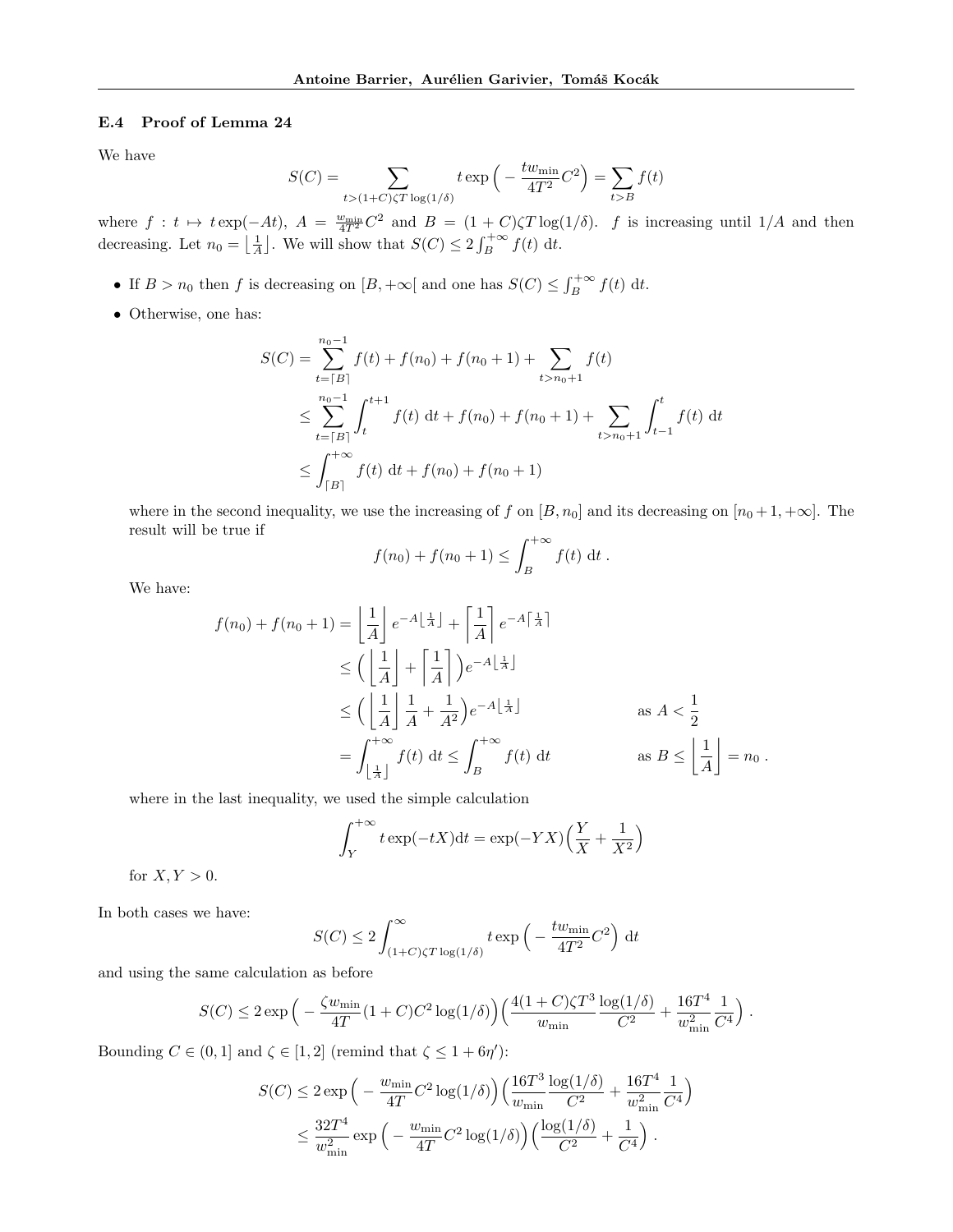# F PROOF OF ASYMPTOTIC RESULTS

#### <span id="page-27-0"></span>F.1 Proof of Lemma [3](#page-4-5)

We will need the two following lemmas. The first gives a lower bound of  $w_{\min}(\mu)$  and the second provides a lower bound on the minimal gap of the optimistic bandit computed by Algorithm [1.](#page-2-0)

<span id="page-27-1"></span>**Lemma 28.** For any  $\mu \in \mathcal{G}^*$  one hase  $w_{\min}(\mu) \geq \frac{\Delta_{\min}(\mu)}{2K}$ .

*Proof.* Let  $w = w(\mu)$ ,  $w_{\min} = w_{\min}(\mu)$  and  $\Delta = \Delta(\mu)$ . We have

$$
w_{\min} = \frac{w_{\max}}{r\Delta_{\max} - 1}
$$
 by Equation (13) of Proposition 8  
\n
$$
\geq \frac{1}{\sqrt{K - 1} + 1} \times \frac{1}{\frac{\sqrt{K - 1} + 1}{\Delta_{\min}}\Delta_{\max} - 1}
$$
 by Inequalities (16) and (17)  
\n
$$
\geq \frac{\Delta_{\min}}{(\sqrt{K - 1} + 1)^2}
$$
 as  $\Delta_{\max}(t) \leq 1$   
\n
$$
\geq \frac{\Delta_{\min}}{2K}.
$$

<span id="page-27-2"></span>**Lemma 29.** Let  $CR = \prod_{a \in [K]} [\underline{\mu}_a, \overline{\mu}_a]$  be a confidence region such that  $\underline{\mu}_a < \overline{\mu}_a$  for  $a \in [K]$  and  $\max_{a \in [K]} \underline{\mu}_a =$  $maxLB > minUB = min_{a \in [K]} \overline{\mu}_a$ , and  $(\tilde{\mu}, v) \leftarrow \text{OPTIMISTICWEIGHTS}(\mathcal{CR})$ . Then

$$
\Delta_{\min}(\tilde{\boldsymbol{\mu}}) \geq \min_{a \in [K]} \overline{\mu}_a - \underline{\mu}_a.
$$

*Proof.* We proceed by contradiction: let us assume that  $\tilde{\mu}$  is such that

$$
\Delta_{\min}(\tilde{\boldsymbol{\mu}}) < \min_{a \in [K]} \overline{\mu}_a - \underline{\mu}_a \,.
$$

By the two hypothesis and the algorithm's procedure, it is clear that  $\tilde{\mu}$  has a unique best arm. Without loss of generality let us arrange the arms so that  $\tilde{\mu}_1 > \tilde{\mu}_2 \ge \tilde{\mu}_3 \ge \cdots \ge \tilde{\mu}_K$ . Note that  $\Delta_{\min}(\tilde{\mu}) = \tilde{\mu}_1 - \tilde{\mu}_2$ .

As 1 is the best arm, once again the algorithm's procedure ensures that  $\tilde{\mu}_1 = \overline{\mu}_1$ . In addition, our assumption implies  $\Delta_{\min}(\tilde{\mu}) < \overline{\mu}_1 - \underline{\mu}_1$ , giving  $\tilde{\mu}_2 > \underline{\mu}_1$ . Recall that  $\tilde{\mu}_2 = \max(\underline{\mu}_2, \min \text{UB})$ , so that we split our analysis to the two possible cases:

- if  $\tilde{\mu}_2 = \underline{\mu}_2$ , then we cannot have  $\overline{\mu}_2 \le \overline{\mu}_1 = \tilde{\mu}_1$  otherwise  $\Delta_{\min}(\tilde{\mu}) > \overline{\mu}_2 \underline{\mu}_2$ , which is impossible. Then  $\overline{\mu}_2 > \overline{\mu}_1$ . By defining  $\boldsymbol{\nu} = (\tilde{\mu}_2, \overline{\mu}_2, \tilde{\mu}_3, \dots, \tilde{\mu}_K)$ , one has  $\boldsymbol{\nu} \in \mathcal{CR}$  and  $w_{\min}(\boldsymbol{\nu}) > w_{\min}(\tilde{\boldsymbol{\mu}})$  by Lemma [12.](#page-6-3) Thus  $\tilde{\mu}$  cannot maximize  $w_{\min}$  over  $CR$  which is in contradiction with Proposition [1.](#page-2-1)
- if  $\tilde{\mu}_2 = \min \text{UB}$ , then  $\tilde{\mu}_2 = \tilde{\mu}_3 = \cdots = \tilde{\mu}_K$  and thus all confidence intervals share a common point equal to  $\tilde{\mu}_2$  (recall that  $\tilde{\mu}_2 \in [\underline{\mu}_1, \overline{\mu}_1]$ ), which is a contradiction with maxLB > minUB.

 $\Box$ 

 $\Box$ 

We can now prove Lemma [3.](#page-4-5) Let  $t \in [0, \tau_{\delta} - 1]$ . We want to lower bound  $\tilde{w}_{\min}(t)$ .

- If at time t one has  $\tilde{\boldsymbol{w}}(t) = (1/K, \ldots, 1/K)$  then  $\tilde{w}_{\min}(t) = \frac{1}{K}$ .
- Otherwise, by construction of Algorithms [1](#page-2-0) and [2](#page-3-1) we know that  $t \geq K$  and the confidence region  $\mathcal{CR}(t)$ is such that at least two confidence intervals are separated. In that case, the optimistic bandit  $\tilde{\mu}(t)$  has a unique optimal arm and Lemma [28](#page-27-1) gives

$$
\tilde{w}_{\min}(t) \geq \frac{\tilde{\Delta}_{\min}(t)}{2K}
$$

.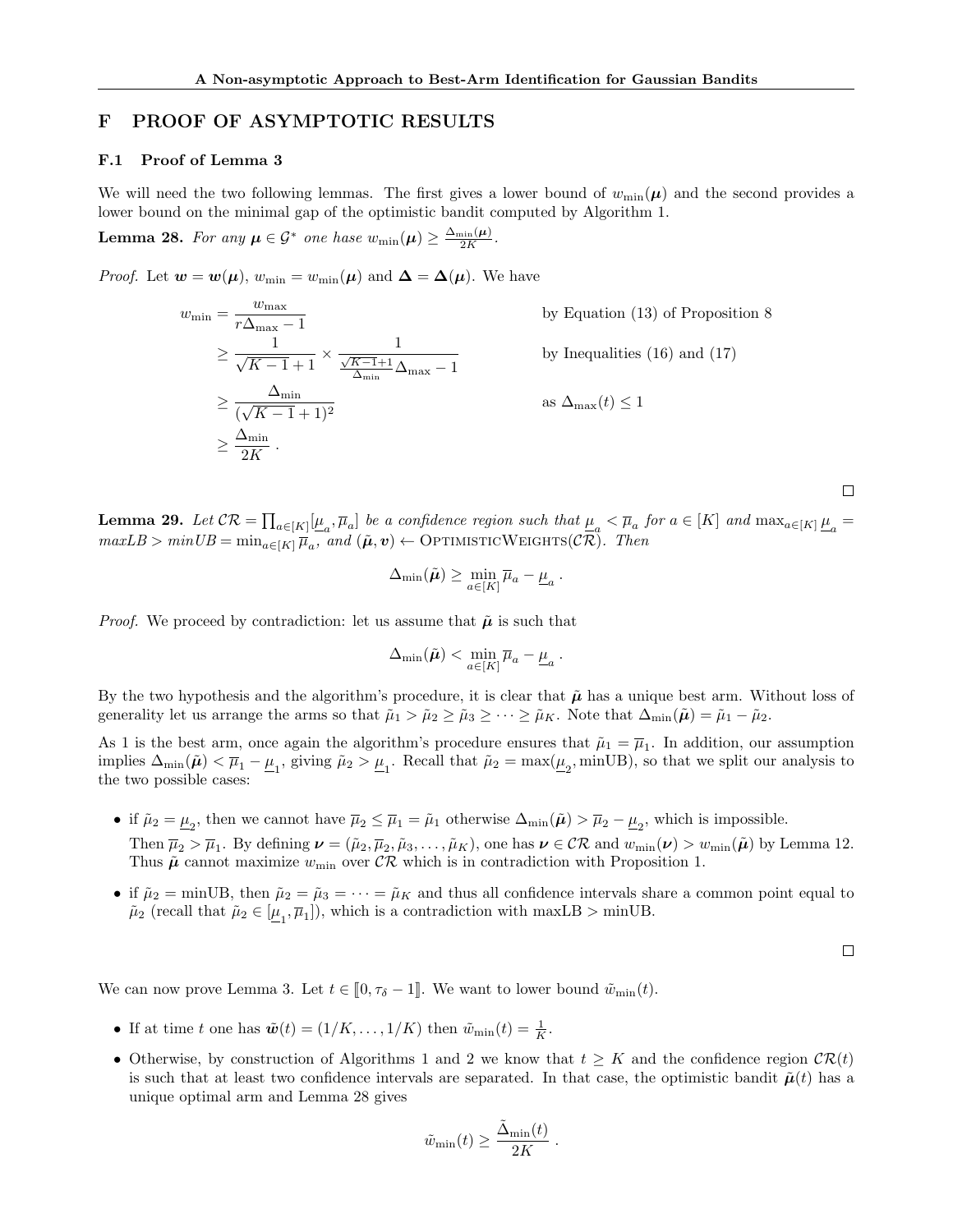One can use Lemma [29](#page-27-2) and note that as  $t \geq K$ , all arms have already been pulled at least once, hence

$$
\tilde{\Delta}_{\min}^{(t)} \ge \min_{a \in [K]} 2\ell_a(t) \ge 4 \min_{a \in [K]} \sqrt{\frac{\log(4N_a(t)K/\gamma)}{N_a(t)}} \ge 4\sqrt{\frac{\log(4K/\gamma)}{t}} \ge 4\sqrt{\frac{\log 8}{t}} \ge \frac{4}{\sqrt{t}}.
$$

Putting everything together one can obtain

$$
\tilde{w}_{\min}(t) \geq \frac{2}{K} \frac{1}{\sqrt{t}}.
$$

In both cases we obtained:

$$
\tilde{w}_{\min}(t) \ge \min\left(\frac{2}{K}\frac{1}{\sqrt{t}}, \frac{1}{K}\right) \ge \frac{1}{K}\frac{1}{\sqrt{t}}
$$

hence for any  $a \in [K]$  and  $t \in \mathbb{N}$ , we have using Lemma [25:](#page-25-3)

$$
N_a(t) \geq \sum_{s=0}^{t-1} \tilde{w}_a(s) - (K-1) \geq \sum_{s=2}^{t-1} \tilde{w}_{\min}(s) - K \geq \frac{1}{K} \sum_{s=2}^{t-1} \frac{1}{\sqrt{s}} - K \geq \frac{1}{K} \int_1^t \frac{1}{\sqrt{s}} ds - K \geq \frac{2}{K} \sqrt{t} - K.
$$

#### <span id="page-28-1"></span>F.2 Almost Sure Asymptotic Bound

<span id="page-28-0"></span>**Theorem 30** (Almost sure asymptotic bound). Fix  $\gamma \in (0,1)$ ,  $\alpha \in [1, e/2]$ . For any  $\mu \in \mathcal{G}^*$ , Algorithm EXPLORATION-BIASED SAMPLING with the threshold of Equation [\(4\)](#page-4-1) satisfies

$$
\limsup_{\delta \to 0} \frac{\tau_{\delta}}{\log(1/\delta)} \leq \alpha T(\boldsymbol{\mu}) \quad \mathbb{P}_{\boldsymbol{\mu}}\text{-}a.s.
$$

The result was obtained by [Garivier and Kaufmann](#page-9-3) [\(2016,](#page-9-3) Proposition 13). The adaptation to Exploration-Biased Sampling is straightforward, as soon as we prove the following result.

**Proposition 31.** For any choice of parameters and  $\mu \in \mathcal{G}^*$ , the sampling rule of EXPLORATION-BIASED Sampling satisfies:

$$
\lim_{t \to +\infty} \hat{\mu}(t) = \mu \quad \mathbb{P}_{\mu} \text{-} a.s. \qquad and \qquad \lim_{t \to +\infty} \frac{N(t)}{t} = w(\mu) \quad \mathbb{P}_{\mu} \text{-} a.s. .
$$

*Proof.* Lemma [3](#page-4-5) implies that  $N_a(t) \to_{t \to +\infty} +\infty$  for all  $a \in [K]$ , so that the law of large number gives

$$
\lim_{t\to+\infty}\hat{\boldsymbol{\mu}}(t)=\boldsymbol{\mu}\quad\mathbb{P}_{\boldsymbol{\mu}^{-}}\text{a.s.}.
$$

Remark that for  $a \in [K]$  one has

$$
|\tilde{\mu}_a(t) - \hat{\mu}_a(t)| \le C_{\gamma/K}(N_a(t)) = 2\sqrt{\frac{\log(4N_a(t)K/\gamma)}{N_a(t)}} \longrightarrow_{t \to +\infty} 0
$$

so that we also have

$$
\lim_{t \to +\infty} \tilde{\boldsymbol{\mu}}(t) = \boldsymbol{\mu} \quad \mathbb{P}_{\boldsymbol{\mu}^{-a.s.}}
$$

and thus by continuity of function  $w$  in  $\mu$  (as  $\mu$  has a unique optimal arm):

$$
\lim_{t\to+\infty}\tilde{\boldsymbol{w}}(t)=\boldsymbol{w}(\boldsymbol{\mu})\quad\mathbb{P}_{\boldsymbol{\mu}}\text{-a.s.}.
$$

Now for all  $t \in \mathbb{N}^*$  and  $a \in [K]$  we have:

$$
\left| \frac{N_a(t)}{t} - w_a(\boldsymbol{\mu}) \right| \leq \frac{1}{t} \left| N_a(t) - \sum_{s=0}^{t-1} \tilde{w}_a(s) \right| + \left| \frac{1}{t} \sum_{s=0}^{t-1} (\tilde{w}_a(s) - w_a(\boldsymbol{\mu})) \right|
$$
  

$$
\leq \frac{K-1}{t} + \left| \frac{1}{t} \sum_{s=0}^{t-1} (\tilde{w}_a(s) - w_a(\boldsymbol{\mu})) \right|
$$
by Lemma 25  

$$
\to_{t \to +\infty} 0
$$

(using the Cesaro Lemma for the second term).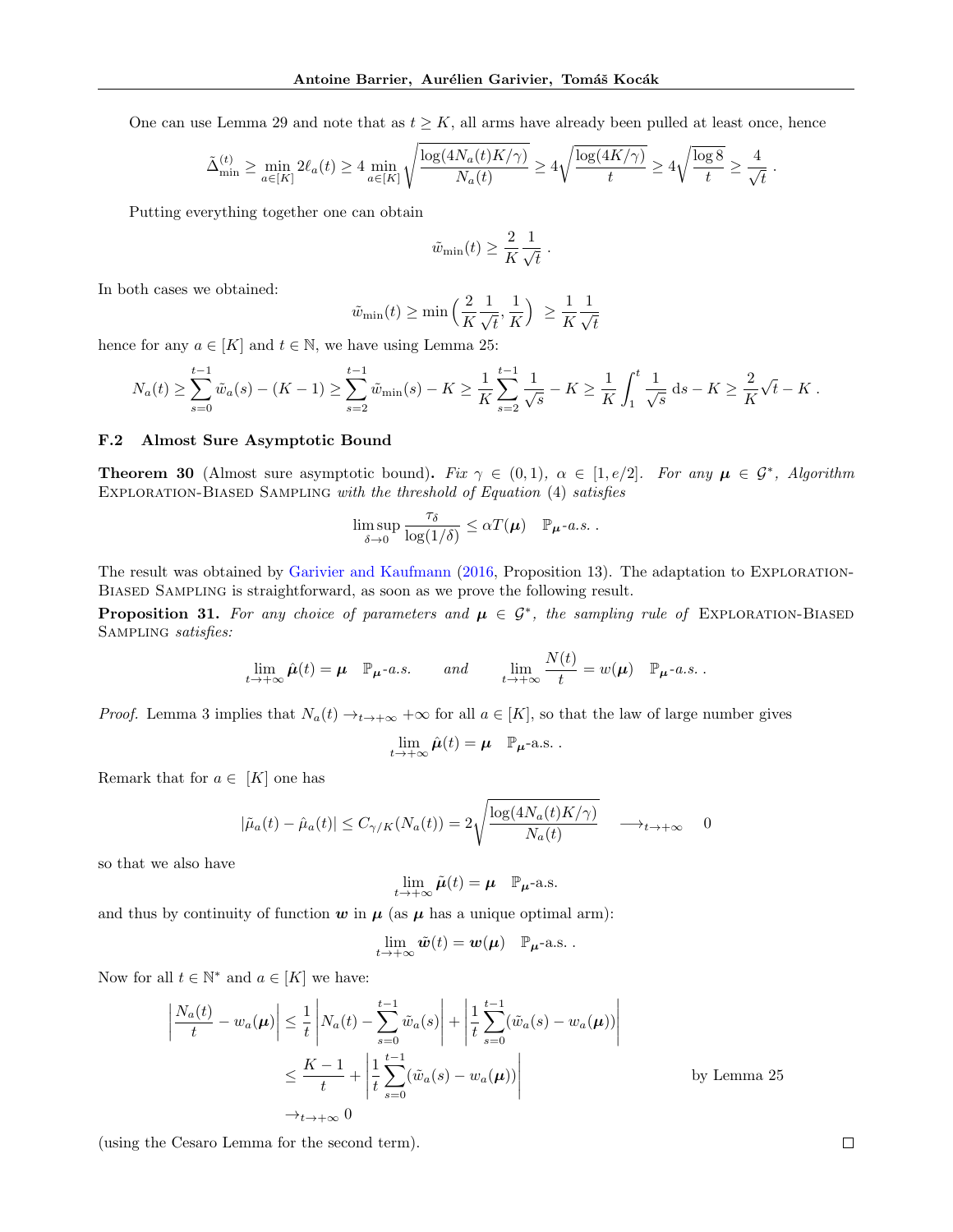## <span id="page-29-0"></span>F.3 Proof of Theorem [6](#page-4-4)

Once again this is a direct adaptation of [Garivier and Kaufmann](#page-9-3) [\(2016,](#page-9-3) Theorem 14). Indeed, we can follow the proof as long as the two lemmas shown in this section are satisfied.

Let us recall the notations of [Garivier and Kaufmann](#page-9-3) [\(2016\)](#page-9-3). We assume that 1 is the best arm of  $\mu$ . Fix  $\varepsilon > 0$ . By continuity of w in  $\mu$ , let  $\xi \leq \Delta_{\min}(\mu)/4$  be such that

$$
\max_{\mu' \in \mathcal{I}_{\varepsilon}} \|\boldsymbol{w}(\boldsymbol{\mu}') - \boldsymbol{w}(\boldsymbol{\mu})\|_{\infty} \leq \varepsilon \quad \text{where} \quad \mathcal{I}_{\varepsilon} = \prod_{a \in [K]} [\mu_a \pm \xi].
$$

Let  $T \in \mathbb{N}$  and define  $h(T) = T^{1/4}$  and the event

$$
\mathcal{E}_T = \bigcap_{t=h(T)}^T (\hat{\boldsymbol{\mu}}(t) \in \mathcal{I}_{\varepsilon}) \ .
$$

**Lemma 32.** There exist two positive constants  $B, C$  (that depend on  $\mu$  and  $\varepsilon$ ) such that

$$
\mathbb{P}_{\boldsymbol{\mu}}(\mathcal{E}_T^c) \leq BT \exp(-CT^{1/8}).
$$

Proof. We have by union bound

$$
\mathbb{P}_{\mu}(\mathcal{E}_T^c) \leq \sum_{t=h(T)}^T \sum_{a \in [K]} \mathbb{P}_{\mu}(|\hat{\mu}_a(t) - \mu_a| > \xi).
$$

Then

$$
\mathbb{P}_{\mu}(|\hat{\mu}_{a}(t) - \mu_{a}| > \xi) = \sum_{s = \frac{2}{K}\sqrt{t} - K}^{t} \mathbb{P}_{\mu}(|\hat{\mu}_{a}(t) - \mu_{a}| > \xi \cap N_{a}(t) = s) \qquad \text{by Lemma 3}
$$
  
\n
$$
\leq \sum_{s = \frac{2}{K}\sqrt{t} - K}^{t} \mathbb{P}(|\hat{\mu}_{a,s} - \mu_{a}| > \xi) \qquad \text{by Equation (19)}
$$
  
\n
$$
\leq 2 \sum_{s = \frac{2}{K}\sqrt{t} - K}^{t} \exp\left(-s\frac{\xi^{2}}{2}\right) \qquad \text{by Hoeffding's inequality}
$$
  
\n
$$
\leq 2 \frac{\exp(-( \frac{2}{K}\sqrt{t} - K)\xi^{2}/2)}{1 - \exp(-\xi^{2}/2)}.
$$

With

$$
B = 2K \frac{\exp(K\xi^2/2)}{1 - \exp(-\xi^2/2)}
$$
 and  $C = \frac{\xi^2}{K}$ ,

one has

$$
\mathbb{P}_{\boldsymbol{\mu}}(\mathcal{E}_T^c) \leq \sum_{t=h(T)}^T B \exp(-\sqrt{t}C) \leq BT \exp(-\sqrt{h(T)}C) \leq BT \exp(-CT^{1/8}).
$$

**Lemma 33.** There exists a constant  $T_{\varepsilon}$  such that for  $T \geq T_{\varepsilon}$ , il holds that on  $\mathcal{E}_T$ 

$$
\forall t \geq \sqrt{T}, \quad \max_{a \in [K]} \left| \frac{N_a(t)}{t} - w_a(\mu) \right| \leq 3\varepsilon.
$$

 $\Box$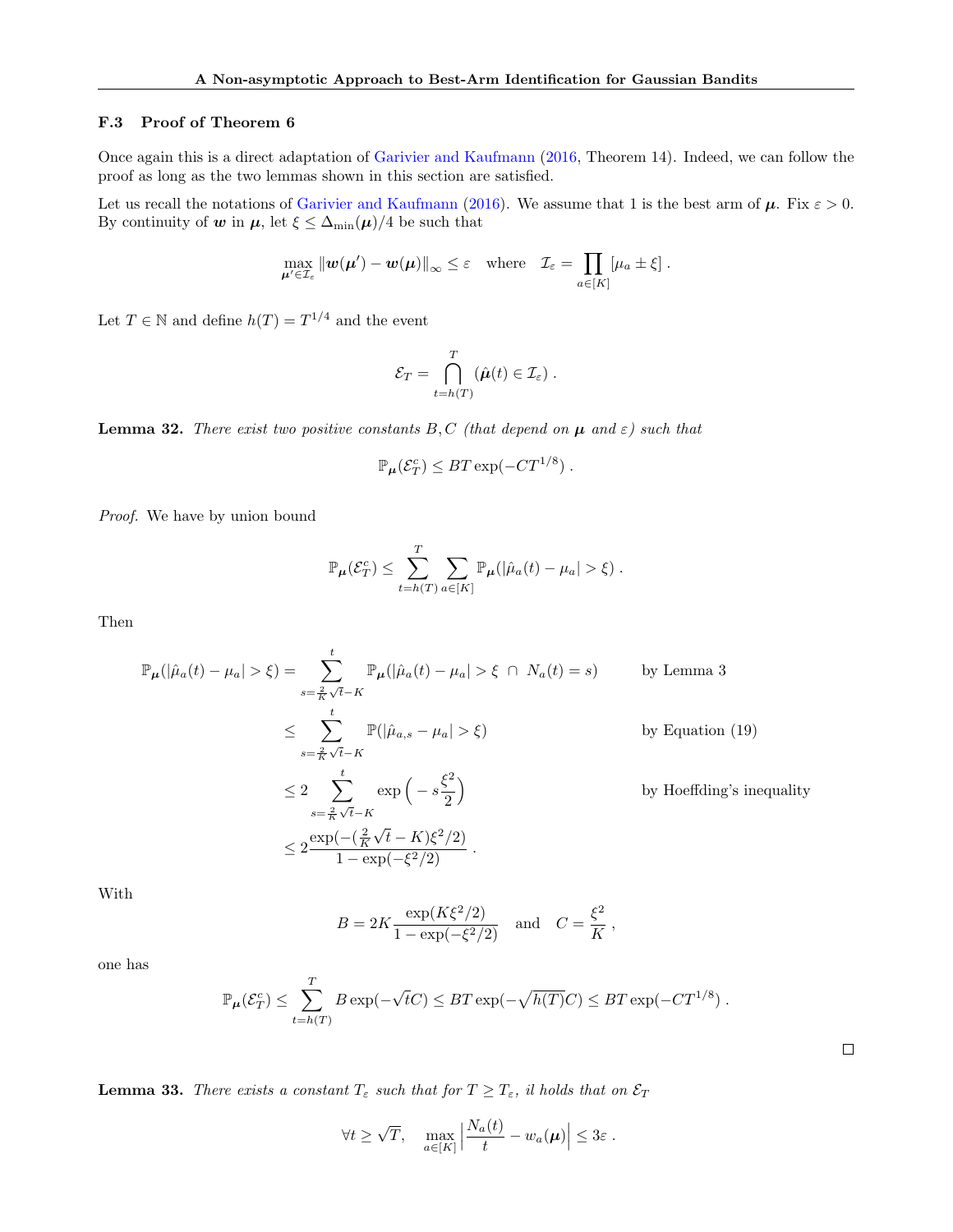*Proof.* For any  $t \geq$ √  $\overline{T} = h(T)^2$  and  $a \in [K]$  we have:

$$
\left| \frac{N_a(t)}{t} - w_a(\mu) \right| \leq \frac{1}{t} \left| N_a(t) - \sum_{s=0}^{t-1} \tilde{w}_a(s) \right| + \left| \frac{1}{t} \sum_{s=0}^{t-1} (\tilde{w}_a(s) - w_a(\mu)) \right|
$$
  
\n
$$
\leq \frac{K-1}{t} + \frac{h(T)}{t} + \left| \frac{1}{t} \sum_{s=h(T)}^{t-1} (\tilde{w}_a(s) - w_a(\mu)) \right|
$$
by Lemma 25  
\n
$$
\leq \frac{K-1}{T^{1/2}} + \frac{1}{T^{1/4}} + \varepsilon
$$
by definition of  $\mathcal{E}_T$   
\n
$$
\leq \frac{K}{T^{1/4}} + \varepsilon \leq 3\varepsilon
$$

whenever  $T \ge (K/2\varepsilon)^4 = T_\varepsilon$ .

# <span id="page-30-0"></span>G ADDITIONAL EXPERIMENTS

In this section we present numerical experiments to compare the dependence on parameter  $\delta$  of three strategies, namely Exploration-Biased Sampling, Track-and-Stop and Uniform Sampling (that samples arms uniformly).

On Figure [5,](#page-31-0) we plot for each strategy and several bandit parameters the estimate of  $\mathbb{E}_{\mu}[\tau_{\delta}]$  for different values of δ (using the same threshold  $\beta$  as in the experiments of Section [4](#page-6-0) and  $\gamma = 0.1$  for EXPLORATION-BIASED SAMPLING). We also plot in black the lower bound of [Garivier and Kaufmann](#page-9-3) [\(2016\)](#page-9-3) (∼δ→0  $T(\mu) \log(1/\delta)$ ).

In term of performance, we observe that EXPLORATION-BIASED SAMPLING is always between UNIFORM SAMpling and Track-and-Stop (which is always quite close to the lower bound). More precisely there are different behaviours:

- when the problem is difficult (with small gaps), EXPLORATION-BIASED SAMPLING behaves almost like TRACK-AND-STOP. Indeed for those parameters the uniform sampling phase of EXPLORATION-BIASED SAMPLING is relatively small comparing to the required number of samples so that EXPLORATION-BIASED SAMPLING has time to shrink its confidence regions close to parameter  $\mu$  and thus behaves like TRACK-AND-STOP (see bandit  $\boldsymbol{\mu}^{(1)}$ ),
- when the problem is easier (with large gaps), EXPLORATION-BIASED SAMPLING behaves like UNIFORM Sampling, as in almost all simulations the strategy does not have enough confidence to leave the uniform sampling phase before the stopping condition is satisfied (see bandits  $\mu^{(2)}$  and  $\mu^{(3)}$ ). When  $\delta$  decreases, there is a separation between Exploration-Biased Sampling and Uniform Sampling as more and more simulations reach the non-uniform sampling phase of our strategy. If we continue to check for smaller values of  $\delta$ , one can expect that EXPLORATION-BIASED SAMPLING will come closer to TRACK-AND-STOP than UNIFORM SAMPLING, for the same reasons as before: the confidence regions of EXPLORATION-BIASED SAM-PLING have more time to shrink. This is what we observe we bandit  $\mu^{(4)}$ , for which EXPLORATION-BIASED SAMPLING has the behaviour of UNIFORM SAMPLING for moderate values of  $\delta$  and then the behaviour of TRACK-AND-STOP for small values of  $\delta$ .

 $\Box$